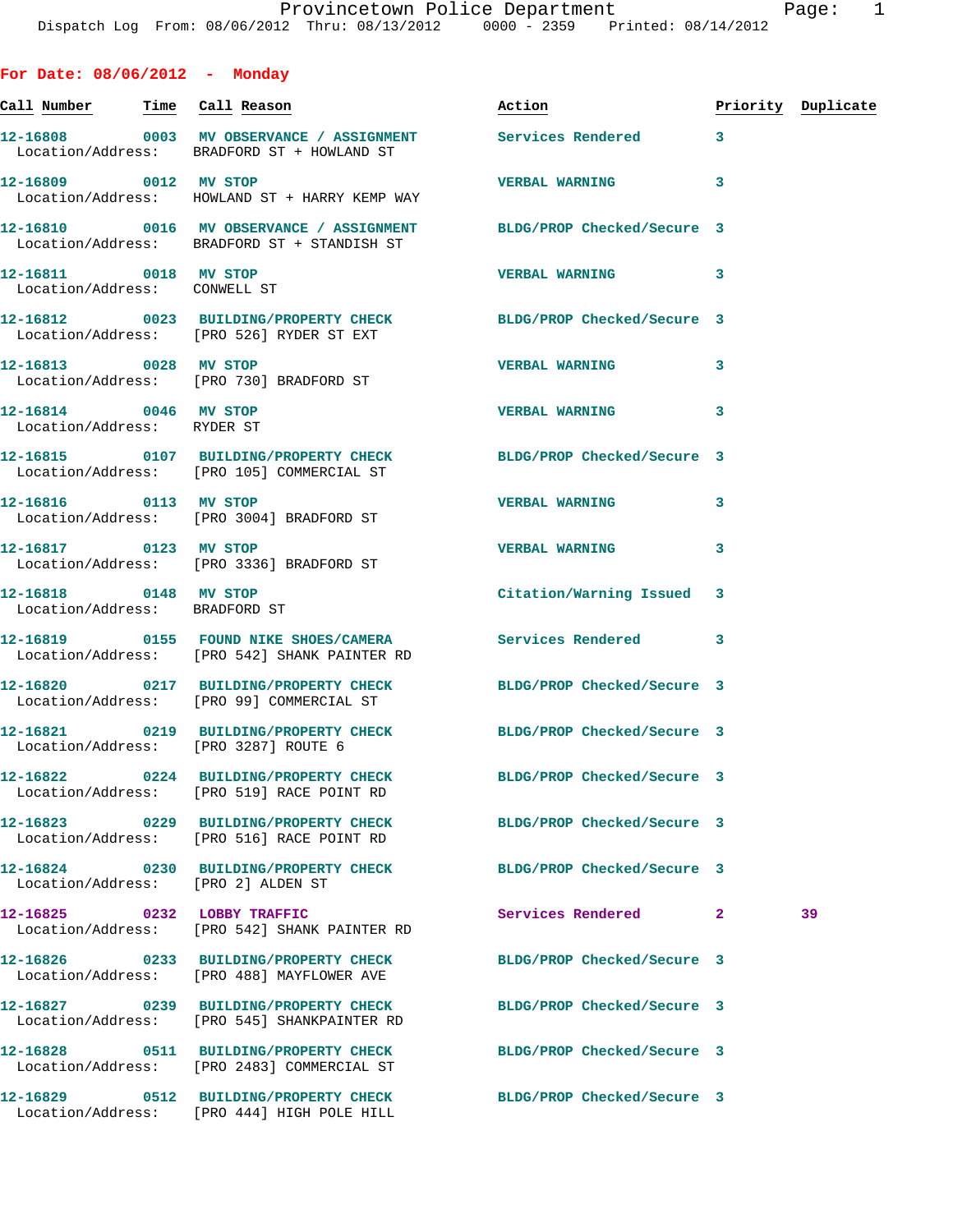|                                                               | Provincetown Police Department<br>Dispatch Log From: 08/06/2012 Thru: 08/13/2012 0000 - 2359 Printed: 08/14/2012 |                           |                |
|---------------------------------------------------------------|------------------------------------------------------------------------------------------------------------------|---------------------------|----------------|
|                                                               | 12-16830 0535 BUILDING/PROPERTY CHECK BLDG/PROP Checked/Secure 3<br>Location/Address: [PRO 1646] WINSLOW ST      |                           |                |
| Location/Address: ROUTE 6 + HOWLAND ST                        | 12-16831 0543 MV OBSERVANCE / ASSIGNMENT Services Rendered 3                                                     |                           |                |
| Location/Address: NELSON AVE                                  | 12-16832 0727 MEDICAL EMERGENCY                                                                                  | Transported to Hospital 1 |                |
| Location/Address: [PRO 2513] ROUTE 6                          | 12-16833 0751 MV OBSERVANCE / ASSIGNMENT Services Rendered                                                       |                           | 3              |
| 12-16834 0759 MV STOP<br>Location/Address: [PRO 2513] ROUTE 6 |                                                                                                                  | <b>VERBAL WARNING</b>     | 3              |
| 12-16835 0810 MV STOP                                         | Location/Address: [PRO 2479] ROUTE 6                                                                             | No Action Required 3      |                |
|                                                               | 12-16836 0859 BUILDING/PROPERTY CHECK BLDG/PROP Checked/Secure 3<br>Location/Address: [PRO 564] BAYBERRY AVE     |                           |                |
| 12-16837 0900 MV STOP                                         | Location/Address: BRADFORD ST + PROVINCELANDS RD                                                                 | Citation/Warning Issued 3 |                |
| 12-16838 0912 ANIMAL CALL<br>Location/Address: COMMERCIAL ST  |                                                                                                                  | Services Rendered         | $\overline{2}$ |
|                                                               | 12-16839 1010 ASSAULT<br>Location/Address: [PRO 1916] COURT ST                                                   | SPOKEN TO                 | 1              |
|                                                               | 12-16840    1013    ALARM - GENERAL<br>Location/Address: [PRO 3105] COMMERCIAL ST                                | <b>False Alarm</b>        | 1              |
| Location/Address: BROWNE ST                                   | 12-16841 1021 PARKING COMPLAINT / GENERAL SPOKEN TO                                                              |                           | 3              |
|                                                               | 12-16842 1031 STREET SWEEP TOWS<br>Location/Address: [PRO 542] SHANK PAINTER RD                                  | <b>Vehicle Towed</b>      | $\mathbf{3}$   |
|                                                               | 12-16843 1041 MEDICAL EMERGENCY<br>Location/Address: [PRO 440] HARRY KEMP WAY                                    | Transported to Hospital 1 |                |
| 12-16844 1041 DEAD SEAGULL<br>Location/Address: COMMERCIAL ST |                                                                                                                  | Services Rendered         | 2              |
| Location/Address: SHANKPAINTER RD                             | 12-16845 1048 MEDICAL EMERGENCY                                                                                  | PATIENT REFUSAL           | 1              |
| 12-16846 1058 MV STOP<br>Location/Address: ROUTE 6            |                                                                                                                  | <b>VERBAL WARNING</b>     | 3              |
|                                                               | 12-16847 1114 PARKING COMPLAINT / GENERAL Services Rendered<br>Location/Address: [PRO 2759] COMMERCIAL ST        |                           | 3              |
|                                                               | 12-16848    1144    ALARM - FIRE<br>Location/Address: [PRO 1627] COMMERCIAL ST                                   | Services Rendered         | 1              |
|                                                               | 12-16849 1203 MEDICAL EMERGENCY<br>Location/Address: [PRO 1638] COMMERCIAL ST                                    | PATIENT REFUSAL           | 1              |
| Location/Address: RYDER ST                                    | 12-16850 1213 PARK, WALK & TALK                                                                                  | <b>Services Rendered</b>  | $\mathbf{2}$   |
|                                                               | 12-16851 1234 FOUND BIKE<br>Location/Address: [PRO 1992] COMMERCIAL ST                                           | Services Rendered         | $\overline{2}$ |
|                                                               | 12-16852 1254 ERRATIC OPERATOR<br>Location/Address: [PRO 182] COMMERCIAL ST                                      | Could Not Locate          | $\overline{2}$ |
|                                                               | 12-16853                 1327     PARKING  COMPLAINT  /  GENERAL                  GONE  ON  ARRIVAL              |                           | 3              |

Location/Address: [PRO 1550] COMMERCIAL ST

Page: 2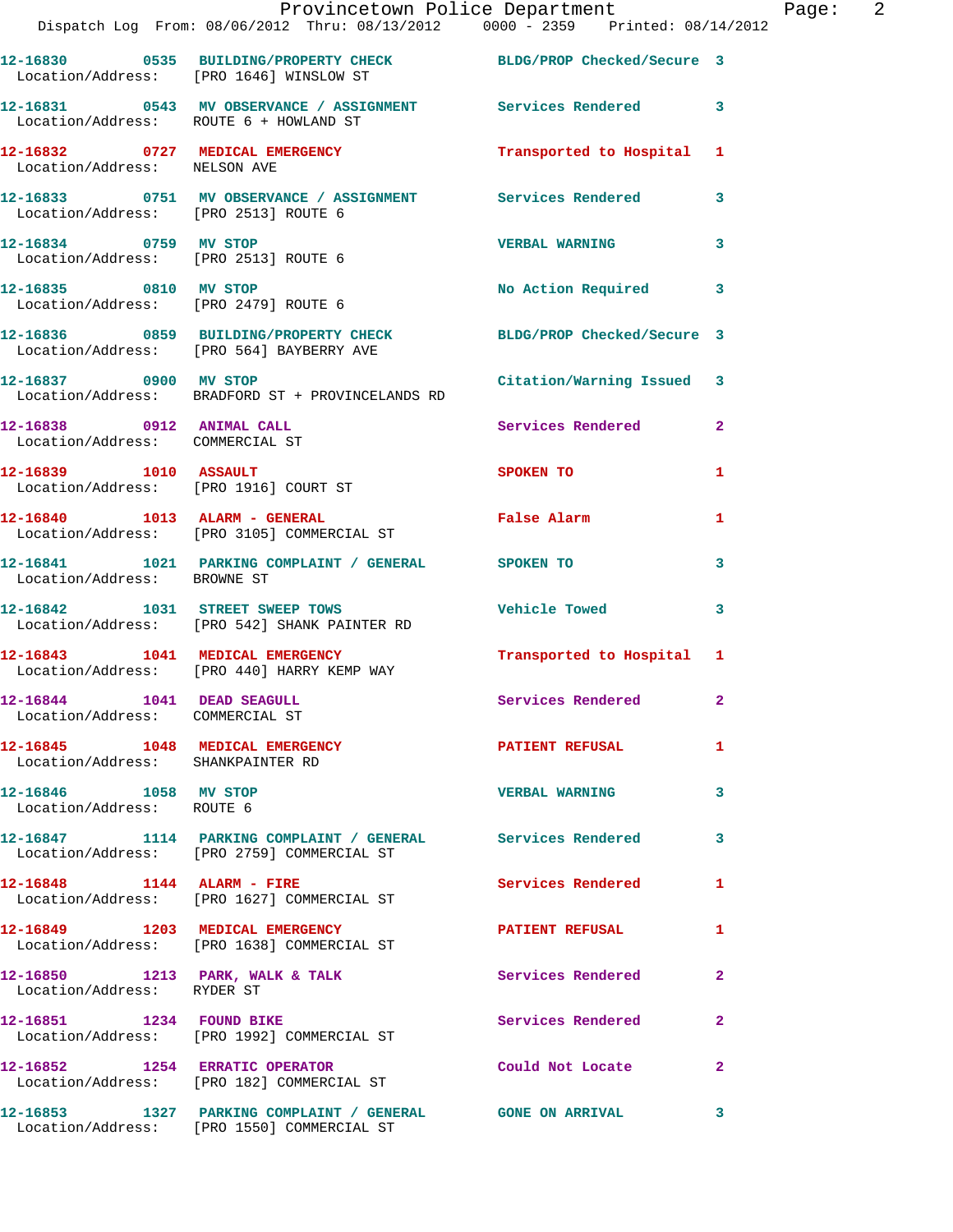**12-16855 1332 FOLLOW UP Services Rendered 2**  Location/Address: [PRO 2363] COMMERCIAL ST **12-16856 1416 MEDICAL EMERGENCY PATIENT REFUSAL 1**  Location/Address: [PRO 208] COMMERCIAL ST **12-16857 1430 BIKE ACCIDENT SPOKEN TO 2**  Location/Address: [PRO 208] COMMERCIAL ST **12-16859 1442 FOLLOW UP Services Rendered 2**  Location/Address: ARCH ST **12-16860 1535 AIRCRAFT Services Rendered 2**  Location/Address: [PRO 516] RACE POINT RD **12-16861 1544 911 ABANDONED CALL SPOKEN TO 1**  Location/Address: COMMERCIAL ST **12-16862 1556 FOLLOW UP FOLLOW UP 2**  Location: TRURO SHORE ROAD 95 **12-16863 1600 FOLLOW UP FOLLOW UP 2**  Location/Address: [PRO 3684] HARRY KEMP WAY **12-16864 1601 COMPLAINT - STREET PERFORMERS SPOKEN TO 3**  Location/Address: [PRO 2989] COMMERCIAL ST **12-16865 1614 TRAFFIC CONTROL SPOKEN TO 3**  Location/Address: [PRO 2737] COMMERCIAL ST **12-16866 1635 MISSING PERSON Services Rendered 1**  Location/Address: [PRO 3222] ALDEN ST **12-16867 1646 BUILDING/PROPERTY CHECK BLDG/PROP Checked/Secure 3**  Location/Address: [PRO 2898] JEROME SMITH RD **12-16868 1708 COMPLAINT - STREET PERFORMERS No Action Required 3**  Location/Address: [PRO 2989] COMMERCIAL ST **12-16869 1717 VANDALISM SPOKEN TO 3**  Location/Address: [PRO 3681] COMMERCIAL ST **12-16870 1736 DR ORDERED TRANSPORT Transported to Hospital 1**  Location/Address: [PRO 3222] ALDEN ST **12-16871 1748 BUILDING/PROPERTY CHECK BLDG/PROP Checked/Secure 3**  Location/Address: [PRO 488] MAYFLOWER ST **12-16872 1757 ALARM - GENERAL BLDG/PROP Checked/Secure 1**  Location/Address: [PRO 1106] BAYBERRY AVE **12-16874 1827 MEDICAL EMERGENCY Transported to Hospital 1**  Location/Address: [PRO 1347] COMMERCIAL ST **12-16873 1828 ASSIST AGENCY / MUTUAL AID Services Rendered 3**  Location/Address: [PRO 542] SHANK PAINTER RD Refer To  $P/C:$   $\frac{12-236-AR}{2}$ **12-16889 1845 FOUND BLACKBERRY Services Rendered 3**  Location/Address: [PRO 542] SHANK PAINTER RD **12-16876 1901 COMPLAINT - STREET PERFORMERS SPOKEN TO 3**  Location/Address: [PRO 3094] COMMERCIAL ST **12-16875 1912 BIRD/BROKEN WING Services Rendered 2**  Location/Address: [PRO 1047] PEARL ST **12-16877 1945 HAZARDS Services Rendered 2**  Location/Address: [PRO 2] ALDEN ST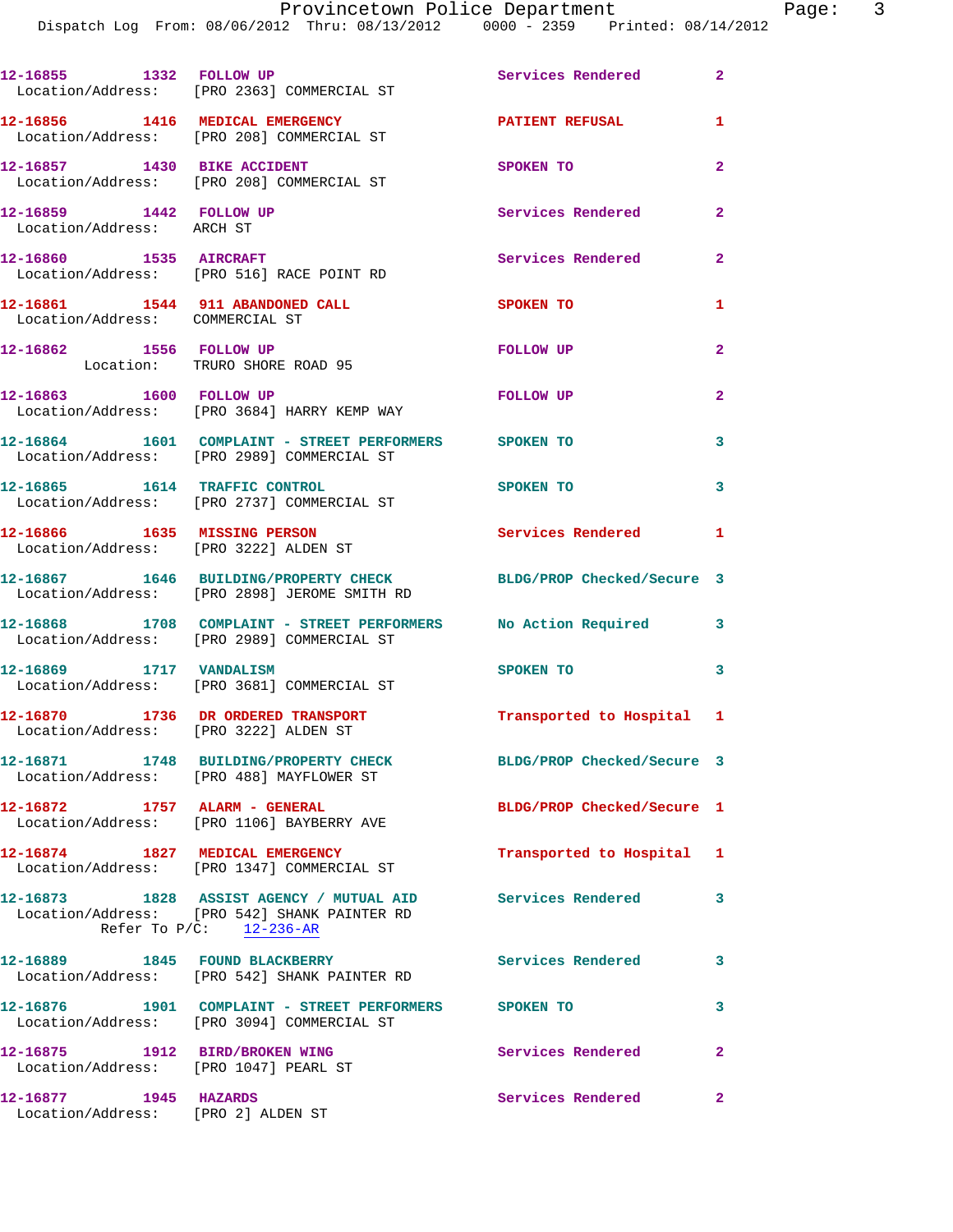|                                                                 | Dispatch Log From: 08/06/2012 Thru: 08/13/2012 0000 - 2359 Printed: 08/14/2012                                |                            |                |
|-----------------------------------------------------------------|---------------------------------------------------------------------------------------------------------------|----------------------------|----------------|
| Location/Address: [PRO 3222] ALDEN ST                           | 12-16878 1955 DR ORDERED TRANSPORT                                                                            | Transported to Hospital 1  |                |
| 12-16880 2002 PT CHOKING                                        | Location/Address: [PRO 356] COMMERCIAL ST                                                                     | Transported to Hospital 1  |                |
|                                                                 | 12-16881 2003 BUILDING/PROPERTY CHECK<br>Location/Address: [PRO 204] COMMERCIAL ST                            | BLDG/PROP Checked/Secure 3 |                |
|                                                                 | 12-16883 2011 BUILDING/PROPERTY CHECK<br>Location/Address: [PRO 1638] COMMERCIAL ST                           | BLDG/PROP Checked/Secure 3 |                |
|                                                                 | 12-16882 2015 SUSPICIOUS ACTIVITY<br>Location/Address: [PRO 182] COMMERCIAL ST                                | Services Rendered          | $\mathbf{2}$   |
|                                                                 | 12-16884 2032 MEDICAL EMERGENCY<br>Location/Address: [PRO 3410] COMMERCIAL ST                                 | Transported to Hospital    | 1              |
|                                                                 | 12-16885 2042 BUILDING/PROPERTY CHECK<br>Location/Address: [PRO 2206] COMMERCIAL ST                           | BLDG/PROP Checked/Secure 3 |                |
| 12-16886 2045 STOLEN DOG                                        | Location/Address: [PRO 835] COMMERCIAL ST                                                                     | Services Rendered          | $\overline{2}$ |
| Location/Address: GOSNOLD ST                                    | 12-16887 2051 COMPLAINT - STREET PERFORMERS Services Rendered                                                 |                            | 3              |
|                                                                 | 12-16888 2115 PARKING COMPLAINT / GENERAL<br>Location/Address: [PRO 2404] COMMERCIAL ST                       | Citation/Warning Issued    | 3              |
| 12-16890 2140 NOISE COMPLAINT<br>Location/Address: BAYBERRY AVE |                                                                                                               | Peace Restored             | 3              |
|                                                                 | 12-16891 2142 BUILDING/PROPERTY CHECK<br>Location/Address: [PRO 3442] COMMERCIAL ST                           | BLDG/PROP Checked/Secure 3 |                |
|                                                                 | 12-16894 2203 FOUND DOG/COASTAL ACRES<br>Location/Address: [PRO 564] BAYBERRY AVE                             | Services Rendered          | $\mathbf{2}$   |
|                                                                 | 12-16892 2207 BUILDING/PROPERTY CHECK<br>Location/Address: [PRO 564] BAYBERRY AVE                             | BLDG/PROP Checked/Secure 3 |                |
| 12-16893                                                        | 2209 BUILDING/PROPERTY CHECK BLDG/PROP Checked/Secure 3<br>Location/Address: [PRO 16] BRADFORD ST             |                            |                |
|                                                                 | 12-16895 2210 BUILDING/PROPERTY CHECK BLDG/PROP Checked/Secure 3<br>Location/Address: [PRO 182] COMMERCIAL ST |                            |                |
|                                                                 | 12-16896 2211 BUILDING/PROPERTY CHECK<br>Location/Address: [PRO 175] COMMERCIAL ST                            | BLDG/PROP Checked/Secure 3 |                |
| 12-16897 2215 MV COMPLAINT<br>Location/Address: WASHINGTON AVE  |                                                                                                               | Services Rendered          | $\mathbf{2}$   |
|                                                                 | 12-16898 2241 SUSPICIOUS ACTIVITY<br>Location/Address: [PRO 175] COMMERCIAL ST                                | BY LAW VIOLATION           | $\overline{a}$ |
| Location/Address: [PRO 484] MASONIC PL                          | 12-16907 2246 FOUND I PHONE/BLUE/RETURNED Services Rendered                                                   |                            | 3              |
|                                                                 | 12-16899 2255 FOUND WALLET/RETURNED<br>Location: [PRO 3431] LOPES SQUARE                                      | <b>Services Rendered</b>   | 3              |
|                                                                 | 12-16902 2300 COMPLAINT - STREET PERFORMERS BY LAW VIOLATION<br>Location/Address: [PRO 182] COMMERCIAL ST     |                            | 3              |
| Location/Address: [PRO 444] HIGH POLE                           | 12-16903 2318 BUILDING/PROPERTY CHECK BLDG/PROP Checked/Secure 3                                              |                            |                |
|                                                                 |                                                                                                               |                            |                |

**12-16904 2319 ALARM - FIRE False Alarm 1** 

Location/Address: [PRO 245] COMMERCIAL ST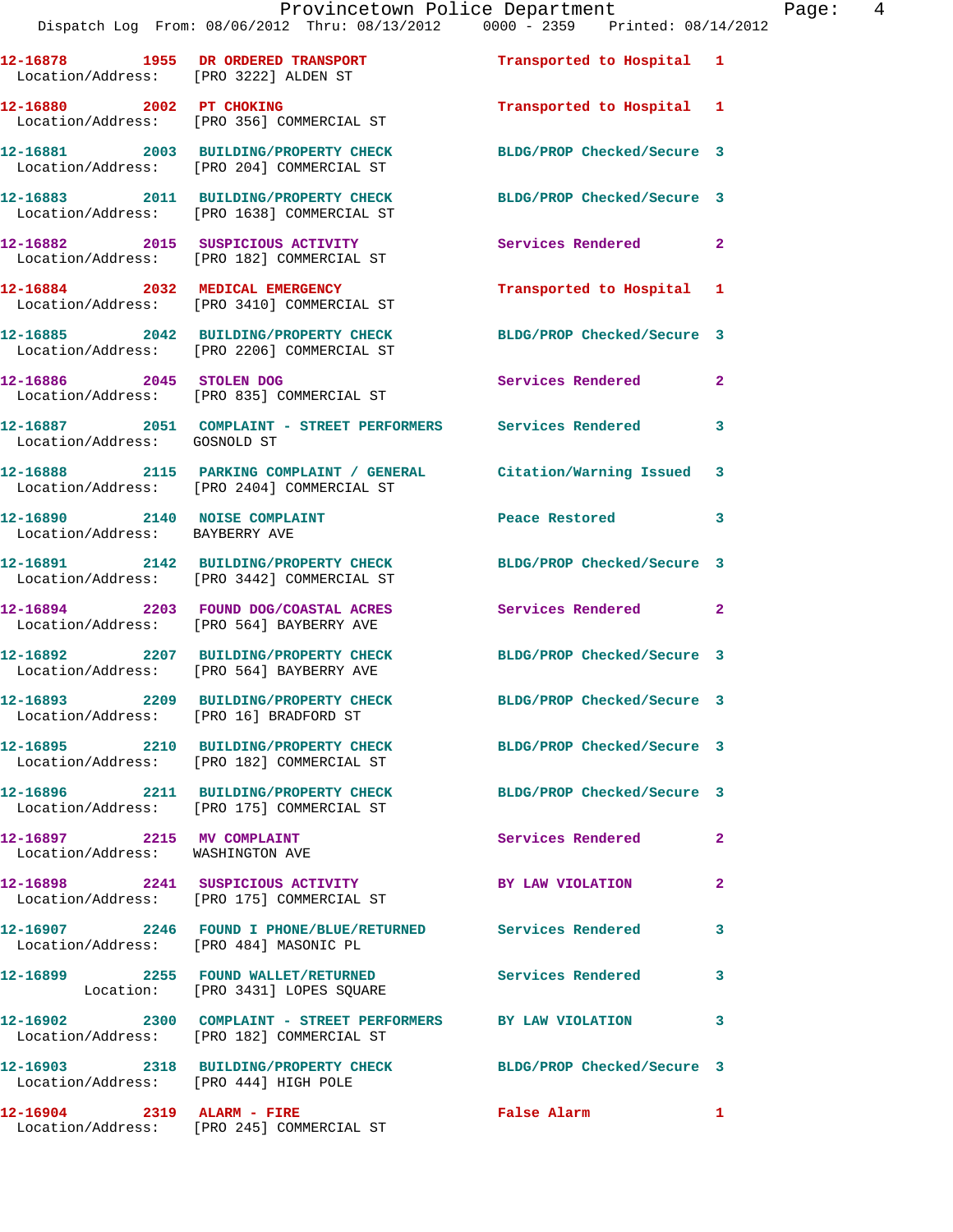|                                                                  | 12-16905 2320 MV STOP<br>Location/Address: [PRO 731] BRADFORD ST                                                 | <b>VERBAL WARNING</b>      | 3              |    |
|------------------------------------------------------------------|------------------------------------------------------------------------------------------------------------------|----------------------------|----------------|----|
|                                                                  | 12-16906 2326 BUILDING/PROPERTY CHECK<br>Location/Address: [PRO 526] RYDER ST EXT                                | BLDG/PROP Checked/Secure 3 |                |    |
|                                                                  | 12-16908 2344 BY-LAW VIOLATION<br>Location/Address: [PRO 175] COMMERCIAL ST                                      | <b>VERBAL WARNING</b>      | $\mathbf{2}$   |    |
| 12-16909 2359 MV STOP<br>Location/Address: HARRY KEMP WAY        |                                                                                                                  | <b>VERBAL WARNING</b>      | 3              |    |
| For Date: $08/07/2012$ - Tuesday                                 |                                                                                                                  |                            |                |    |
| 12-16910 0027 NOISE COMPLAINT<br>Location/Address: COMMERCIAL ST |                                                                                                                  | <b>VERBAL WARNING</b>      | 3              |    |
| 12-16911 0030 ASSAULT<br>Location/Address: RYDER ST              |                                                                                                                  | Services Rendered          | 1              |    |
|                                                                  | 12-16912 0046 LOBBY TRAFFIC<br>Location/Address: [PRO 542] SHANK PAINTER RD                                      | Services Rendered          | 2              | 33 |
|                                                                  | 12-16913 0051 MV OBSERVANCE / ASSIGNMENT Services Rendered<br>Location/Address: BRADFORD ST + RYDER ST           |                            | 3              |    |
| 12-16915 0102 MV STOP                                            | Location/Address: [PRO 3523] BRADFORD ST                                                                         | <b>VERBAL WARNING</b>      | 3              |    |
|                                                                  | 12-16916 0107 BUILDING/PROPERTY CHECK<br>Location/Address: [PRO 3421] COMMERCIAL ST                              | BLDG/PROP Checked/Secure 3 |                |    |
|                                                                  | 12-16917 0110 NOISE COMPLAINT<br>Location/Address: [PRO 2500] COMMERCIAL ST                                      | <b>GONE ON ARRIVAL</b>     | 3              |    |
|                                                                  | 12-16918 0122 MEDICAL EMERGENCY<br>Location/Address: [PRO 2391] BRADFORD ST                                      | PATIENT REFUSAL            | 1              |    |
|                                                                  | 12-16919 0143 197 OUT OF SERVICE                                                                                 | <b>Services Rendered</b>   | 3              |    |
|                                                                  | 12-16920 0158 MV COMPLAINT<br>Location/Address: COMMERCIAL ST + FREEMAN ST                                       | <b>GONE ON ARRIVAL</b>     | $\overline{2}$ |    |
| 12-16921 0202 MV STOP                                            | Location/Address: [PRO 61] BRADFORD ST                                                                           | <b>VERBAL WARNING</b>      |                |    |
|                                                                  | 12-16922 0245 BUILDING/PROPERTY CHECK BLDG/PROP Checked/Secure 3<br>Location/Address: [PRO 1646] WINSLOW ST      |                            |                |    |
|                                                                  | 12-16923 0341 BUILDING/PROPERTY CHECK<br>Location/Address: [PRO 2483] COMMERCIAL ST                              | BLDG/PROP Checked/Secure 3 |                |    |
|                                                                  | 12-16924 0342 BUILDING/PROPERTY CHECK<br>Location/Address: [PRO 2206] COMMERCIAL ST                              | BLDG/PROP Checked/Secure 3 |                |    |
|                                                                  | 12-16925 0502 BUILDING/PROPERTY CHECK<br>Location/Address: [PRO 545] SHANK PAINTER RD                            | BLDG/PROP Checked/Secure 3 |                |    |
|                                                                  | 12-16926 0505 BUILDING/PROPERTY CHECK BLDG/PROP Checked/Secure 3<br>Location/Address: [PRO 2898] JEROME SMITH RD |                            |                |    |
| 12-16927 0548 MV STOP                                            | Location/Address: [PRO 2818] CONWELL ST                                                                          | <b>VERBAL WARNING</b>      | 3              |    |
| Location/Address: [PRO 564] BAYBERRY                             | 12-16928 0556 BUILDING/PROPERTY CHECK BLDG/PROP Checked/Secure 3                                                 |                            |                |    |
|                                                                  | 12-16929 0652 FOUND BLACK BIKE BAG<br>Location/Address: [PRO 542] SHANK PAINTER RD                               | Services Rendered          | 3              |    |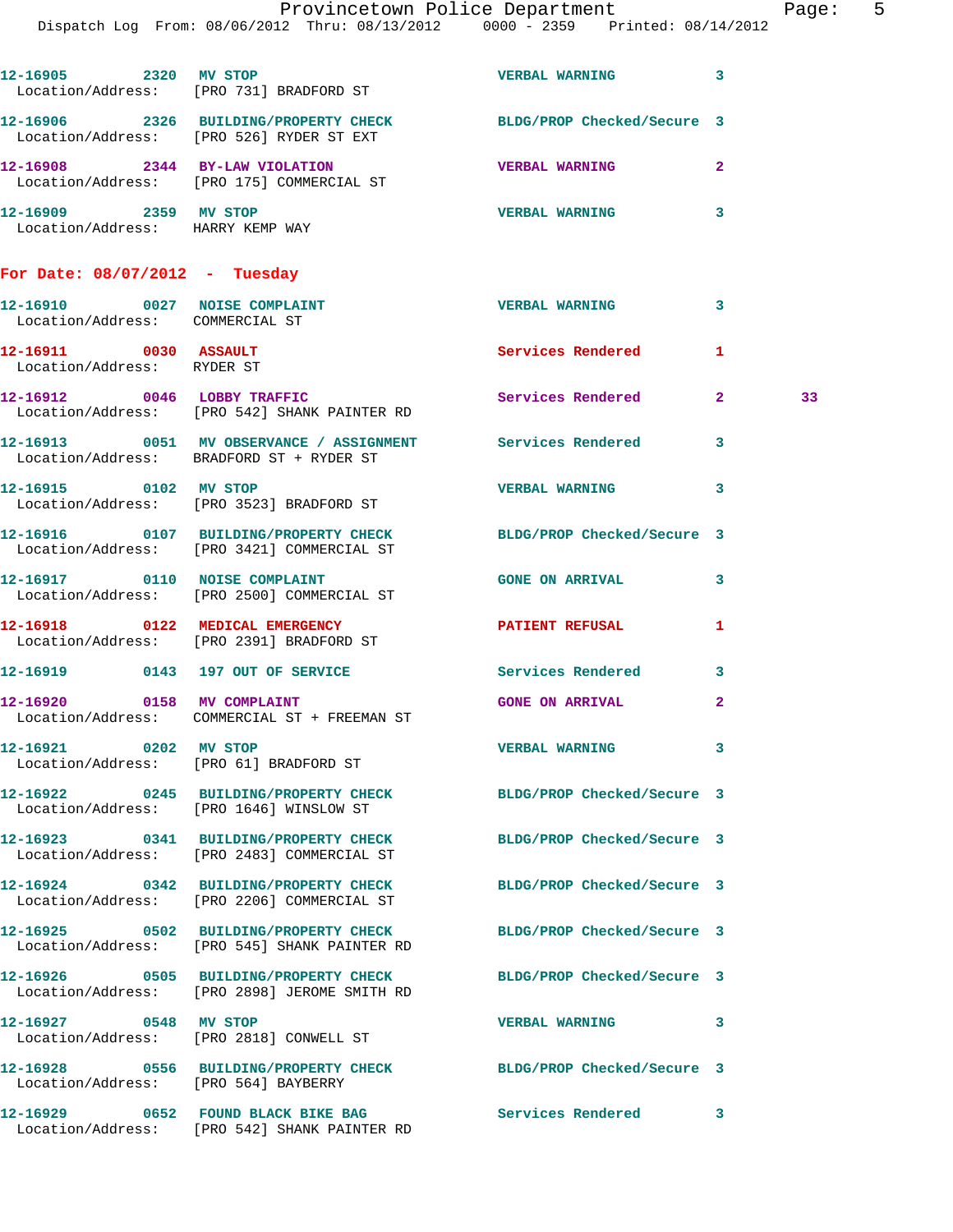| Location/Address: [PRO 2521] ROUTE 6                                       | 12-16930 0712 MV OBSERVANCE / ASSIGNMENT Services Rendered 3                                                   |                           |              |
|----------------------------------------------------------------------------|----------------------------------------------------------------------------------------------------------------|---------------------------|--------------|
| 12-16931 0719 MV STOP<br>Location/Address: [PRO 2521] ROUTE 6              |                                                                                                                | <b>VERBAL WARNING</b>     | 3            |
| Location/Address: JEROME SMITH RD                                          | 12-16932 0730 SPEED DOLLY ASSIGNMENT Services Rendered                                                         |                           | 3            |
| Location/Address: [PRO 2513] ROUTE 6                                       | 12-16933 0736 MV OBSERVANCE / ASSIGNMENT Services Rendered                                                     |                           | 3            |
| Location/Address: [PRO 521] ROUTE 6                                        | 12-16934 0737 BUILDING/PROPERTY CHECK Services Rendered                                                        |                           | 3            |
| 12-16935 0741 MV STOP<br>Location/Address: [PRO 2513] ROUTE 6              |                                                                                                                | <b>VERBAL WARNING</b>     | 3            |
|                                                                            | 12-16936 0743 MV OBSERVANCE / ASSIGNMENT Services Rendered<br>Location/Address: [PRO 1645] HARRY KEMP          |                           | 3            |
| 12-16937 0747 MV STOP                                                      | Location/Address: HARRY KEMP WAY + OAK DR                                                                      | <b>VERBAL WARNING</b>     | 3            |
| 12-16938 0752 MV STOP<br>Location/Address: [PRO 2513] ROUTE 6              |                                                                                                                | Citation/Warning Issued 3 |              |
| 12-16939 0806 MEDICAL EMERGENCY<br>Location/Address: [PRO 1156] WINSLOW ST |                                                                                                                | Transported to Hospital 1 |              |
| 12-16940 0820 FOLLOW UP                                                    | Location/Address: [PRO 1983] COMMERCIAL ST                                                                     | SPOKEN TO                 | $\mathbf{2}$ |
|                                                                            | 12-16941 0849 FOUND SILVER LOCKET<br>Location/Address: [PRO 542] SHANK PAINTER RD                              | <b>Services Rendered</b>  | 3            |
| 12-16942 0902 MV STOP                                                      | Location/Address: [PRO 2812] HARRY KEMP WAY                                                                    | <b>VERBAL WARNING</b>     | 3            |
| 12-16943 0911 DOG BITE<br>Location/Address: UPPER MILLER HILL RD           |                                                                                                                | SPOKEN TO                 | $\mathbf{2}$ |
| 12-16944 0913 MV STOP<br>Location/Address: [PRO 2479] ROUTE 6              |                                                                                                                | <b>VERBAL WARNING</b>     | 3            |
|                                                                            | 12-16945 0915 BUILDING/PROPERTY CHECK<br>Location/Address: [PRO 2483] COMMERCIAL ST                            | Services Rendered 3       |              |
| 12-16946 0933 MV ACCIDENT<br>Refer To Accident: $12-57-AC$                 | Location/Address: HARRY KEMP WAY + HOWLAND ST                                                                  | Transported to Hospital 1 |              |
|                                                                            | 12-16947 0949 PARK, WALK & TALK<br>Location/Address: [PRO 1992] COMMERCIAL ST                                  | Services Rendered 2       |              |
|                                                                            | 12-16948 0953 BUILDING/PROPERTY CHECK BLDG/PROP Checked/Secure 3<br>Location/Address: [PRO 2500] COMMERCIAL ST |                           |              |
|                                                                            | 12-16949 0957 LOST SEAMENS BANK CARD Services Rendered<br>Location/Address: [PRO 542] SHANK PAINTER RD         |                           | 3            |
| 12-16950 0959 STREET SWEEP TOW<br>Location/Address: COMMERCIAL ST          |                                                                                                                | <b>Vehicle Towed</b>      | 3            |
|                                                                            | 12-16951 1002 STREET SWEEP TOW<br>Location/Address: [PRO 1627] COMMERCIAL ST                                   | Vehicle Towed             | 3            |
| 12-16952 1008 STREET SWEEP TOW                                             |                                                                                                                | <b>Vehicle Towed</b>      | 3            |

Location/Address: [PRO 826] COMMERCIAL ST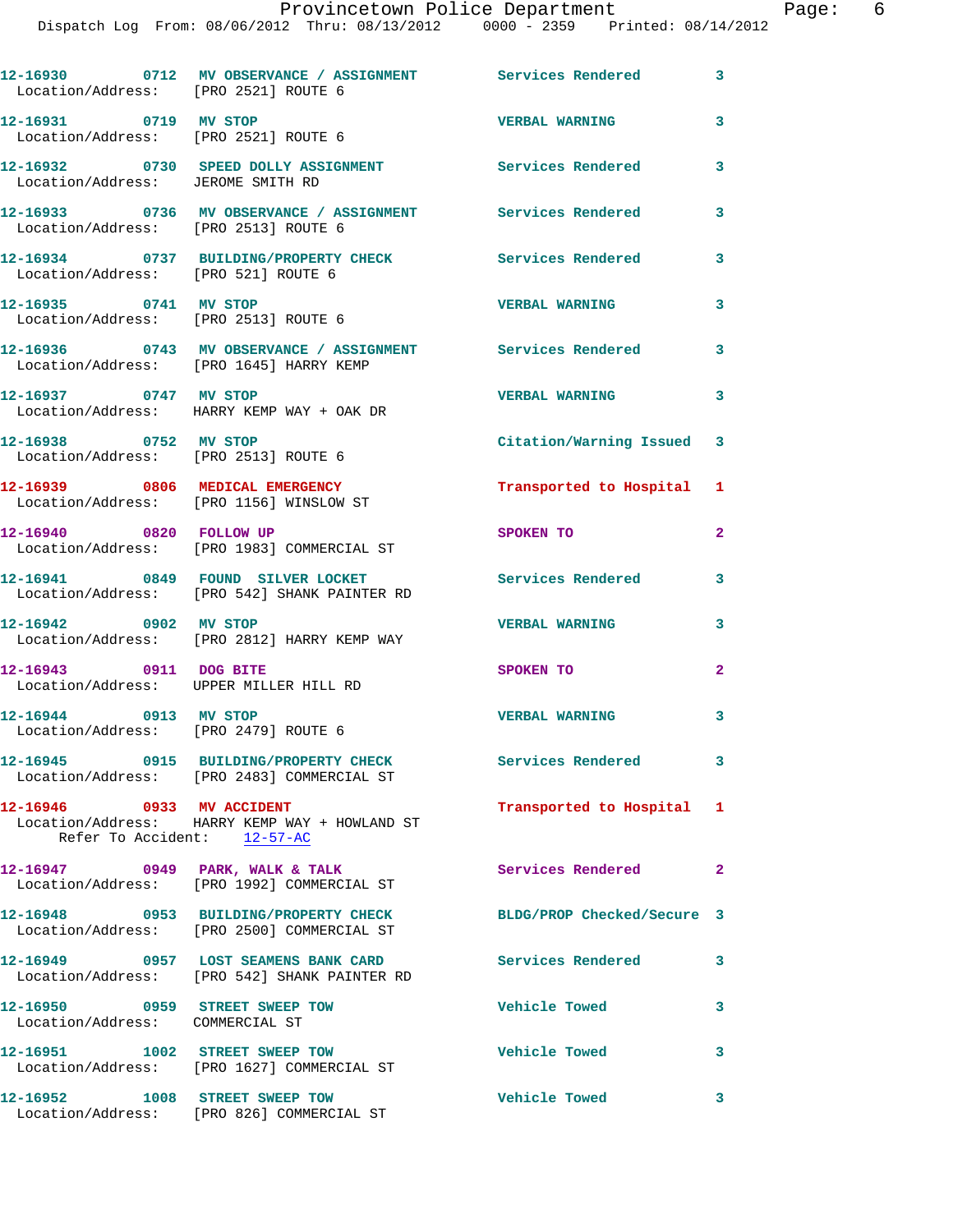|                                        | Provincetown Police Department The Page: 7<br>Dispatch Log From: 08/06/2012 Thru: 08/13/2012   0000 - 2359   Printed: 08/14/2012 |                            |                |
|----------------------------------------|----------------------------------------------------------------------------------------------------------------------------------|----------------------------|----------------|
|                                        | 12-16953 1017 STREET SWEEP TOW The Vehicle Towed<br>Location/Address: [PRO 1466] COMMERCIAL ST                                   |                            | $\mathbf{3}$   |
| Location/Address: [PRO 429] DYER ST    | 12-16954 1028 2 LOUNGE CHAIR CUSHIONS Services Rendered                                                                          |                            | $\mathbf{2}$   |
|                                        | 12-16956 1137 MV OBSERVANCE / ASSIGNMENT Services Rendered 3<br>Location/Address: [PRO 2521] ROUTE 6                             |                            |                |
|                                        | 12-16957 1143 MV STOP<br>Location/Address: [PRO 2513] ROUTE 6                                                                    | <b>VERBAL WARNING</b>      | 3              |
|                                        | 12-16958 1148 MEDICAL EMERGENCY/DOT Transported to Hospital 1<br>Location/Address: [PRO 3222] ALDEN ST                           |                            |                |
| Location/Address: [PRO 94] BRADFORD ST | 12-16959 1203 STRAY ORANGE CAT/RETURNED Services Rendered                                                                        |                            | $\mathbf{2}$   |
|                                        | 12-16960 1235 INJURED BIRD<br>Location/Address: [PRO 32] BRADFORD ST                                                             | Services Rendered          | $\overline{2}$ |
|                                        | 12-16961 1252 PARK, WALK & TALK 1999 Services Rendered<br>Location/Address: [PRO 105] COMMERCIAL ST                              |                            | $\mathbf{2}$   |
|                                        | 12-16962 1302 MV VS PARKED VEHICLE Services Rendered 1<br>Location/Address: [PRO 3296] SHANK PAINTER RD                          |                            |                |
|                                        | 12-16963 1329 COMPLAINT<br>Location/Address: BRADFORD ST + CENTER ST                                                             | Could Not Locate           | 3              |
|                                        | 12-16964 1440 MEDICAL EMERGENCY TRANSPORTED to Hospital 1<br>Location/Address: [PRO 544] SHANK PAINTER RD                        |                            |                |
|                                        | 12-16974 1502 SERVICE CALL<br>Location/Address: [PRO 542] SHANK PAINTER RD                                                       | Services Rendered 3        |                |
|                                        | 12-16965 1523 BUILDING/PROPERTY CHECK BLDG/PROP Checked/Secure 3<br>Location/Address: [PRO 2898] JEROME SMITH RD                 |                            |                |
|                                        | 12-16966  1645  COMPLAINT - STREET PERFORMERS  SPOKEN TO<br>Location/Address: [PRO 105]  COMMERCIAL ST                           |                            | 3              |
|                                        | 12-16967 1706 BUILDING/PROPERTY CHECK<br>Location/Address: [PRO 519] RACE POINT RD                                               | BLDG/PROP Checked/Secure 3 |                |
| 12-16973 1716 FOLLOW UP                | Location/Address: [PRO 2977] COMMERCIAL ST                                                                                       | SPOKEN TO                  | $\overline{a}$ |
| 12-16968 1722 MV ACCIDENT              | Location/Address: PEARL ST + COMMERCIAL ST                                                                                       | Services Rendered          | 1              |
|                                        | 12-16969 1744 PARKING COMPLAINT / GENERAL Services Rendered<br>Location/Address: [PRO 1524] BREWSTER ST                          |                            | 3              |
|                                        | 12-16970 1755 PARKING COMPLAINT / GENERAL Services Rendered<br>Location/Address: [PRO 376] COMMERCIAL ST                         |                            | $\mathbf{3}$   |
|                                        | 12-16971 1814 BUILDING/PROPERTY CHECK<br>Location/Address: [PRO 2206] COMMERCIAL ST                                              | BLDG/PROP Checked/Secure 3 |                |
|                                        | 12-16972 1832 PARKING COMPLAINT / GENERAL Services Rendered<br>Location/Address: [PRO 105] COMMERCIAL ST                         |                            | 3              |
|                                        | 12-16975 1955 FOUND LICENSE<br>Location/Address: RYDER ST + COMMERCIAL ST                                                        | Services Rendered          | 3              |
|                                        | 12-16976 2008 BUILDING/PROPERTY CHECK Services Rendered<br>Location/Address: [PRO 175] COMMERCIAL ST                             |                            | 3              |
|                                        | 12-16977 2026 BUILDING/PROPERTY CHECK BLDG/PROP Checked/Secure 3<br>Location/Address: [PRO 3292] COMMERCIAL ST                   |                            |                |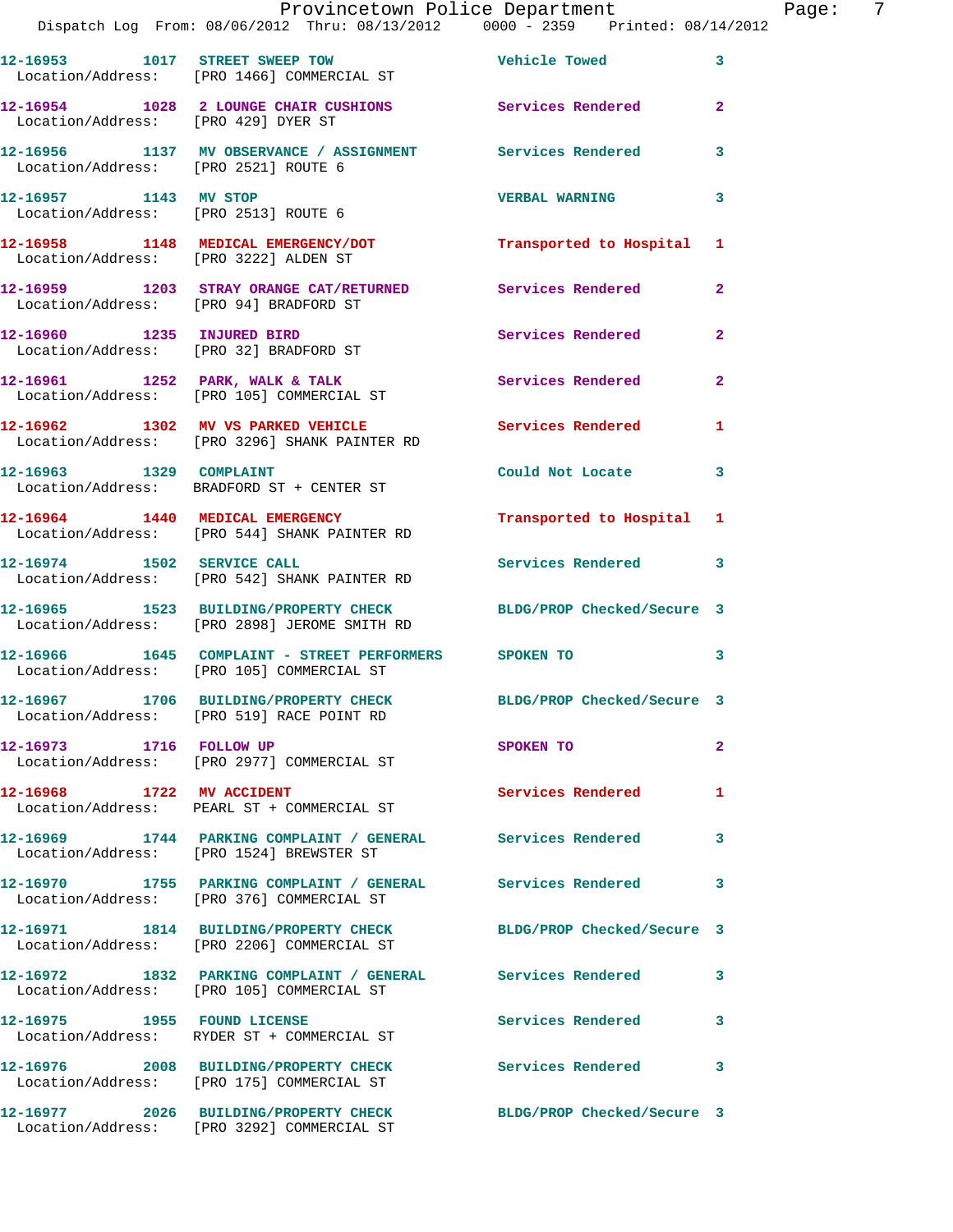|                                        | 12-16978 2037 BUILDING/PROPERTY CHECK BLDG/PROP Checked/Secure 3<br>Location/Address: [PRO 182] COMMERCIAL ST  |                            |              |    |
|----------------------------------------|----------------------------------------------------------------------------------------------------------------|----------------------------|--------------|----|
|                                        |                                                                                                                | VERBAL WARNING 3           |              |    |
|                                        | 12-16980 2049 BUILDING/PROPERTY CHECK BLDG/PROP Checked/Secure 3<br>Location/Address: [PRO 2500] COMMERCIAL ST |                            |              |    |
| 12-16982 2054 MV STOP                  | Location: [PRO 3431] LOPES SQUARE                                                                              | <b>VERBAL WARNING</b>      | 3            |    |
|                                        | 12-16983 2054 MV OBSERVANCE / ASSIGNMENT Services Rendered<br>Location/Address: [PRO 595] BRADFORD ST          |                            | 3            |    |
|                                        | 12-16985 2118 LOST KEYS HONDA<br>Location/Address: [PRO 3259] MACMILLAN WHARF                                  | Services Rendered          | 3            |    |
|                                        | 12-16986 2120 COMPLAINT/SKATEBOARDERS GONE ON ARRIVAL<br>Location/Address: [PRO 3450] JEROME SMITH RD          |                            | 3            |    |
| 12-16987 2128 MV STOP                  | Location/Address: [PRO 3259] MACMILLAN WHARF                                                                   | VERBAL WARNING 3           |              |    |
| Location/Address: [PRO 444] HIGH POLE  | 12-16988 2158 BUILDING/PROPERTY CHECK BLDG/PROP Checked/Secure 3                                               |                            |              |    |
| Location/Address: [PRO 2539] RYDER ST  | 12-16989 2200 MEDICAL EMERGENCY                                                                                | Transported to Hospital 1  |              |    |
|                                        | 12-16990 2208 COMPLAINT<br>Location/Address: [PRO 3410] COMMERCIAL ST                                          | Peace Restored             | 3            |    |
| 12-16991 2232 MV COMPLAINT             | Location/Address: [PRO 29] BRADFORD ST                                                                         | Services Rendered 2        |              |    |
|                                        | 12-16992 2305 ALARM - GENERAL<br>Location/Address: [PRO 530] SHANK PAINTER RD                                  | BLDG/PROP Checked/Secure 1 |              |    |
|                                        | 12-16993 2316 ASSIST CITIZEN<br>Location/Address: [PRO 2227] BRADFORD ST                                       | <b>Services Rendered</b>   | 3            |    |
|                                        | 12-16994 2321 COMPLAINT<br>Location/Address: [PRO 197] COMMERCIAL ST                                           | GONE ON ARRIVAL 3          |              |    |
|                                        | 12-16995 2335 COMPLAINT<br>Location/Address: [PRO 197] COMMERCIAL ST                                           | Could Not Locate           |              |    |
| 12-16996 2340 MV STOP                  | Location: [PRO 3431] LOPES SQUARE                                                                              | <b>VERBAL WARNING</b>      | 3            |    |
| For Date: 08/08/2012 - Wednesday       |                                                                                                                |                            |              |    |
| Location/Address: [PRO 444] HIGH POLE  | 12-16997 0000 BUILDING/PROPERTY CHECK BLDG/PROP Checked/Secure 3                                               |                            |              |    |
| Location/Address: [PRO 3259] MACMILLAN | 12-16998 0002 BUILDING/PROPERTY CHECK                                                                          | BLDG/PROP Checked/Secure 3 |              |    |
| Location/Address: [PRO 571] ALDEN ST   | 12-16999 0002 BUILDING/PROPERTY CHECK BLDG/PROP Checked/Secure 3                                               |                            |              |    |
|                                        | 12-17000 0008 MV OBSERVANCE / ASSIGNMENT Services Rendered<br>Location/Address: HOWLAND ST + BRADFORD ST       |                            | 3            |    |
|                                        | 12-17001 0014 LOBBY TRAFFIC<br>Location/Address: [PRO 542] SHANK PAINTER RD                                    | Services Rendered          | $\mathbf{2}$ | 44 |
|                                        |                                                                                                                | Services Rendered          | 3            |    |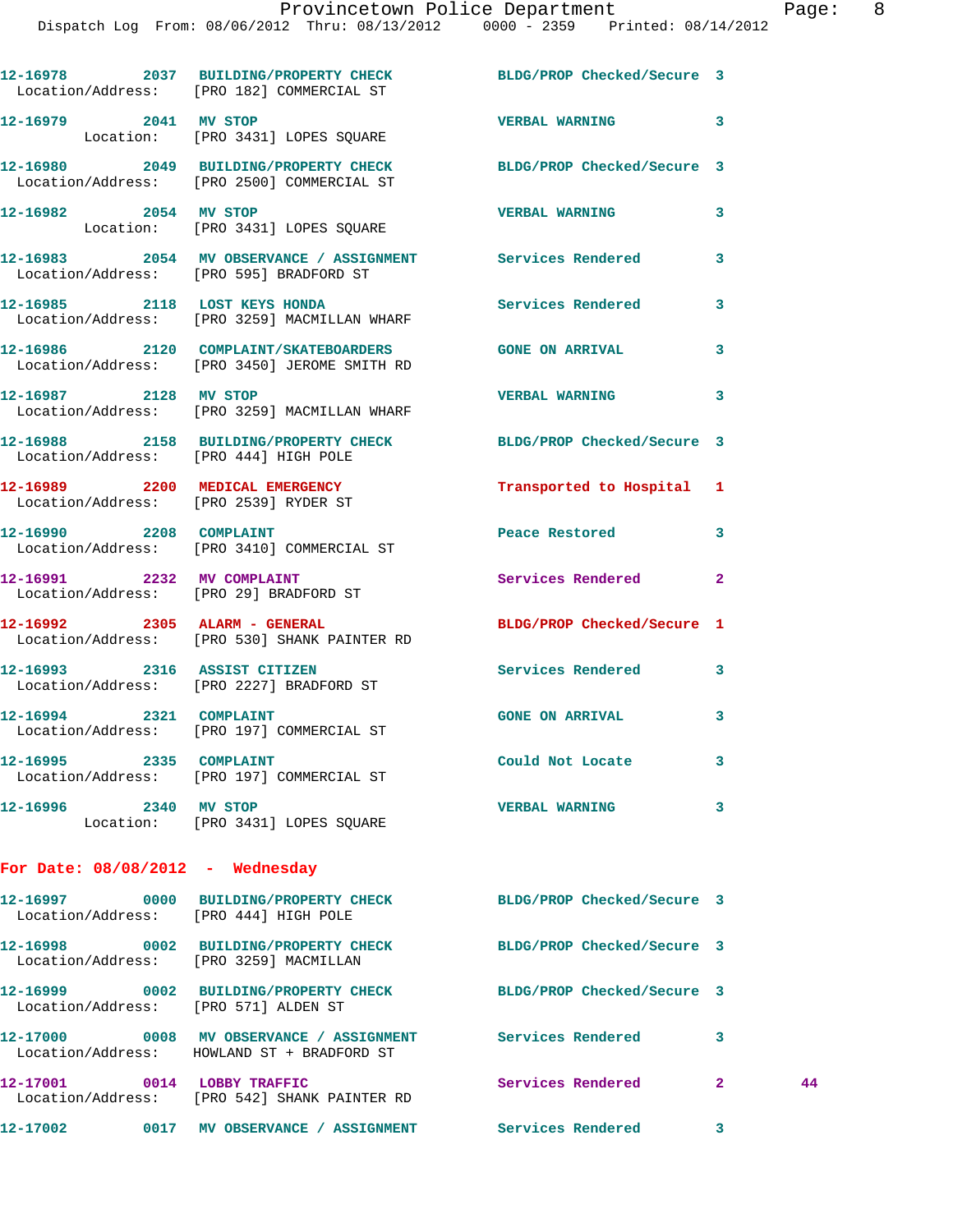|                                        | Provincetown Police Department<br>Dispatch Log From: 08/06/2012 Thru: 08/13/2012 0000 - 2359 Printed: 08/14/2012 |                            | Page: 9      |
|----------------------------------------|------------------------------------------------------------------------------------------------------------------|----------------------------|--------------|
|                                        | Location/Address: CAPTAIN BERTIE RD + SHANK PAINTER RD                                                           |                            |              |
|                                        | 12-17003 0031 MV STOP<br>Location/Address: BRADFORD ST + LAW ST                                                  | <b>VERBAL WARNING</b>      | 3            |
|                                        | 12-17004 0037 MV OBSERVANCE / ASSIGNMENT Services Rendered<br>Location/Address: RYDER ST + BRADFORD ST           |                            | 3            |
|                                        | 12-17006 0050 MV STOP<br>Location/Address: [PRO 3015] BRADFORD ST                                                | <b>VERBAL WARNING</b>      | 3            |
| 12-17007 0054 MV STOP                  | Location/Address: [PRO 3440] ROUTE 6                                                                             | <b>VERBAL WARNING</b>      | 3            |
|                                        | 12-17011 0124 MV STOP<br>Location/Address: [PRO 105] COMMERCIAL ST                                               | Citation/Warning Issued 3  |              |
|                                        | 12-17012 0157 BUILDING/PROPERTY CHECK<br>Location/Address: [PRO 3318] CEMETERY RD                                | BLDG/PROP Checked/Secure 3 |              |
|                                        | 12-17013 0159 BUILDING/PROPERTY CHECK BLDG/PROP Checked/Secure 3<br>Location/Address: [PRO 2206] COMMERCIAL ST   |                            |              |
|                                        | 12-17014 0159 COMPLAINT - STREET PERFORMERS LICENSING VIOLATION 3<br>Location/Address: [PRO 300] COMMERCIAL ST   |                            |              |
|                                        | 12-17015 0216 BUILDING/PROPERTY CHECK<br>Location/Address: [PRO 516] RACE POINT RD                               | BLDG/PROP Checked/Secure 3 |              |
|                                        | 12-17016 0217 BUILDING/PROPERTY CHECK BLDG/PROP Checked/Secure 3<br>Location/Address: [PRO 99] COMMERCIAL ST     |                            |              |
| Location/Address: JEROME SMITH RD      | 12-17017 0224 SPEED DOLLY ASSIGNMENT Services Rendered 3                                                         |                            |              |
|                                        | 12-17018 0225 BUILDING/PROPERTY CHECK BLDG/PROP Checked/Secure 3<br>Location/Address: [PRO 569] WINSLOW ST       |                            |              |
| Location/Address: [PRO 16] BRADFORD ST | 12-17019 0231 BUILDING/PROPERTY CHECK BLDG/PROP Checked/Secure 3                                                 |                            |              |
|                                        | 12-17020 0232 BUILDING/PROPERTY CHECK<br>Location/Address: [PRO 488] MAYFLOWER AVE                               | BLDG/PROP Checked/Secure 3 |              |
|                                        | 12-17021 0240 BUILDING/PROPERTY CHECK BLDG/PROP Checked/Secure 3<br>Location/Address: [PRO 440] HARRY KEMP WAY   |                            |              |
| Location/Address: [PRO 3287] ROUTE 6   | 12-17022 0309 BUILDING/PROPERTY CHECK BLDG/PROP Checked/Secure 3                                                 |                            |              |
|                                        | 12-17023 0342 BUILDING/PROPERTY CHECK<br>Location/Address: [PRO 545] SHANKPAINTER RD                             | BLDG/PROP Checked/Secure 3 |              |
|                                        | 12-17024 0418 BUILDING/PROPERTY CHECK BLDG/PROP Checked/Secure 3<br>Location/Address: [PRO 1638] COMMERCIAL ST   |                            |              |
|                                        | 12-17026 0454 ASSIST CITIZEN<br>Location/Address: [PRO 662] COMMERCIAL ST                                        | Services Rendered 3        |              |
| Location/Address: SNAIL RD             | 12-17027 0522 BY-LAW VIOLATION                                                                                   | <b>GONE ON ARRIVAL</b>     | $\mathbf{2}$ |
| Location/Address: BROWNE ST            | 12-17029 0558 FOUND CARD CARRIER/RETURNED Services Rendered                                                      |                            | 3            |
| Location/Address: [PRO 3287] ROUTE 6   | 12-17030 0714 BUILDING/PROPERTY CHECK BLDG/PROP Checked/Secure 3                                                 |                            |              |
|                                        | 12-17031 0747 BUILDING/PROPERTY CHECK Services Rendered 3<br>Location/Address: [PRO 391] COMMERCIAL ST           |                            |              |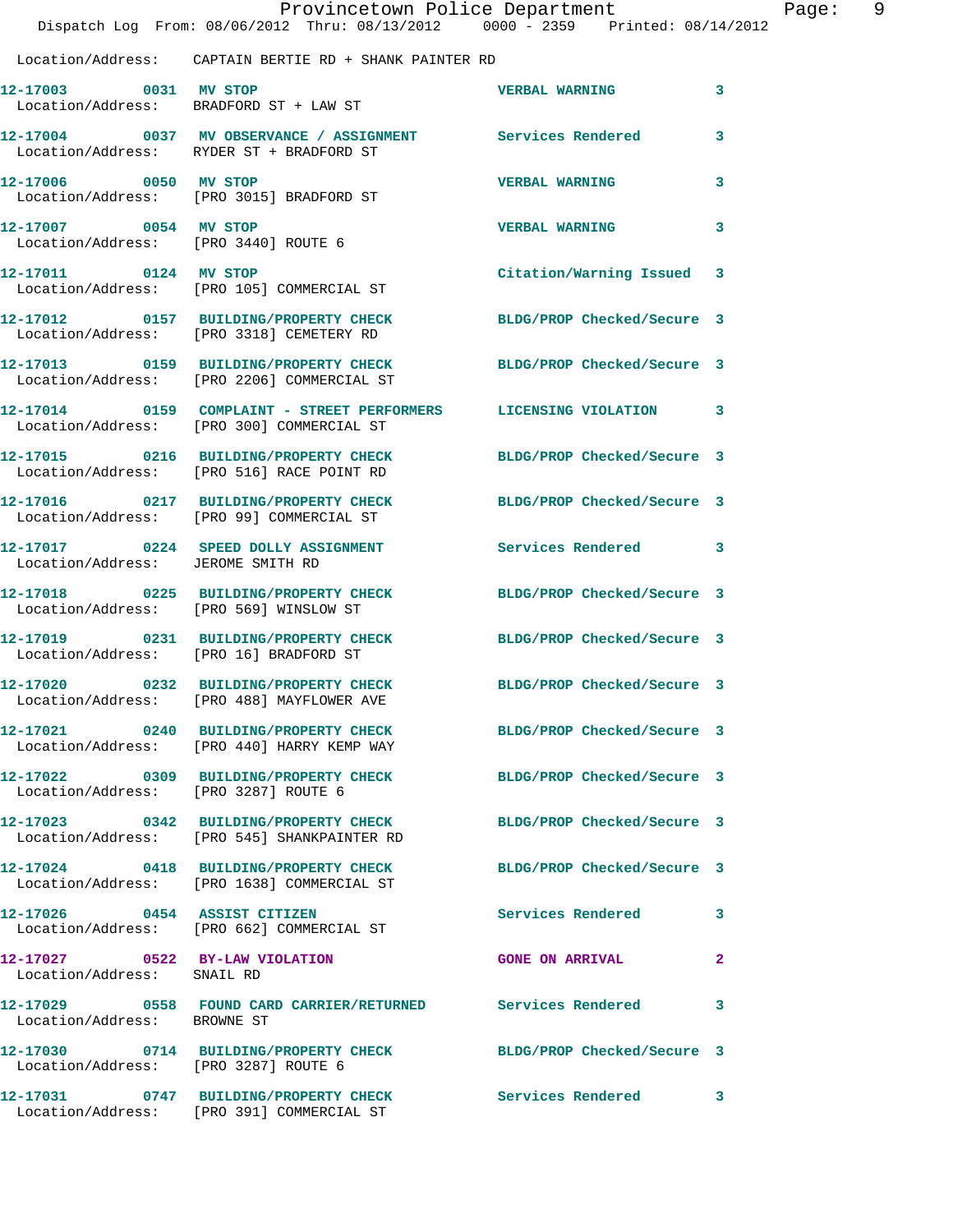|                                      | Provincetown Police Department Fage: 10                                                                        |                           |                |  |
|--------------------------------------|----------------------------------------------------------------------------------------------------------------|---------------------------|----------------|--|
|                                      | 12-17032 0753 MV OBSERVANCE / ASSIGNMENT Services Rendered 3<br>Location/Address: [PRO 1645] HARRY KEMP        |                           |                |  |
|                                      | 12-17033 0759 MV STOP<br>Location/Address: [PRO 96] CONWELL ST                                                 | VERBAL WARNING 3          |                |  |
|                                      | 12-17034 0814 MV STOP Citation/Warning Issued 3<br>Location/Address: [PRO 2812] HARRY KEMP WAY                 |                           |                |  |
|                                      | 12-17035 0827 LOST IPHONE/BLUE CASE/FOUND Services Rendered 3<br>Location/Address: [PRO 542] SHANK PAINTER RD  |                           |                |  |
|                                      | 12-17036 0855 DOG IN VEHICLE<br>Location/Address: [PRO 825] COMMERCIAL ST                                      | BY LAW VIOLATION 2        |                |  |
|                                      | 12-17037 0906 SUSPICIOUS ACTIVITY SPOKEN TO<br>Location/Address: [PRO 1176] TREMONT ST                         |                           | $\overline{2}$ |  |
|                                      | 12-17038 0938 LOST BLACK IPHONE/BLACK CASE Services Rendered 3<br>Location/Address: [PRO 542] SHANK PAINTER RD |                           |                |  |
| Location/Address: [PRO 2479] ROUTE 6 | 12-17039 0954 MV STOP                                                                                          | Citation/Warning Issued 3 |                |  |
|                                      | 12-17040 1003 LOST WALLET<br>Location/Address: [PRO 542] SHANK PAINTER RD                                      | Services Rendered 3       |                |  |
|                                      | 12-17041 1018 ASSIST CITIZEN 12-17041 Services Rendered<br>Location/Address: [PRO 662] COMMERCIAL ST           |                           | 3              |  |
|                                      | 12-17042 1024 PARKING COMPLAINT / GENERAL SPOKEN TO<br>Location/Address: [PRO 1780] JOHNSON ST                 |                           | 3              |  |
|                                      | 12-17043 1028 LOST BLACK IPHONE 12-17043<br>Location/Address: [PRO 542] SHANK PAINTER RD                       |                           | 3              |  |
|                                      | 12-17044 1052 MV COMPLAINT<br>Location: [PRO 3431] LOPES SQUARE                                                | Could Not Locate          | $\mathbf{2}$   |  |
|                                      | 12-17045 1055 PARKING COMPLAINT / GENERAL GONE ON ARRIVAL<br>Location: [PRO 3431] LOPES SQUARE                 |                           | $\mathbf{3}$   |  |
| 12-17046 1056 MV STOP                | Location/Address: [PRO 2513] ROUTE 6                                                                           | <b>VERBAL WARNING</b>     |                |  |
|                                      | 12-17047 1059 MV ACCIDENT<br>Location/Address: [PRO 278] COMMERCIAL ST                                         | <b>Services Rendered</b>  | $\mathbf{1}$   |  |
| 12-17048 1123 SERVE SUMMONS          | Location/Address: [PRO 1969] BRADFORD ST<br>Refer To Arrest: 12-186-AR                                         | <b>Services Rendered</b>  | 3              |  |
|                                      | 12-17050 1138 FOUND MA LIC AND CREDIT CARD Services Rendered<br>Location/Address: [PRO 542] SHANK PAINTER RD   |                           | 3              |  |
|                                      | 12-17051 1142 PARK, WALK & TALK<br>Location/Address: [PRO 285] COMMERCIAL ST                                   | Services Rendered         | $\overline{2}$ |  |
|                                      | 12-17052 1152 MEDICAL EMERGENCY<br>Location/Address: [PRO 3442] COMMERCIAL ST                                  | Transported to Hospital 1 |                |  |
|                                      | 12-17053 1205 MEDICAL EMERGENCY/DOT<br>Location/Address: [PRO 440] HARRY KEMP WAY                              | Transported to Hospital 1 |                |  |
|                                      | 12-17054 1214 MV COMPLAINT<br>Location/Address: [PRO 542] SHANK PAINTER RD                                     | Services Rendered         | $\mathbf{2}$   |  |
| 12-17055 1223 ANIMAL CALL            | Location/Address: [PRO 1848] COMMERCIAL ST                                                                     | Services Rendered         | $\mathbf{2}$   |  |
|                                      | 12-17056 1231 MEDICAL EMERGENCY <b>120 Transported</b> to Hospital 1                                           |                           |                |  |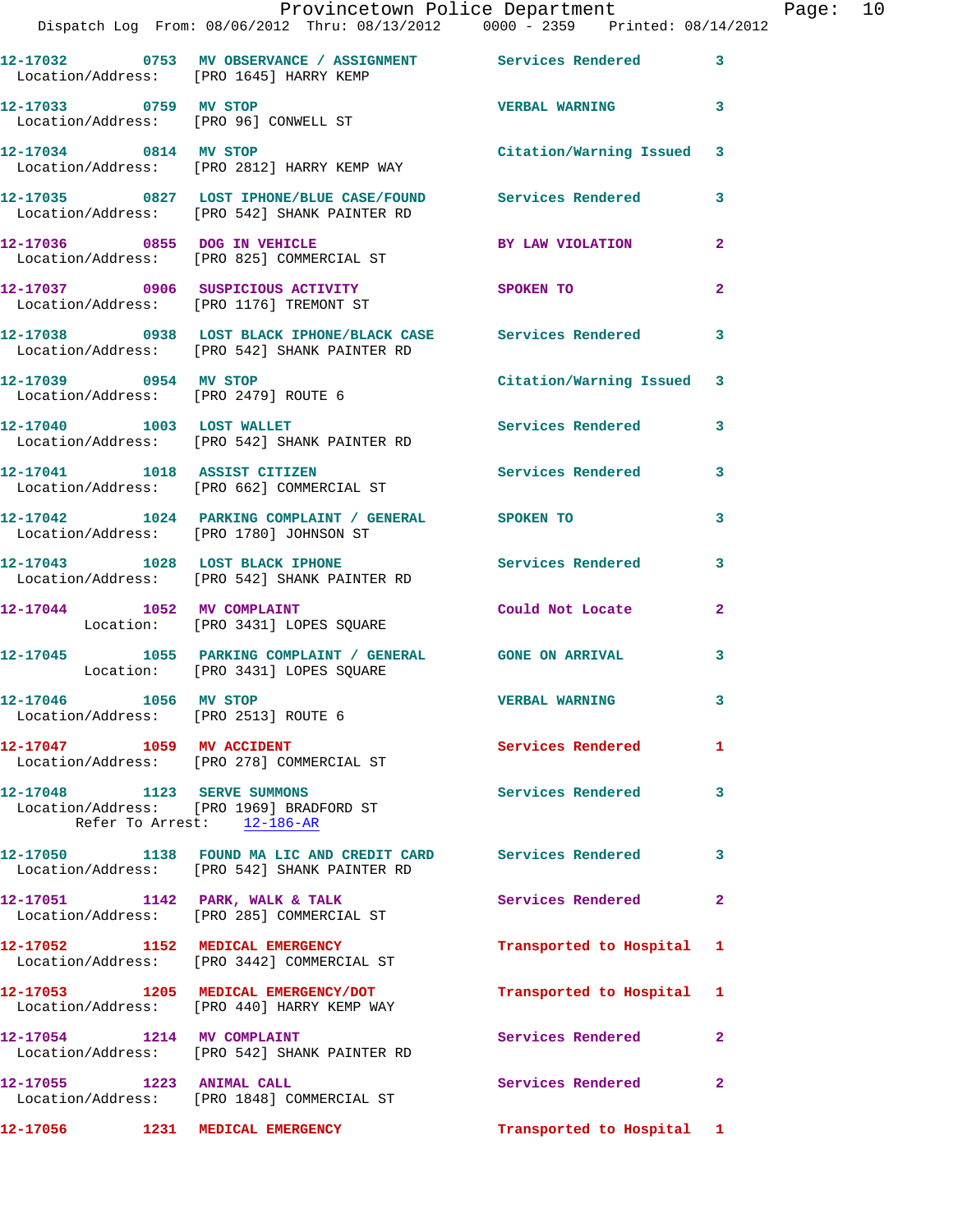|                                                                     | Provincetown Police Department Page: 11<br>Dispatch Log From: 08/06/2012 Thru: 08/13/2012 0000 - 2359 Printed: 08/14/2012 |                           |                |  |
|---------------------------------------------------------------------|---------------------------------------------------------------------------------------------------------------------------|---------------------------|----------------|--|
|                                                                     | Location/Address: [PRO 2490] PROVINCELANDS RD                                                                             |                           |                |  |
|                                                                     | 12-17057 1255 MV ACCIDENT<br>Location/Address: [PRO 440] HARRY KEMP WAY                                                   | Services Rendered 1       |                |  |
|                                                                     | 12-17058 1258 LOST IL ID<br>Location/Address: [PRO 542] SHANK PAINTER RD                                                  | Services Rendered         | $\mathbf{3}$   |  |
|                                                                     | 12-17059 1323 PARK, WALK & TALK 1988 Services Rendered<br>Location/Address: [PRO 105] COMMERCIAL ST                       |                           | $\overline{2}$ |  |
|                                                                     | 12-17060 1402 LOOSE DOG COMPLAINT Services Rendered<br>Location/Address: [PRO 1260] COMMERCIAL ST                         |                           | $\overline{2}$ |  |
| Location/Address: [PRO 2513] ROUTE 6<br>Refer To Accident: 12-58-AC | 12-17061 1414 MV ACCIDENT<br>Location (Address: 1886, 2518) 1998–1999                                                     | Transported to Hospital 1 |                |  |
| Location/Address: BRADFORD ST                                       | 12-17062 1504 DOMESTIC DISTURBANCE/ASSAULT SPOKEN TO                                                                      |                           | 1              |  |
|                                                                     | 12-17063 1522 MV HIT & RUN<br>Location/Address: [PRO 437] FREEMAN ST                                                      | <b>SPOKEN TO</b>          | $\mathbf{2}$   |  |
|                                                                     | 12-17064 1532 PARKING COMPLAINT / GENERAL GONE ON ARRIVAL<br>Location/Address: WASHINGTON AVE + COMMERCIAL ST             |                           | 3              |  |
|                                                                     | 12-17065 1543 COMPLAINT SPOKEN TO<br>Location/Address: [PRO 542] SHANK PAINTER RD                                         |                           | 3              |  |
|                                                                     | 12-17066 1606 STOLEN BACKPACK SPOKEN TO<br>Location/Address: [PRO 2492] WINSLOW ST                                        |                           | 3              |  |
|                                                                     | 12-17067 1612 COMPLAINT - STREET PERFORMERS Services Rendered<br>Location/Address: [PRO 542] SHANK PAINTER RD             |                           | 3              |  |
|                                                                     | 12-17068 1627 VEGETABLE OIL SPILL Services Rendered 3<br>Location/Address: BRADFORD ST + COURT ST                         |                           |                |  |
|                                                                     | 12-17069 1631 LOST RED/COPPER GLASSES No Action Required 3<br>Location/Address: [PRO 542] SHANK PAINTER RD                |                           |                |  |
| 12-17070 1710 MV STOP<br>Location/Address: [PRO 2479] ROUTE 6       |                                                                                                                           | <b>VERBAL WARNING</b>     |                |  |
|                                                                     | 12-17071 1715 STRONG ODOR OF GAS<br>Location: [PRO 3431] LOPES SQUARE                                                     | Services Rendered         | 3              |  |
| 12-17072 1807 SMOKE BOMB                                            | Location: [PRO 3431] LOPES SQUARE                                                                                         | SPOKEN TO                 | 3              |  |
|                                                                     | 12-17073 1856 SERVE RESTRAINING ORDER Services Rendered<br>Location/Address: HOWLAND ST + BRADFORD ST                     |                           | $\mathbf{2}$   |  |
|                                                                     | 12-17074 1907 VERBAL ARGUEMENT<br>Location/Address: [PRO 2728] COMMERCIAL ST                                              | <b>GONE ON ARRIVAL</b>    | 1              |  |
|                                                                     | 12-17075 1923 BUILDING/PROPERTY CHECK BLDG/PROP Checked/Secure 3<br>Location/Address: [PRO 488] MAYFLOWER ST              |                           |                |  |
|                                                                     | 12-17076 1933 SERVE RESTRAINING ORDER Services Rendered<br>Location/Address: [PRO 542] SHANK PAINTER RD                   |                           | $\mathbf{2}$   |  |
|                                                                     | 12-17077 1941 FOUND PURSE<br>Location/Address: [PRO 3406] COMMERCIAL ST                                                   | No Action Required        | 3              |  |
|                                                                     | 12-17083 1945 BUILDING/PROPERTY CHECK BLDG/PROP Checked/Secure 3<br>Location/Address: [PRO 2500] COMMERCIAL ST            |                           |                |  |
|                                                                     | 12-17078 2005 BUILDING/PROPERTY CHECK BLDG/PROP Checked/Secure 3<br>Location/Address: [PRO 204] COMMERCIAL ST             |                           |                |  |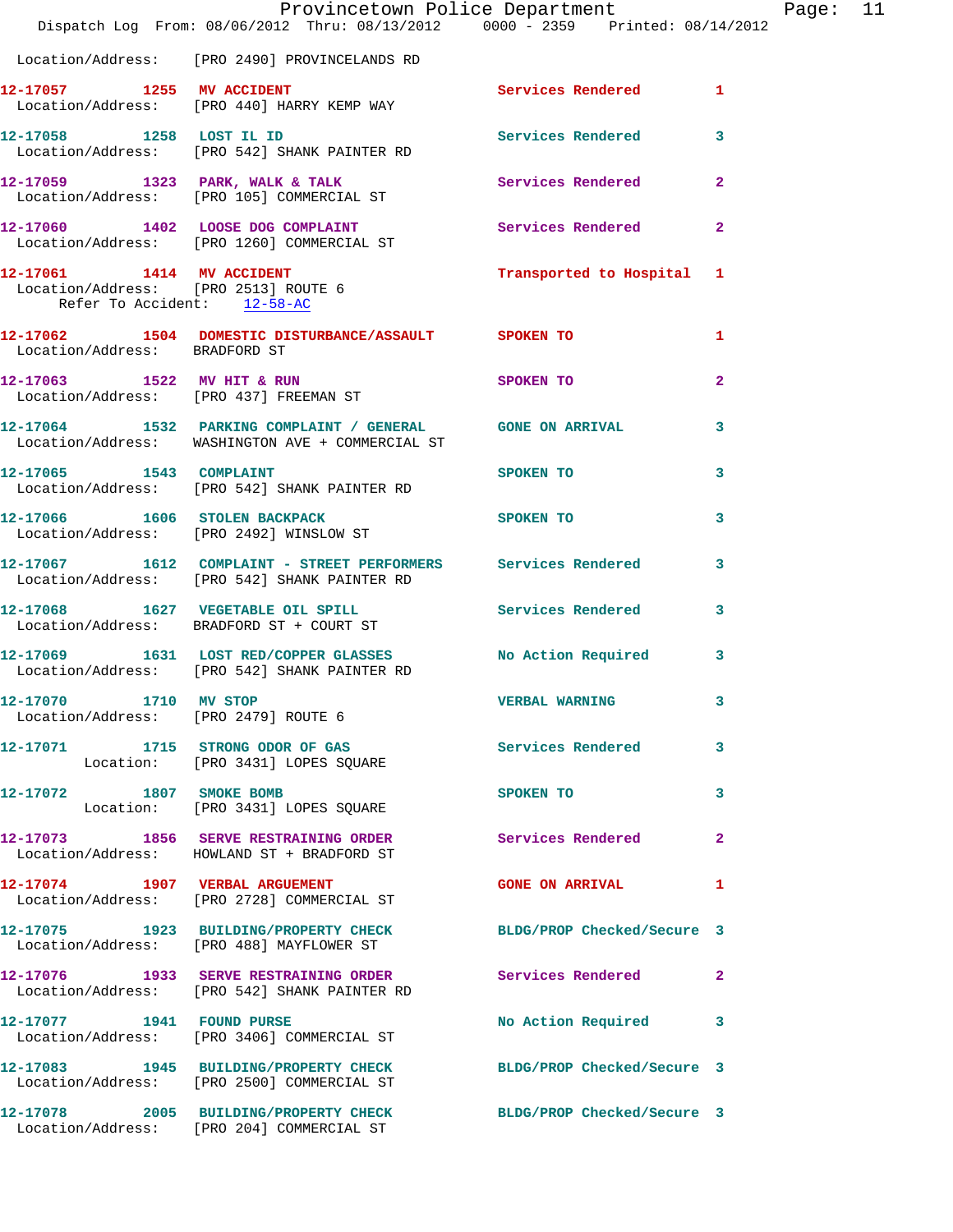| 12-17079 2006 MV STOP                 | Location: [PRO 3431] LOPES SQUARE                                                                              | <b>VERBAL WARNING</b>      | 3            |
|---------------------------------------|----------------------------------------------------------------------------------------------------------------|----------------------------|--------------|
|                                       | 12-17080 2016 PARKING COMPLAINT<br>Location/Address: [PRO 2868] CONWELL ST                                     | Services Rendered 3        |              |
|                                       | 12-17081 2018 BUILDING/PROPERTY CHECK<br>Location/Address: [PRO 3292] COMMERCIAL ST                            | BLDG/PROP Checked/Secure 3 |              |
|                                       | 12-17082 2019 BUILDING/PROPERTY CHECK<br>Location/Address: [PRO 1638] COMMERCIAL ST                            | BLDG/PROP Checked/Secure 3 |              |
|                                       | 12-17084 2034 BUILDING/PROPERTY CHECK<br>Location/Address: [PRO 1780] JOHNSON ST                               | BLDG/PROP Checked/Secure 3 |              |
|                                       | 12-17085 2040 BUILDING/PROPERTY CHECK<br>Location/Address: [PRO 519] RACE POINT RD                             | BLDG/PROP Checked/Secure 3 |              |
| Location/Address: [WEL] BAYBERRY RD   | 12-17086 2042 ASSIST AGENCY / MUTUAL AID Services Rendered 3                                                   |                            |              |
|                                       | 12-17087 2046 BUILDING/PROPERTY CHECK<br>Location/Address: [PRO 306] COMMERCIAL ST                             | BLDG/PROP Checked/Secure 3 |              |
|                                       | 12-17088 2051 BUILDING/PROPERTY CHECK BLDG/PROP Checked/Secure 3<br>Location/Address: [PRO 3442] COMMERCIAL ST |                            |              |
|                                       | 12-17090 2103 BUILDING/PROPERTY CHECK<br>Location/Address: [PRO 526] RYDER ST EXT                              | BLDG/PROP Checked/Secure 3 |              |
| 12-17091 2119 MV STOP                 | Location/Address: [PRO 105] COMMERCIAL ST                                                                      | <b>VERBAL WARNING</b>      | 3            |
|                                       | 12-17092 2127 FOUND KEYS/RETURNED<br>Location/Address: [PRO 526] RYDER ST EXT                                  | No Action Required         | 3            |
|                                       | 12-17094 2154 BUILDING/PROPERTY CHECK<br>Location/Address: [PRO 99] COMMERCIAL ST                              | BLDG/PROP Checked/Secure 3 |              |
|                                       | 12-17095 2202 DISORDERLY<br>Location/Address: [PRO 105] COMMERCIAL ST                                          | SPOKEN TO                  | $\mathbf{2}$ |
| 12-17096 2219 BY-LAW VIOLATION        | Location/Address: [PRO 182] COMMERCIAL ST                                                                      | Citation/Warning Issued 2  |              |
| 12-17097 2226 BAR CHECK               | Location/Address: [PRO 399] COMMERCIAL ST                                                                      | Services Rendered          | $\mathbf{2}$ |
| 12-17098 2233 BAR CHECK               | Location/Address: [PRO 3443] COMMERCIAL ST                                                                     | Services Rendered          | $\mathbf{2}$ |
| 12-17099 2320 MV STOP                 | Location/Address: [PRO 2577] BRADFORD ST                                                                       | <b>VERBAL WARNING</b>      | 3            |
| Location/Address: [PRO 444] HIGH POLE | 12-17100 2321 BUILDING/PROPERTY CHECK                                                                          | BLDG/PROP Checked/Secure 3 |              |
| Location/Address: [PRO 571] ALDEN ST  | 12-17101 2332 BUILDING/PROPERTY CHECK                                                                          | BLDG/PROP Checked/Secure 3 |              |
|                                       | 12-17102 2332 MV OBSERVANCE / ASSIGNMENT Services Rendered<br>Location/Address: BRADFORD ST + HOWLAND ST       |                            | 3            |
| 12-17103 2334 MV STOP                 | Location/Address: KENDALL LN + BRADFORD ST                                                                     | <b>VERBAL WARNING</b>      | 3            |
| 12-17104 2338 NOISE COMPLAINT         |                                                                                                                | Unfounded                  | 3            |

Location/Address: [PRO 3596] COMMERCIAL ST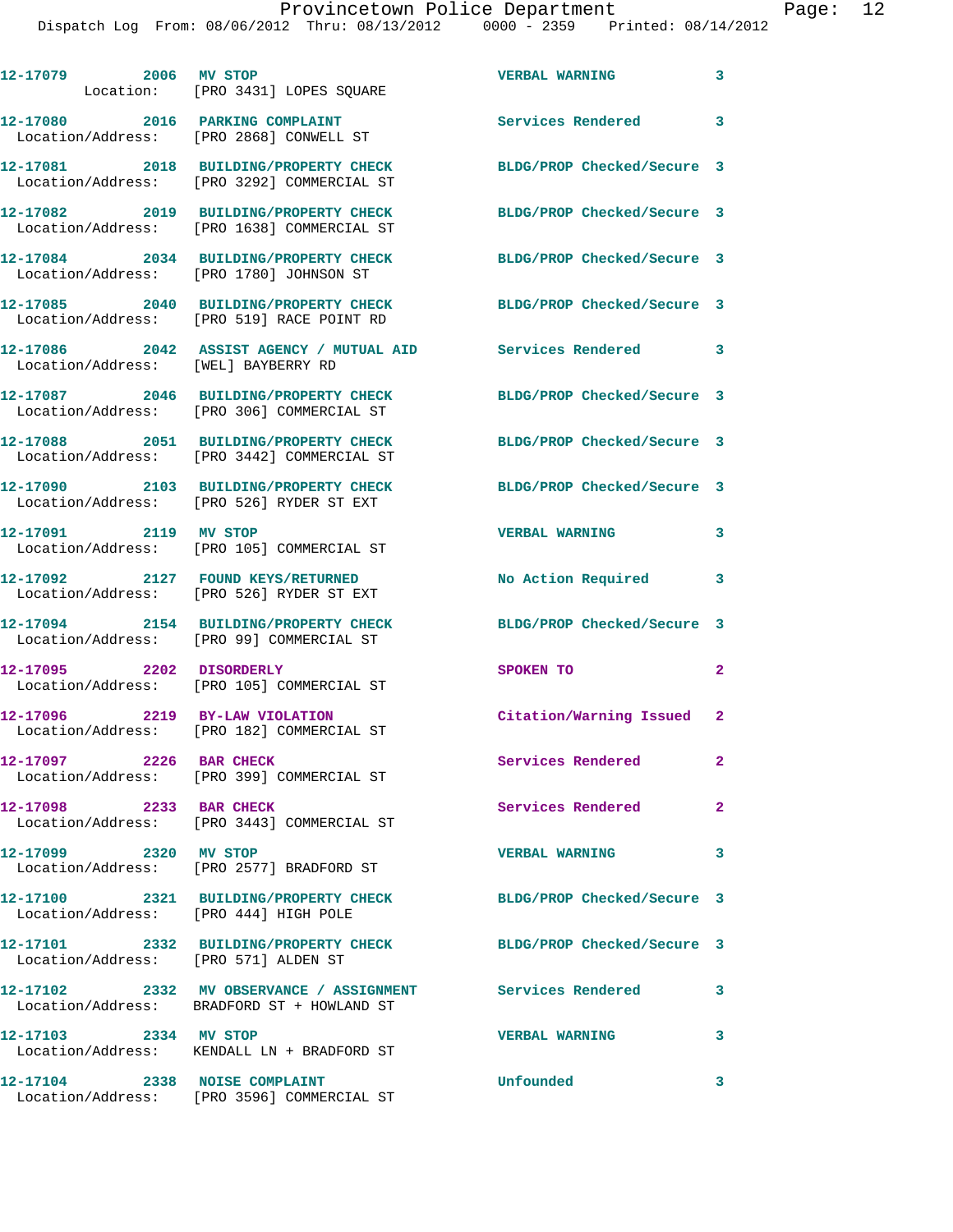|                                                        | Dispatch Log From: 08/06/2012 Thru: 08/13/2012 0000 - 2359 Printed: 08/14/2012                                   | Provincetown Police Department Page: 13 |   |    |  |
|--------------------------------------------------------|------------------------------------------------------------------------------------------------------------------|-----------------------------------------|---|----|--|
| For Date: $08/09/2012$ - Thursday                      |                                                                                                                  |                                         |   |    |  |
|                                                        | 12-17105 0026 BUILDING/PROPERTY CHECK BLDG/PROP Checked/Secure 3<br>Location/Address: [PRO 2543] MACMILLAN       |                                         |   |    |  |
|                                                        | 12-17106 0031 MV OBSERVANCE / ASSIGNMENT Services Rendered 3<br>Location/Address: RYDER ST + BRADFORD ST         |                                         |   |    |  |
|                                                        | 12-17107 0032 BUILDING/PROPERTY CHECK BLDG/PROP Checked/Secure 3<br>Location/Address: [PRO 1646] WINSLOW ST      |                                         |   |    |  |
| 12-17108 0035 MV STOP<br>Location/Address: WINTHROP ST |                                                                                                                  | <b>VERBAL WARNING</b>                   | 3 |    |  |
|                                                        | 12-17109 0057 MV STOP<br>Location/Address: ALDEN ST + BRADFORD ST                                                | <b>VERBAL WARNING</b>                   | 3 |    |  |
|                                                        | 12-17110 0103 LOBBY TRAFFIC<br>Location/Address: [PRO 542] SHANK PAINTER RD                                      | Services Rendered 2                     |   | 51 |  |
|                                                        | 12-17114 0149 ASSAULT<br>Location/Address: [PRO 399] COMMERCIAL ST                                               | Services Rendered                       | 1 |    |  |
|                                                        | 12-17115 0218 SPEED DOLLY ASSIGNMENT<br>Location/Address: [PRO 2493] BRADFORD ST                                 | Services Rendered 3                     |   |    |  |
|                                                        | 12-17116 0225 BUILDING/PROPERTY CHECK BLDG/PROP Checked/Secure 3<br>Location/Address: [PRO 16] BRADFORD ST       |                                         |   |    |  |
|                                                        | 12-17117 0226 BUILDING/PROPERTY CHECK BLDG/PROP Checked/Secure 3<br>Location/Address: [PRO 488] MAYFLOWER AVE    |                                         |   |    |  |
|                                                        | 12-17118 0230 BUILDING/PROPERTY CHECK BLDG/PROP Checked/Secure 3<br>Location/Address: [PRO 306] COMMERCIAL ST    |                                         |   |    |  |
|                                                        | 12-17119 0231 BUILDING/PROPERTY CHECK BLDG/PROP Checked/Secure 3<br>Location/Address: [PRO 569] WINSLOW ST       |                                         |   |    |  |
|                                                        | 12-17120 0235 BUILDING/PROPERTY CHECK BLDG/PROP Checked/Secure 3<br>Location/Address: [PRO 440] HARRY KEMP WAY   |                                         |   |    |  |
|                                                        | 12-17121 0253 BY-LAW VIOLATION<br>Location/Address: [PRO 3296] SHANK PAINTER RD                                  | <b>VERBAL WARNING</b>                   |   |    |  |
| Location/Address: [PRO 3287] ROUTE 6                   | 12-17122 0316 BUILDING/PROPERTY CHECK BLDG/PROP Checked/Secure 3                                                 |                                         |   |    |  |
|                                                        | 12-17124 0355 BUILDING/PROPERTY CHECK BLDG/PROP Checked/Secure 3<br>Location/Address: [PRO 545] SHANK PAINTER RD |                                         |   |    |  |
|                                                        | 12-17123 0358 MV COMPLAINT<br>Location/Address: [PRO 75] CAPTAIN BERTIE RD                                       | Services Rendered 2                     |   |    |  |
|                                                        | 12-17125 0512 BUILDING/PROPERTY CHECK BLDG/PROP Checked/Secure 3<br>Location/Address: [PRO 530] SHANKPAINTER RD  |                                         |   |    |  |
|                                                        | 12-17126 0517 BUILDING/PROPERTY CHECK BLDG/PROP Checked/Secure 3<br>Location/Address: [PRO 2898] JEROME SMITH RD |                                         |   |    |  |
| 12-17127 0602 AIRCRAFT                                 | Location/Address: [PRO 516] RACE POINT RD                                                                        | Services Rendered 2                     |   |    |  |
|                                                        | 12-17128 0612 BUILDING/PROPERTY CHECK<br>Location/Address: [PRO 3163] WINTHROP ST                                | BLDG/PROP Checked/Secure 3              |   |    |  |
|                                                        | 12-17129 0613 BUILDING/PROPERTY CHECK BLDG/PROP Checked/Secure 3<br>Location/Address: [PRO 2483] COMMERCIAL ST   |                                         |   |    |  |
|                                                        |                                                                                                                  | Services Rendered 3                     |   |    |  |

Location/Address: [PRO 105] COMMERCIAL ST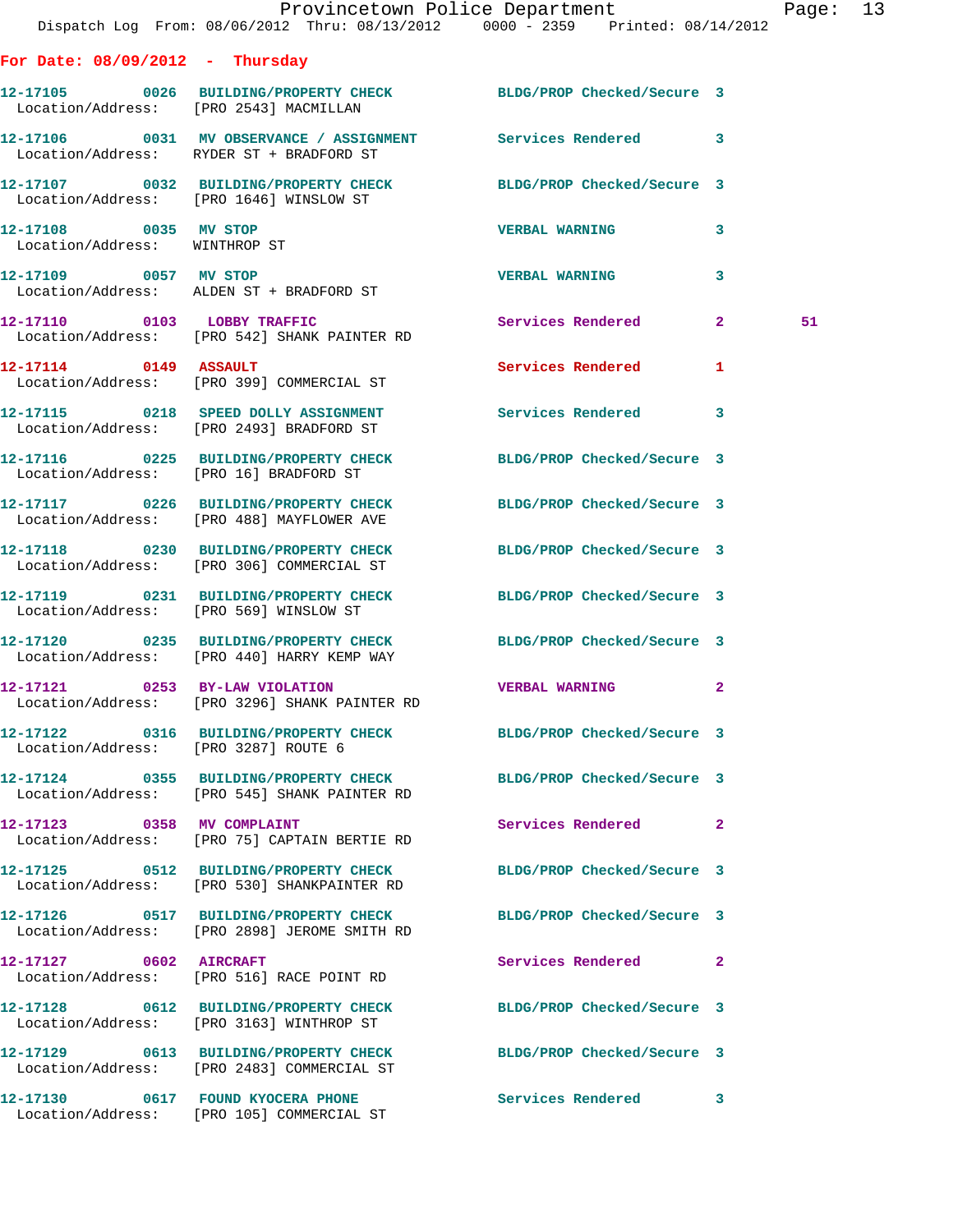|                                                               | Provincetown Police Department The Rage: 14<br>Dispatch Log From: 08/06/2012 Thru: 08/13/2012 0000 - 2359 Printed: 08/14/2012 |                           |                |   |  |
|---------------------------------------------------------------|-------------------------------------------------------------------------------------------------------------------------------|---------------------------|----------------|---|--|
|                                                               | 12-17131 0743 BUILDING/PROPERTY CHECK BLDG/PROP Checked/Secure 3<br>Location/Address: [PRO 2898] JEROME SMITH RD              |                           |                |   |  |
|                                                               | 12-17132 0747 PARK, WALK & TALK Services Rendered 2<br>Location/Address: [PRO 2845] COMMERCIAL ST                             |                           |                |   |  |
|                                                               |                                                                                                                               | Citation/Warning Issued 3 |                |   |  |
|                                                               | 12-17134 0802 FLIGHT COVERAGE<br>Location/Address: [PRO 516] RACE POINT RD                                                    | Services Rendered 2       |                | 3 |  |
|                                                               | 12-17135 0843 FRAUD<br>Location/Address: [PRO 909] CREEK HILL RD                                                              | Services Rendered         | $\overline{2}$ |   |  |
|                                                               | 12-17136 0909 FOUND WALLET Services Rendered 3<br>Location/Address: [PRO 542] SHANK PAINTER RD + ALDEN ST                     |                           |                |   |  |
|                                                               | 12-17137 0911 MV OBSERVANCE / ASSIGNMENT Services Rendered 3<br>Location/Address: ROUTE 6 + SHANK PAINTER RD                  |                           |                |   |  |
|                                                               | 12-17138 0914 MV STOP<br>Location/Address: [PRO 3099] SHANK PAINTER RD                                                        | <b>VERBAL WARNING</b>     | 3              |   |  |
| 12-17139 0920 MV STOP                                         | Location/Address: [PRO 3296] SHANK PAINTER RD                                                                                 | VERBAL WARNING            | $\mathbf{3}$   |   |  |
| Location/Address: [PRO 2521] ROUTE 6                          | 12-17140 0923 MV OBSERVANCE / ASSIGNMENT Services Rendered                                                                    |                           | $\mathbf{3}$   |   |  |
|                                                               | 12-17141 0926 ASSIST CITIZEN<br>Location/Address: [PRO 1275] ANTHONY ST                                                       | Services Rendered 3       |                |   |  |
|                                                               | 12-17142 0938 HAZARDS<br>Location/Address: [PRO 594] COMMERCIAL ST                                                            | Services Rendered 2       |                |   |  |
|                                                               | 12-17143 0944 PARKING COMPLAINT / GENERAL Vehicle Towed<br>  Location/Address: [PRO 1417] PLEASANT ST                         |                           | 3              |   |  |
| Location/Address: [PRO 2479] ROUTE 6                          | 12-17144 0953 MV STOP                                                                                                         | <b>VERBAL WARNING</b>     | $\mathbf{3}$   |   |  |
|                                                               | 12-17145 1008 ASSIST CITIZEN<br>Location/Address: [PRO 3430] COMMERCIAL ST                                                    | <b>SPOKEN TO</b>          |                |   |  |
|                                                               | 12-17146 1023 ASSIST CITIZEN<br>Location/Address: [PRO 146] COMMERCIAL ST                                                     | Services Rendered 3       |                |   |  |
|                                                               | 12-17147 1027 PARKING COMPLAINT / GENERAL Citation/Warning Issued 3<br>Location/Address: [PRO 526] RYDER ST EXT               |                           |                |   |  |
|                                                               | 12-17148 1039 MV ACCIDENT<br>Location/Address: [PRO 539] SHANK PAINTER RD                                                     | Services Rendered 1       |                |   |  |
| 12-17149 1109 MV STOP                                         | Location/Address: [PRO 2479] ROUTE 6                                                                                          | VERBAL WARNING 3          |                |   |  |
|                                                               | 12-17151 1124 COMPLAINT - STREET PERFORMERS SPOKEN TO<br>Location/Address: [PRO 105] COMMERCIAL ST                            |                           | 3              |   |  |
| Location/Address: [PRO 1815] OAK DR                           | 12-17152 1139 MEDICAL EMERGENCY                                                                                               | Transported to Hospital 1 |                |   |  |
|                                                               | 12-17153 1149 COMPLAINT<br>Location/Address: [PRO 542] SHANK PAINTER RD                                                       | SPOKEN TO                 | 3              |   |  |
| Location/Address: [PRO 2521] ROUTE 6                          | 12-17154 1203 MV OBSERVANCE / ASSIGNMENT Services Rendered 3                                                                  |                           |                |   |  |
| 12-17155 1211 MV STOP<br>Location/Address: [PRO 2513] ROUTE 6 |                                                                                                                               | <b>VERBAL WARNING</b>     | 3              |   |  |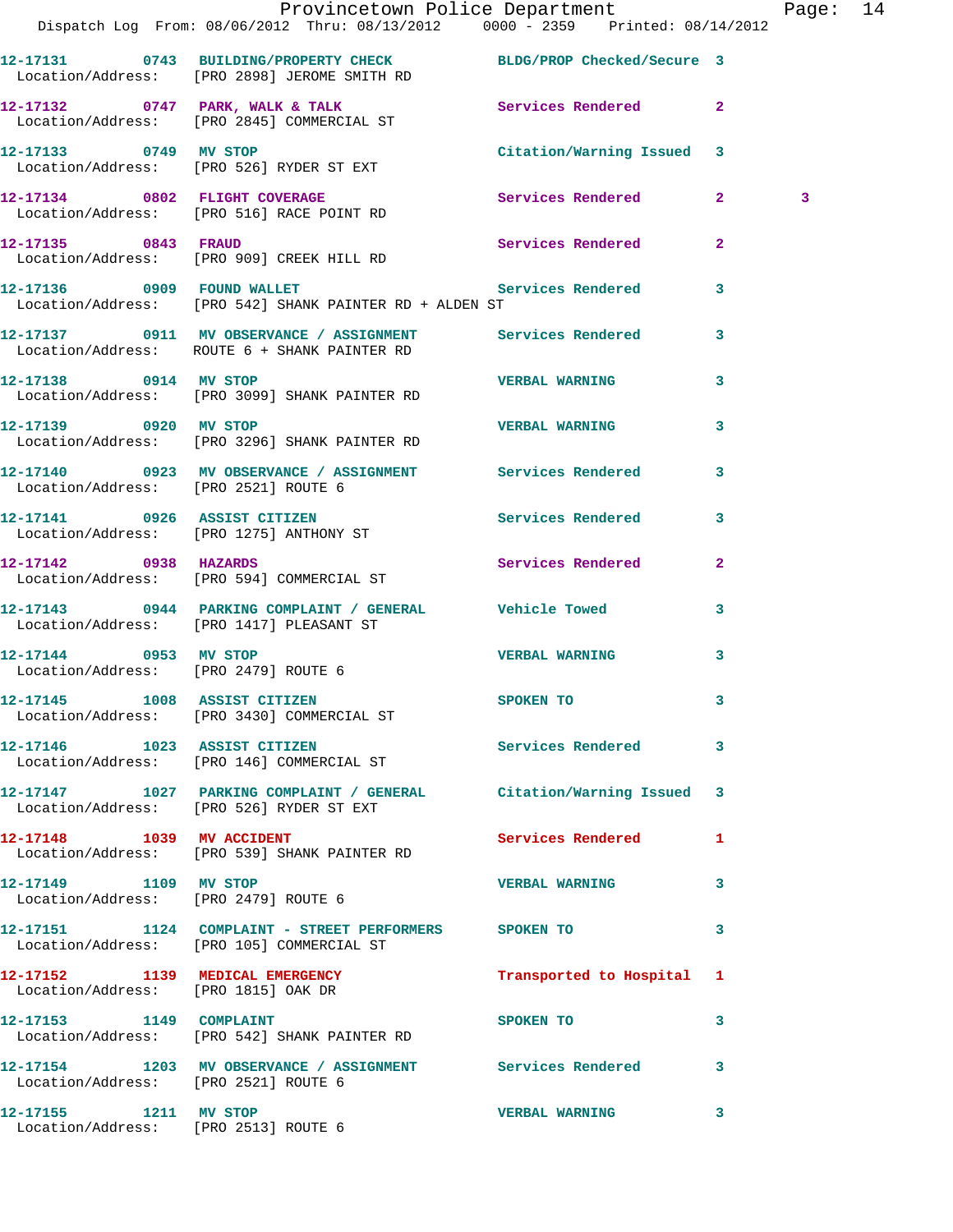| 12-17156 1228 STOLEN FLOWER POTS                                   | Location/Address: [PRO 940] GOSNOLD ST                                                                      | Services Rendered 2        |                            |
|--------------------------------------------------------------------|-------------------------------------------------------------------------------------------------------------|----------------------------|----------------------------|
| 12-17157 1234 MV DISABLED<br>Location/Address: [PRO 2521] ROUTE 6  |                                                                                                             | Could Not Locate           | $\overline{\phantom{0}}$ 2 |
|                                                                    | 12-17158 1249 BUILDING/PROPERTY CHECK<br>Location/Address: [PRO 2206] COMMERCIAL ST                         | BLDG/PROP Checked/Secure 3 |                            |
|                                                                    | 12-17159    1311    MV    ACCIDENT<br>Location/Address: COMMERCIAL ST + BANGS ST                            | <b>GONE ON ARRIVAL</b>     | 1                          |
| 12-17160 1348 MV DISABLED                                          | Location/Address: [PRO 2519] ROUTE 6                                                                        | <b>VERBAL WARNING</b>      | $\overline{2}$             |
| 12-17161 1359 COMPLAINT                                            | Location/Address: [PRO 1237] MILLER HILL RD                                                                 | SPOKEN TO                  | $\mathbf{3}$               |
|                                                                    | 12-17162 1417 PARKING COMPLAINT / GENERAL SPOKEN TO<br>Location/Address: [PRO 1550] COMMERCIAL ST           |                            | $\mathbf{3}$               |
|                                                                    | 12-17163 1439 LOST RED WALLET<br>Location/Address: [PRO 3296] SHANK PAINTER RD                              | <b>Services Rendered</b>   | $\mathbf{3}$               |
| 12-17164 1535 PARKING GENERAL                                      | Location/Address: [PRO 2500] COMMERCIAL ST                                                                  | <b>Services Rendered</b>   | $\mathbf{3}$               |
| Location: CABRALS PIER                                             | 12-17165 1548 ASSIST CITIZEN/TRANSPORT Services Rendered                                                    |                            | 3                          |
| 12-17166   1556   FOLLOW UP                                        | Location/Address: [PRO 146] COMMERCIAL ST                                                                   | Services Rendered          | $\overline{2}$             |
|                                                                    | 12-17167 1557 PARK, WALK & TALK<br>Location/Address: [PRO 106] COMMERCIAL ST                                | Services Rendered          | $\overline{2}$             |
|                                                                    | 12-17168 1620 PARK, WALK & TALK<br>Location: [PRO 3431] LOPES SQUARE                                        | <b>Services Rendered</b>   | $\overline{2}$             |
|                                                                    | 12-17169 1645 MV OBSERVANCE / ASSIGNMENT Services Rendered 3<br>Location/Address: [PRO 391] COMMERCIAL ST   |                            |                            |
|                                                                    | 12-17170 1646 PEDICAB COMPLAINT<br>Location/Address: [PRO 105] COMMERCIAL ST                                | SPOKEN TO                  | 3                          |
| 12-17171 1702 SERVE LETTER<br>Location/Address: [PRO 2521] ROUTE 6 |                                                                                                             | Services Rendered          | $\mathbf{2}$               |
|                                                                    | 12-17172 1723 LOST KEY CHAIN/PTOWN BIKES No Action Required<br>Location/Address: [PRO 542] SHANK PAINTER RD |                            | 3                          |
| 12-17173 1730 MV STOP<br>Location/Address: [PRO 2513] ROUTE 6      |                                                                                                             | <b>VERBAL WARNING</b>      | 3                          |
|                                                                    | 12-17174 1750 BOAT/HARBORMASTER<br>Location/Address: [PRO 2559] COMMERCIAL ST                               | Services Rendered          | $\mathbf{2}$               |
|                                                                    | 12-17175 1845 HARASSMENT/PHONE CALLS<br>Location/Address: [PRO 542] SHANK PAINTER RD                        | SPOKEN TO                  | $\mathbf{2}$               |
| 12-17176 1927 MV STOP                                              | Location/Address: RYDER ST + BRADFORD ST                                                                    | Citation/Warning Issued 3  |                            |
| 12-17177 1959 MV STOP                                              | Location/Address: [PRO 2521] ROUTE 6                                                                        | <b>VERBAL WARNING</b>      | 3                          |
|                                                                    | 12-17178 2000 BUILDING/PROPERTY CHECK<br>Location/Address: [PRO 175] COMMERCIAL ST                          | BLDG/PROP Checked/Secure 3 |                            |
| 12-17179 2003 MV STOP                                              |                                                                                                             | <b>VERBAL WARNING</b>      |                            |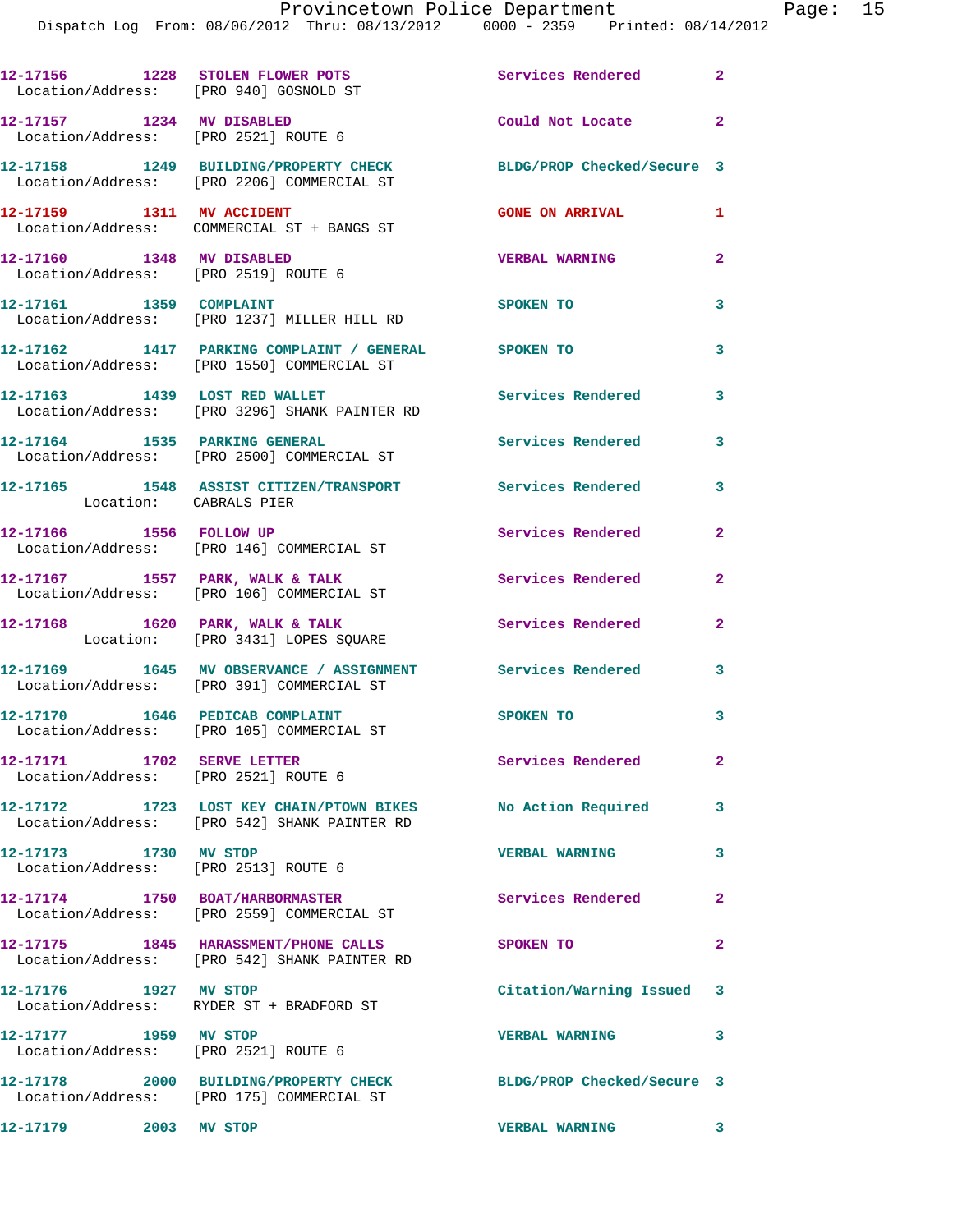|                              | Dispatch Log From: 08/06/2012 Thru: 08/13/2012   0000 - 2359   Printed: 08/14/2012                               | Provincetown Police Department |              | Page: 16 |
|------------------------------|------------------------------------------------------------------------------------------------------------------|--------------------------------|--------------|----------|
|                              | Location/Address: [PRO 105] COMMERCIAL ST                                                                        |                                |              |          |
| 12-17180 2005 MV STOP        | Location/Address: [PRO 3296] SHANK PAINTER RD                                                                    | <b>VERBAL WARNING</b>          | $\mathbf{3}$ |          |
|                              | 12-17181 2009 MV STOP<br>Location/Address: [PRO 105] COMMERCIAL ST                                               | <b>VERBAL WARNING</b>          | 3            |          |
| 12-17182 2015 MV STOP        | Location/Address: [PRO 105] COMMERCIAL ST                                                                        | VERBAL WARNING 3               |              |          |
|                              | 12-17183 2017 BUILDING/PROPERTY CHECK BLDG/PROP Checked/Secure 3<br>Location/Address: [PRO 2898] JEROME SMITH RD |                                |              |          |
|                              | 12-17184 2020 COMPLAINT<br>Location/Address: [PRO 105] COMMERCIAL ST                                             | No Action Required 3           |              |          |
|                              | 12-17186 2045 BUILDING/PROPERTY CHECK BLDG/PROP Checked/Secure 3<br>Location/Address: [PRO 306] COMMERCIAL ST    |                                |              |          |
| Location/Address: GOSNOLD ST | 12-17187 2046 BY-LAW VIOLATION VERBAL WARNING                                                                    |                                | $\mathbf{2}$ |          |
|                              | 12-17188 2111 MV STOP<br>Location: [PRO 3431] LOPES SQUARE                                                       | <b>VERBAL WARNING</b>          | 3            |          |
| Location: CENTER ROAM        | 12-17189 2118 PARK, WALK & TALK 2008 Services Rendered                                                           |                                | $\mathbf{2}$ |          |
|                              | 12-17190 2131 ASSIST CITIZEN<br>Location/Address: [PRO 395] COMMERCIAL ST                                        | Services Rendered 1            |              |          |
| 12-17191 2146 MV STOP        | Location/Address: [PRO 105] COMMERCIAL ST                                                                        | <b>VERBAL WARNING</b>          | 3            |          |
|                              | 12-17192 2155 MV STOP<br>Location/Address: [PRO 105] COMMERCIAL ST                                               | <b>VERBAL WARNING</b>          | 3            |          |
|                              | 12-17193 2158 ANIMAL CALL<br>Location/Address: [PRO 526] RYDER ST EXT                                            | Services Rendered              | $\mathbf{2}$ |          |
|                              | 12-17194 2211 FOUND MASTERCARD<br>Location/Address: [PRO 542] SHANK PAINTER RD                                   | No Action Required 3           |              |          |
| 12-17195 2219 MV STOP        | Location: [PRO 3431] LOPES SQUARE                                                                                | VERBAL WARNING 3               |              |          |
|                              | 12-17196 2225 BUILDING/PROPERTY CHECK BLDG/PROP Checked/Secure 3<br>Location/Address: [PRO 519] RACE POINT RD    |                                |              |          |
|                              | 12-17197 2231 BY-LAW VIOLATION VERBAL WARNING 2<br>Location/Address: [PRO 182] COMMERCIAL ST                     |                                |              |          |
|                              | 12-17198 2237 FOUND BLACK WALLET<br>Location/Address: [PRO 542] SHANK PAINTER RD                                 | Services Rendered 3            |              |          |
|                              | 12-17199 2238 BY-LAW VIOLATION<br>Location/Address: [PRO 3268] GOSNOLD ST                                        | BY LAW VIOLATION               | $\mathbf{2}$ |          |
|                              | 12-17200 2309 BY-LAW VIOLATION<br>Location/Address: [PRO 731] BRADFORD ST                                        | SPOKEN TO                      | $\mathbf{2}$ |          |
|                              | 12-17201 2318 LOST WHITE IPHONE/PINK CASE No Action Required 3<br>Location/Address: [PRO 2849] COMMERCIAL ST     |                                |              |          |
|                              | 12-17202 2319 THREATS<br>Location/Address: [PRO 2849] COMMERCIAL ST                                              | Services Rendered 2            |              |          |
|                              | 12-17203 2350 MEDICAL EMERGENCY<br>Location/Address: [PRO 210] COMMERCIAL ST                                     | Transported to Hospital 1      |              |          |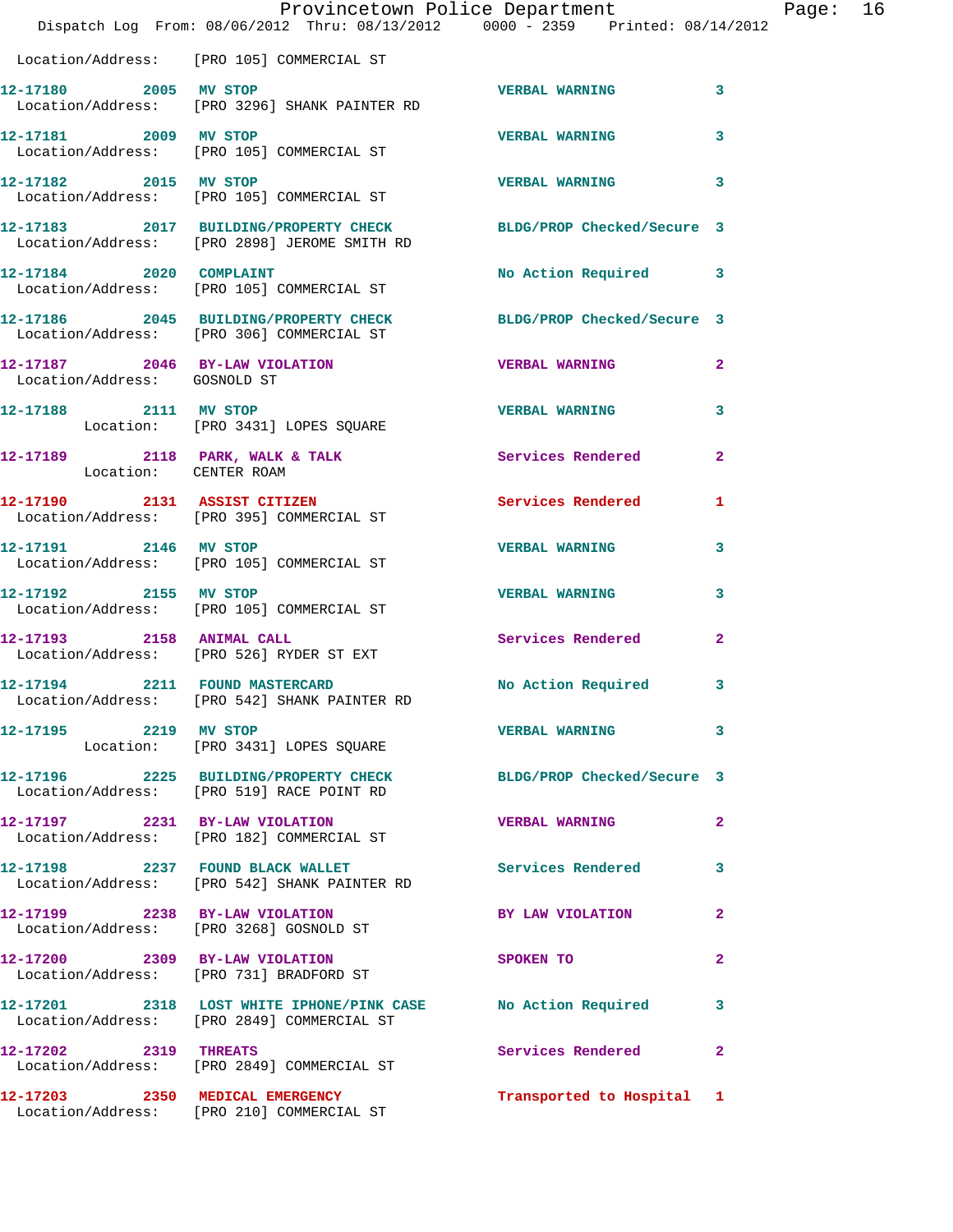12-17204 2353 MV STOP 2000 2000 No Action Required 3 Location/Address: [PRO 43] BRADFORD ST **For Date: 08/10/2012 - Friday 12-17205 0019 BUILDING/PROPERTY CHECK BLDG/PROP Checked/Secure 3**  Location/Address: [PRO 2543] MACMILLAN **12-17209 0103 ASSIST AGENCY / NOTIFY NPS Services Rendered 3**  Location/Address: [PRO 2499] RACE POINT RD **12-17207 0104 PARK, WALK & TALK No Action Required 2**  Location: [PRO 3431] LOPES SQUARE **12-17208 0106 MV COMPLAINT Unfounded 2**  Location/Address: COOK ST + COMMERCIAL ST **12-17210 0204 MV STOP VERBAL WARNING 3**  Location/Address: [PRO 3296] SHANK PAINTER RD **12-17211 0208 ATTEMPTED B & E Could Not Locate 2 1**  Location/Address: [PRO 285] COMMERCIAL ST **12-17218 0215 BUILDING CHECK; ALL IN ORDER BLDG/PROP Checked/Secure 3**  Location/Address: [PRO 569] WINSLOW ST **12-17213 0219 SPEED DOLLY ASSIGNMENT No Action Required 3**  Location/Address: [PRO 440] HARRY KEMP WAY **12-17214 0221 DISTURBANCE Could Not Locate 1**  Location/Address: [PRO 396] COMMERCIAL ST **12-17219 0225 BUILDING CHECK; ALL IN ORDER BLDG/PROP Checked/Secure 3**  Location/Address: [PRO 488] MAYFLOWER AVE **12-17215 0232 BUILDING CHECK; ALL IN ORDER. BLDG/PROP Checked/Secure 3**  Location/Address: [PRO 440] HARRY KEMP WAY **12-17216 0238 BUILDING CHECK; ALL IN ORDER BLDG/PROP Checked/Secure 3**  Location/Address: [PRO 16] BRADFORD ST **12-17220 0240 BUILDING CHECK; ALL IN ORDER BLDG/PROP Checked/Secure 3**  Location/Address: [PRO 516] RACE POINT RD 12-17217 0246 COMPLAINT **No Action Required** 3 Location/Address: [PRO 3729] CARVER ST **12-17221 0310 BUILDING/PROPERTY CHECK BLDG/PROP Checked/Secure 3**  Location/Address: [PRO 3030] TIN PAN ALLEY RD **12-17223 0335 FOLLOW UP Services Rendered 2**  Location/Address: [PRO 285] COMMERCIAL ST **12-17222 0345 BUILDING/PROPERTY CHECK BLDG/PROP Checked/Secure 3**  Location/Address: [PRO 545] SHANKPAINTER RD **12-17224 0431 LOST CELL PHONE No Action Required 3**  Location/Address: [PRO 146] COMMERCIAL ST **12-17225 0522 BY-LAW VIOLATION VERBAL WARNING 2**  Location/Address: [PRO 2101] SNAIL RD **12-17226 0542 911 GENERAL-TTY TEST CALL No Action Required 1**  Location/Address: [PRO 542] SHANK PAINTER RD **12-17227 0613 INFO SERVICES - LOBBY Services Rendered 2**  Location/Address: [PRO 542] SHANK PAINTER RD

**12-17228 0740 BUILDING/PROPERTY CHECK Services Rendered 3** 

Location/Address: [PRO 2483] COMMERCIAL ST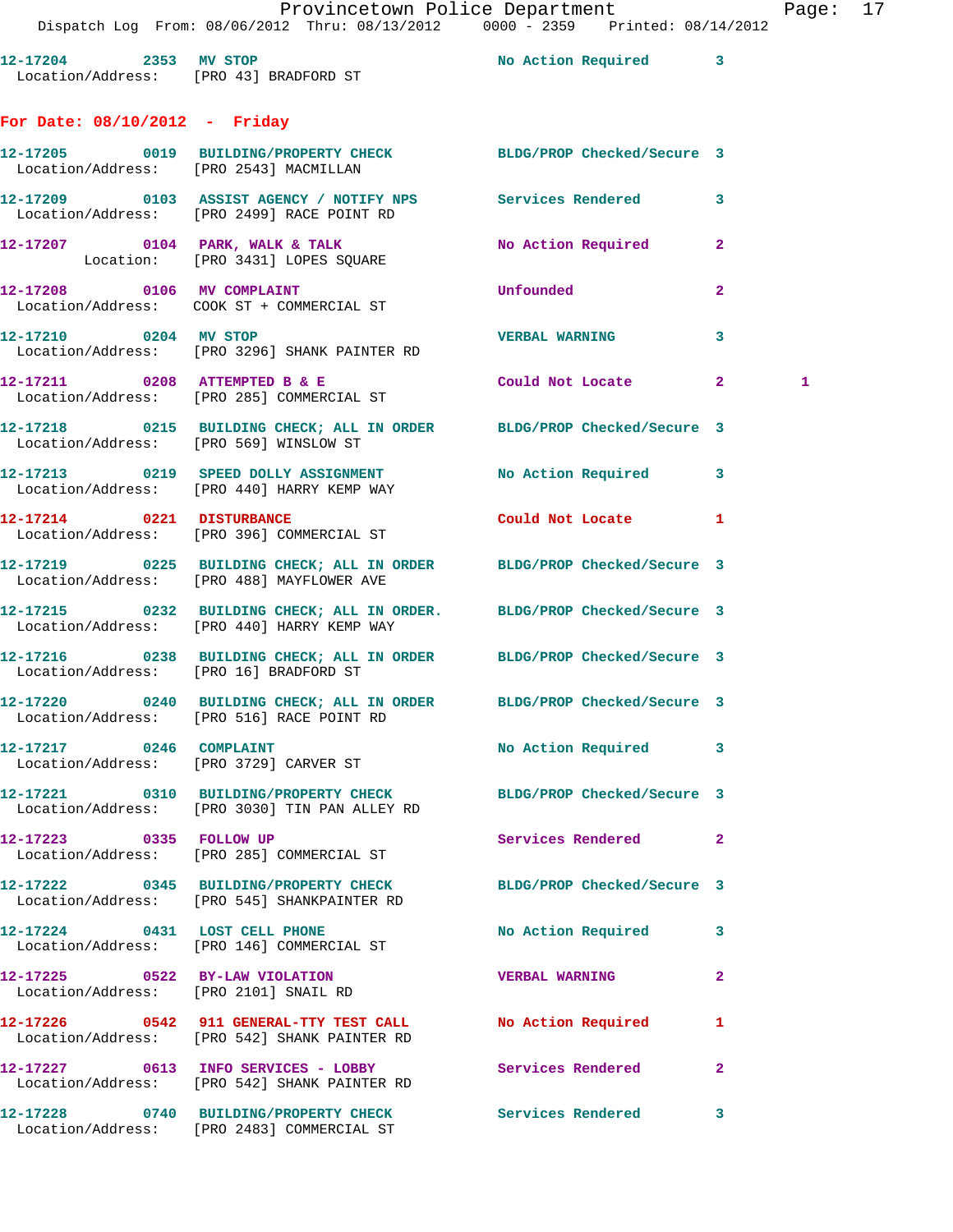| Location/Address: [PRO 3287] ROUTE 6                          | 12-17229 0745 BUILDING/PROPERTY CHECK                                                                    | BLDG/PROP Checked/Secure 3 |                |
|---------------------------------------------------------------|----------------------------------------------------------------------------------------------------------|----------------------------|----------------|
|                                                               | 12-17231 0757 HAZARDS/OIL SPILL<br>Location/Address: [PRO 2500] COMMERCIAL ST                            | Services Rendered 2        |                |
|                                                               | 12-17230 0758 BUILDING/PROPERTY CHECK<br>Location/Address: [PRO 2898] JEROME SMITH RD                    | BLDG/PROP Checked/Secure 3 |                |
|                                                               | 12-17232 0759 MV OBSERVANCE / ASSIGNMENT<br>Location/Address: SHANKPAINTER RD + ROUTE 6                  | <b>No Action Required</b>  | 3              |
| 12-17233 0801 MV STOP                                         | Location/Address: [PRO 539] SHANK PAINTER RD                                                             | <b>VERBAL WARNING</b>      | 3              |
|                                                               | 12-17234 0808 MV OBSERVANCE / ASSIGNMENT Services Rendered<br>Location/Address: [PRO 1645] HARRY KEMP    |                            | 3              |
| 12-17235 0809 MV STOP                                         | Location/Address: [PRO 539] SHANK PAINTER RD                                                             | <b>VERBAL WARNING</b>      | 3              |
| 12-17236 0816 MV STOP<br>Location/Address: [PRO 2518] ROUTE 6 |                                                                                                          | No Action Required         | 3              |
|                                                               | 12-17237 0819 INJURED TURKEY<br>Location/Address: [PRO 2540] RACE POINT RD                               | Services Rendered          | $\mathbf{2}$   |
|                                                               | 12-17238 0827 MV STOP<br>Location/Address: [PRO 3296] SHANK PAINTER RD                                   | Citation/Warning Issued 3  |                |
| 12-17239 0841 MV STOP                                         | Location/Address: [PRO 2207] SHANK PAINTER RD                                                            | <b>VERBAL WARNING</b>      | 3              |
| 12-17240 0850 MV STOP                                         | Location/Address: [PRO 3670] SHANK PAINTER RD                                                            | <b>VERBAL WARNING</b>      | 3              |
|                                                               | 12-17241 0906 MV OBSERVANCE / ASSIGNMENT Services Rendered<br>Location/Address: [PRO 2125] COMMERCIAL ST |                            | 3              |
|                                                               | 12-17242 0917 ANIMAL CALL<br>Location/Address: [PRO 3169] CONWELL ST                                     | Services Rendered          | $\overline{2}$ |
| 12-17243 0923 MV STOP<br>Location/Address: [PRO 2513] ROUTE 6 |                                                                                                          | <b>VERBAL WARNING</b>      | 3              |
|                                                               | 12-17244 0926 BUILDING/PROPERTY CHECK<br>Location/Address: [PRO 2206] COMMERCIAL ST                      | BLDG/PROP Checked/Secure 3 |                |
| 12-17245 0943 MV STOP                                         | Location/Address: [PRO 3099] SHANK PAINTER RD                                                            | <b>VERBAL WARNING</b>      | 3              |
| 12-17246 0949 MV STOP<br>Location/Address: [PRO 2513] ROUTE 6 |                                                                                                          | <b>VERBAL WARNING</b>      | 3              |
| 12-17247 0953 DISTURBANCE<br>Location/Address: HENSCHE LN     |                                                                                                          | <b>GONE ON ARRIVAL</b>     | 1              |
| 12-17248 0959 MV HIT & RUN                                    | Location/Address: [PRO 1204] COMMERCIAL ST                                                               | Services Rendered          | $\mathbf{2}$   |
| 12-17249 1007 TRAFFIC CONTROL                                 | Location/Address: BRADFORD ST + CONWELL ST                                                               | Services Rendered          | 3              |
|                                                               | 12-17250 1017 LOST MENS WEDDING BAND<br>Location/Address: [PRO 542] SHANK PAINTER RD                     | No Action Required         | 3              |
|                                                               | 12-17251 1056 BUILDING/PROPERTY CHECK<br>Location/Address: [PRO 3317] CEMETERY RD                        | BLDG/PROP Checked/Secure 3 |                |
| 12-17252 1120 STOLEN LAPTOP                                   |                                                                                                          | Investigated<br>$\sim$ 2   |                |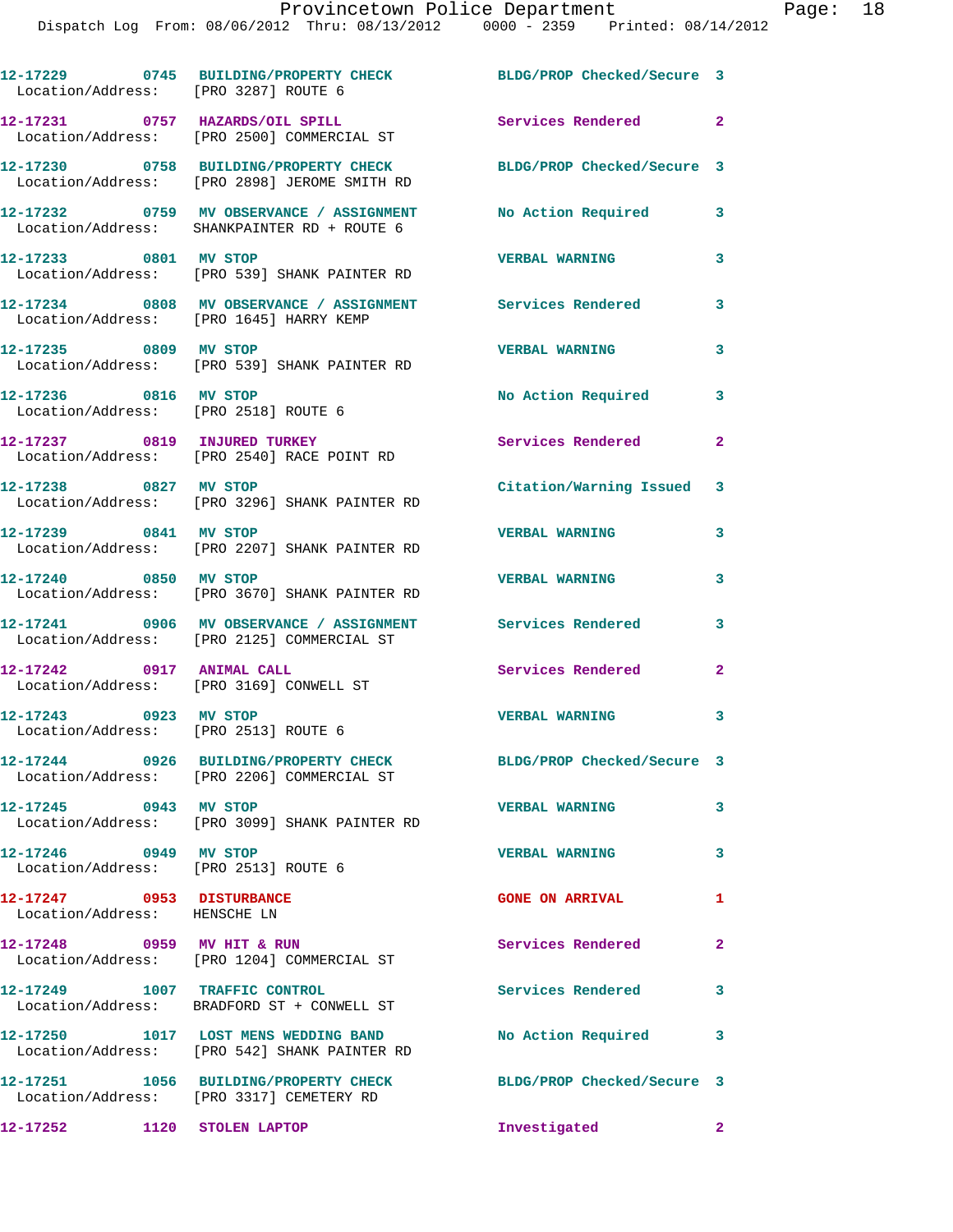|                                                                    | Dispatch Log From: 08/06/2012 Thru: 08/13/2012   0000 - 2359   Printed: 08/14/2012                          | Provincetown Police Department |                | Page: 19 |  |
|--------------------------------------------------------------------|-------------------------------------------------------------------------------------------------------------|--------------------------------|----------------|----------|--|
|                                                                    | Location/Address: [PRO 542] SHANK PAINTER RD                                                                |                                |                |          |  |
|                                                                    |                                                                                                             |                                | 3              |          |  |
|                                                                    | 12-17254 1201 TRAFFIC CONTROL Services Rendered<br>Location/Address: CONWELL ST + BRADFORD ST               |                                | 3              |          |  |
|                                                                    | 12-17255 1204 FOLLOW UP<br>Location/Address: [PRO 285] COMMERCIAL ST                                        | <b>Services Rendered</b>       | $\overline{2}$ |          |  |
|                                                                    | 12-17256 1219 COMPLAINT<br>Location/Address: [PRO 285] COMMERCIAL ST                                        | Services Rendered              | 3              |          |  |
| 12-17257 1226 FOLLOW UP                                            | Location/Address: [PRO 2645] SHANK PAINTER RD                                                               | Services Rendered 2            |                |          |  |
| Location/Address: [PRO 453] KILEY CT<br>Refer To Arrest: 12-241-AR | 12-17260 1310 RESTRAINING ORDER VIOLATION Arrest(s) Made                                                    |                                | 3              |          |  |
|                                                                    | 12-17261 1338 COMPLAINT - STREET PERFORMERS Services Rendered<br>Location/Address: [PRO 3094] COMMERCIAL ST |                                | $\mathbf{3}$   |          |  |
|                                                                    | 12-17262 1349 COMPLAINT<br>Location/Address: [PRO 542] SHANK PAINTER RD                                     | SPOKEN TO                      | 3              |          |  |
|                                                                    | 12-17263 1356 LOST SUNGLASSES<br>Location: [PRO 3431] LOPES SQUARE                                          | <b>Services Rendered</b>       | 3              |          |  |
|                                                                    | 12-17264 1406 MEDICAL EMERGENCY<br>Location/Address: [PRO 2543] MACMILLAN WHARF                             | Services Rendered 1            |                |          |  |
| 12-17265 1407 GENERAL INFO                                         |                                                                                                             | Services Rendered              | 3              |          |  |
|                                                                    | 12-17266 1436 ANIMAL CALL<br>Location/Address: [PRO 516] RACE POINT RD                                      | Services Rendered              | $\mathbf{2}$   |          |  |
|                                                                    | 12-17267 1442 FOUND KEY CHAIN<br>Location/Address: [PRO 542] SHANK PAINTER RD                               | No Action Required             | $\mathbf{3}$   |          |  |
| 12-17268 1455 GENERAL INFO                                         |                                                                                                             | Services Rendered              | 3              |          |  |
|                                                                    | 12-17269 1502 COMPLAINT<br>Location/Address: [PRO 545] SHANK PAINTER RD                                     | Services Rendered              | 3              |          |  |
|                                                                    | 12-17270 1508 MV COMPLAINT<br>Location/Address: [PRO 2818] CONWELL ST                                       | <b>Vehicle Towed State</b>     | $\overline{2}$ |          |  |
| 12-17271 1520 HAZARDS<br>Location/Address: ROUTE 6                 |                                                                                                             | Removed Hazard                 | $\mathbf{2}$   |          |  |
| 12-17272 1544 DISORDERLY<br>Location/Address: HARRY KEMP WAY       | Refer To Arrest: 12-242-AR                                                                                  | Arrest(s) Made                 | 2              |          |  |
|                                                                    | 12-17273 1544 FOUND WALLET<br>Location/Address: [PRO 2543] MACMILLAN WHARF                                  | Services Rendered              | 3              |          |  |
| Location/Address: HARRY KEMP WAY                                   | 12-17274 1553 MEDICAL EMERGENCY                                                                             | Services Rendered              | 1              |          |  |
|                                                                    | 12-17275 1602 COMPLAINT/STOLEN ITEMS Services Rendered<br>Location/Address: [PRO 2227] BRADFORD ST          |                                | 3              |          |  |
|                                                                    | 12-17276 1610 CHILD ENDANGERMENT<br>Location/Address: [PRO 3121] COMMERCIAL ST                              | SPOKEN TO                      | $\mathbf{2}$   |          |  |
| 12-17277 1611 BIKE ACCIDENT<br>Location/Address: RACE POINT RD     |                                                                                                             | Services Rendered              | 1              |          |  |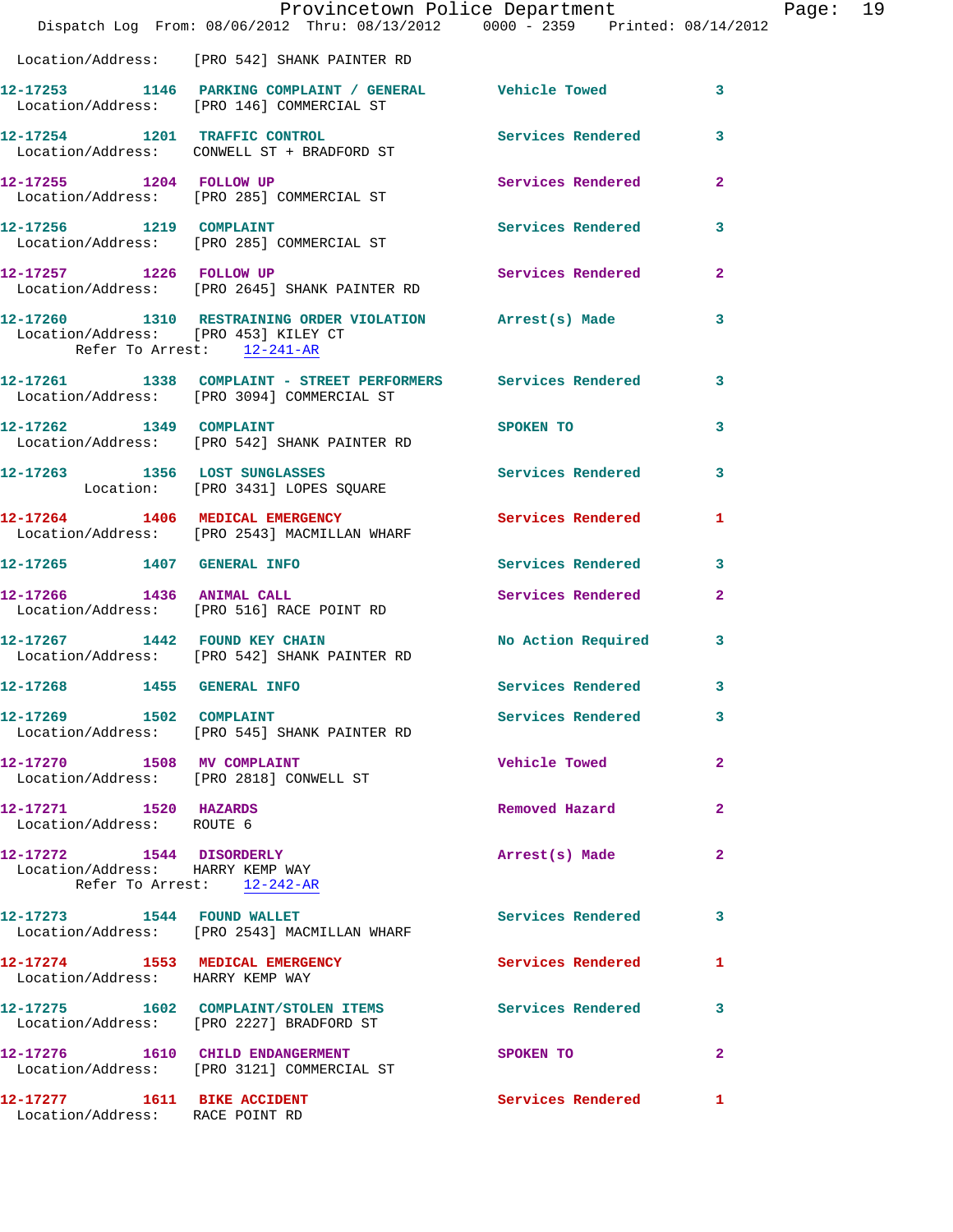|                                                          | Dispatch Log From: 08/06/2012 Thru: 08/13/2012   0000 - 2359   Printed: 08/14/2012                                 | Provincetown Police Department |                         | Page: 20 |  |
|----------------------------------------------------------|--------------------------------------------------------------------------------------------------------------------|--------------------------------|-------------------------|----------|--|
|                                                          | 12-17278 1619 ASSIST CITIZEN Services Rendered 1<br>Location/Address: [PRO 542] SHANK PAINTER RD                   |                                |                         |          |  |
|                                                          | 12-17279 1631 MEDICAL EMERGENCY Transported to Hospital 1<br>Location/Address: [PRO 542] SHANK PAINTER RD          |                                |                         |          |  |
|                                                          | 12-17280 1641 PARKING COMPLAINT / GENERAL SPOKEN TO<br>Location/Address: [PRO 604] COMMERCIAL ST                   |                                | 3                       |          |  |
|                                                          | 12-17281         1659   MEDICAL EMERGENCY<br>Location/Address:    [PRO 440] HARRY KEMP WAY                         | Transported to Hospital 1      |                         |          |  |
|                                                          | 12-17282 1751 FOUND TAN WALLET<br>Location/Address: [PRO 542] SHANK PAINTER RD                                     | No Action Required 3           |                         |          |  |
|                                                          | 12-17283 1759 FOUND MASTERCARD<br>Location/Address: [PRO 542] SHANK PAINTER RD                                     | No Action Required             | $\overline{\mathbf{3}}$ |          |  |
|                                                          | 12-17284 1812 MV ACCIDENT<br>Location/Address: [PRO 526] RYDER ST EXT                                              | No Action Required 1           |                         |          |  |
| Location/Address: COMMERCIAL ST                          | 12-17285 1817 COMM/BURG                                                                                            | False Alarm                    | 1                       |          |  |
|                                                          | 12-17286 1931 MV STOP<br>Location/Address: [PRO 2577] BRADFORD ST                                                  | Citation/Warning Issued 3      |                         |          |  |
|                                                          | 12-17287 1934 MV DISABLED<br>Location/Address: [PRO 3259] MACMILLAN WHARF                                          | Services Rendered              | $\mathbf{2}$            |          |  |
|                                                          | 12-17288 1942 BOAT/HARBORMASTER<br>Location/Address: [PRO 433] RYDER ST EXT                                        | No Action Required 2           |                         |          |  |
| 12-17289 1957 MV STOP<br>Location/Address: COMMERCIAL ST |                                                                                                                    | <b>VERBAL WARNING</b>          | 3                       |          |  |
|                                                          | 12-17290 2005 TELEPHONE POLE COMPLAINT Services Rendered<br>Location/Address: [PRO 3737] BRADFORD ST               |                                | $\mathbf{2}$            |          |  |
|                                                          | 12-17291 2031 BOAT/HARBORMASTER<br>Location/Address: [PRO 433] RYDER ST EXT                                        | Services Rendered              | $\mathbf{2}$            |          |  |
|                                                          | 12-17292 2045 LOST/FOUND PROPERTY<br>Location/Address: [PRO 3259] MACMILLAN WHARF                                  | Services Rendered              |                         |          |  |
|                                                          | 12-17294 2100 TRAFFIC CONTROL-BARRICADE No Action Required 3<br>Location/Address: RYDER ST + COMMERCIAL ST         |                                |                         |          |  |
|                                                          | 12-17295 2109 BUILDING CHECK; ALL IN ORDER BLDG/PROP Checked/Secure 3<br>Location/Address: [PRO 105] COMMERCIAL ST |                                |                         |          |  |
|                                                          | 12-17296 2117 ANIMAL CALL/DOGS IN M/V No Action Required 2<br>Location/Address: [PRO 526] RYDER ST EXT             |                                |                         |          |  |
| 12-17297 2118 MV STOP<br>Location/Address: SNAIL RD      |                                                                                                                    | VERBAL WARNING 3               |                         |          |  |
| Location/Address: SHANK PAINTER RD                       | 12-17298 2131 MEDICAL EMERGENCY PATIENT REFUSAL                                                                    |                                | 1                       |          |  |
|                                                          | 12-17299 2135 BUILDING CHECK; ALL IN ORDER BLDG/PROP Checked/Secure 3<br>Location/Address: [PRO 182] COMMERCIAL ST |                                |                         |          |  |
|                                                          | 12-17300 2152 BOAT/HARBORMASTER<br>Location/Address: [PRO 348] COMMERCIAL ST                                       | No Action Required             | -2                      |          |  |
| 12-17301 2208 MV COMPLAINT                               | Location/Address: [PRO 2568] COMMERCIAL ST                                                                         | No Action Required             | $\mathbf{2}$            |          |  |
|                                                          | 12-17302 2220 PARKING COMPLAINT / GENERAL No Action Required 3                                                     |                                |                         |          |  |

Location/Address: [PRO 399] COMMERCIAL ST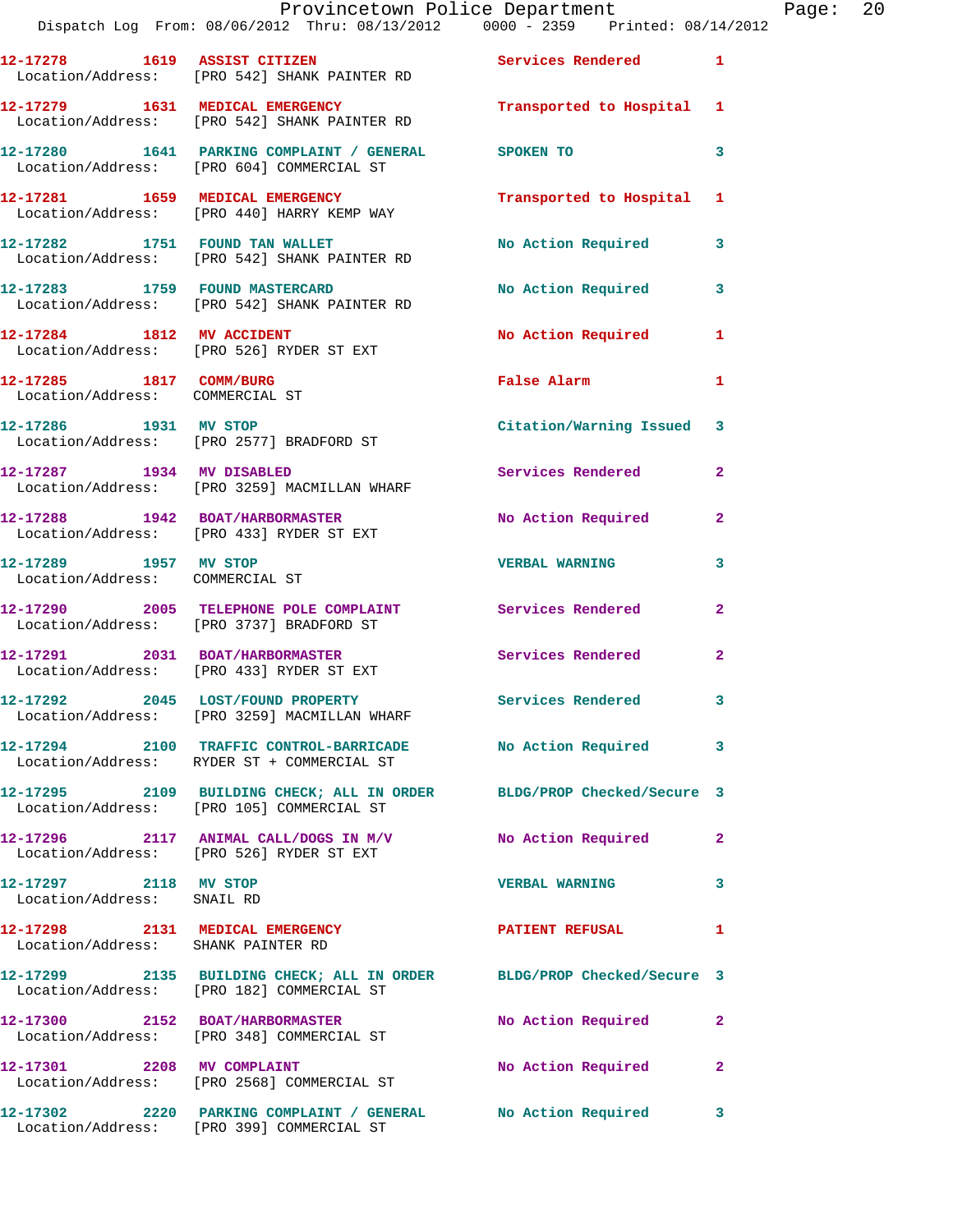|                                                                         | 12-17303 2238 BUILDING CHECK; ALL IN ORDER BLDG/PROP Checked/Secure 3<br>Location/Address: [PRO 1638] COMMERCIAL ST |                            |                         |
|-------------------------------------------------------------------------|---------------------------------------------------------------------------------------------------------------------|----------------------------|-------------------------|
|                                                                         | 12-17304 2244 BUILDING CHECK; ALL IN ORDER BLDG/PROP Checked/Secure 3<br>Location/Address: [PRO 2500] COMMERCIAL ST |                            |                         |
| 12-17306 2316 FOLLOW UP                                                 | Location/Address: [PRO 433] RYDER ST EXT                                                                            | No Action Required 2       |                         |
|                                                                         | 12-17305 2318 BUILDING/PROPERTY CHECK<br>Location/Address: [PRO 530] SHANKPAINTER RD                                | BLDG/PROP Checked/Secure 3 |                         |
| 12-17307 2330 MV STOP                                                   | Location/Address: [PRO 1886] BRADFORD ST                                                                            | <b>VERBAL WARNING</b>      | 3                       |
|                                                                         | 12-17308 2332 BY-LAW VIOLATION<br>Location/Address: [PRO 182] COMMERCIAL ST                                         | <b>VERBAL WARNING</b>      | $\overline{2}$          |
|                                                                         | 12-17309 2342 NOISE COMPLAINT<br>Location/Address: [PRO 3701] BRADFORD ST EXT                                       | <b>SPOKEN TO</b>           | 3                       |
|                                                                         | 12-17311 2349 ASSIST AGENCY / MUTUAL AID No Action Required 3<br>Location/Address: [PRO 2543] MACMILLAN WHARF       |                            |                         |
| For Date: $08/11/2012$ - Saturday                                       |                                                                                                                     |                            |                         |
|                                                                         | 12-17310 0004 MV OBSERVANCE / ASSIGNMENT Services Rendered 3<br>Location/Address: BRADFORD ST + RYDER ST            |                            |                         |
| 12-17312 0021 MV STOP                                                   | Location/Address: [PRO 536] SHANK PAINTER RD                                                                        | <b>VERBAL WARNING</b>      | 3                       |
| 12-17314 0035 MV COMPLAINT                                              | Location/Address: [PRO 279] COMMERCIAL ST                                                                           | SPOKEN TO                  | $\overline{a}$          |
| 12-17315 0051 MV STOP                                                   | Location/Address: THISTLEMORE RD + BRADFORD ST                                                                      | <b>VERBAL WARNING</b>      | 3                       |
| $12-17316$ 0055 ALARM - GENERAL                                         | Location/Address: [PRO 306] COMMERCIAL ST                                                                           | No Action Required 1       |                         |
| 12-17317 0057 MV STOP                                                   | Location/Address: COOK ST + BRADFORD ST                                                                             | <b>VERBAL WARNING</b>      | 3                       |
| 12-17320 0118 THREATS                                                   | Location/Address: [PRO 542] SHANK PAINTER RD                                                                        | No Action Required         |                         |
|                                                                         | 12-17319 0123 MV OBSERVANCE / ASSIGNMENT Services Rendered 3<br>Location/Address: [PRO 2577] BRADFORD ST            |                            |                         |
|                                                                         | 12-17321 0128 BUILDING CHECK; ALL SECURE BLDG/PROP Checked/Secure 3<br>Location/Address: [PRO 1638] COMMERCIAL ST   |                            |                         |
| 12-17322 0144 COMPLAINT-FIGHT<br>Location/Address: [PRO 43] BRADFORD ST |                                                                                                                     | Could Not Locate           | 3                       |
| 12-17323 0207 MV STOP<br>Location/Address: RYDER ST EXT                 |                                                                                                                     | <b>VERBAL WARNING</b>      | $\overline{\mathbf{3}}$ |
|                                                                         | 12-17324 0213 MEDICAL EMERGENCY<br>Location/Address: [PRO 770] BREWSTER ST                                          | Transported to Hospital 1  |                         |
|                                                                         | 12-17325 0222 SPEED DOLLY ASSIGNMENT<br>Location/Address: GOSNOLD ST + BRADFORD ST                                  | No Action Required         | 3                       |
| Location/Address: [PRO 3259] MACMILLAN                                  | 12-17326 0247 BUILDING/PROPERTY CHECK                                                                               | BLDG/PROP Checked/Secure 3 |                         |
| 12-17327 0255 BY-LAW VIOLATION                                          |                                                                                                                     | SPOKEN TO                  | $\mathbf{2}$            |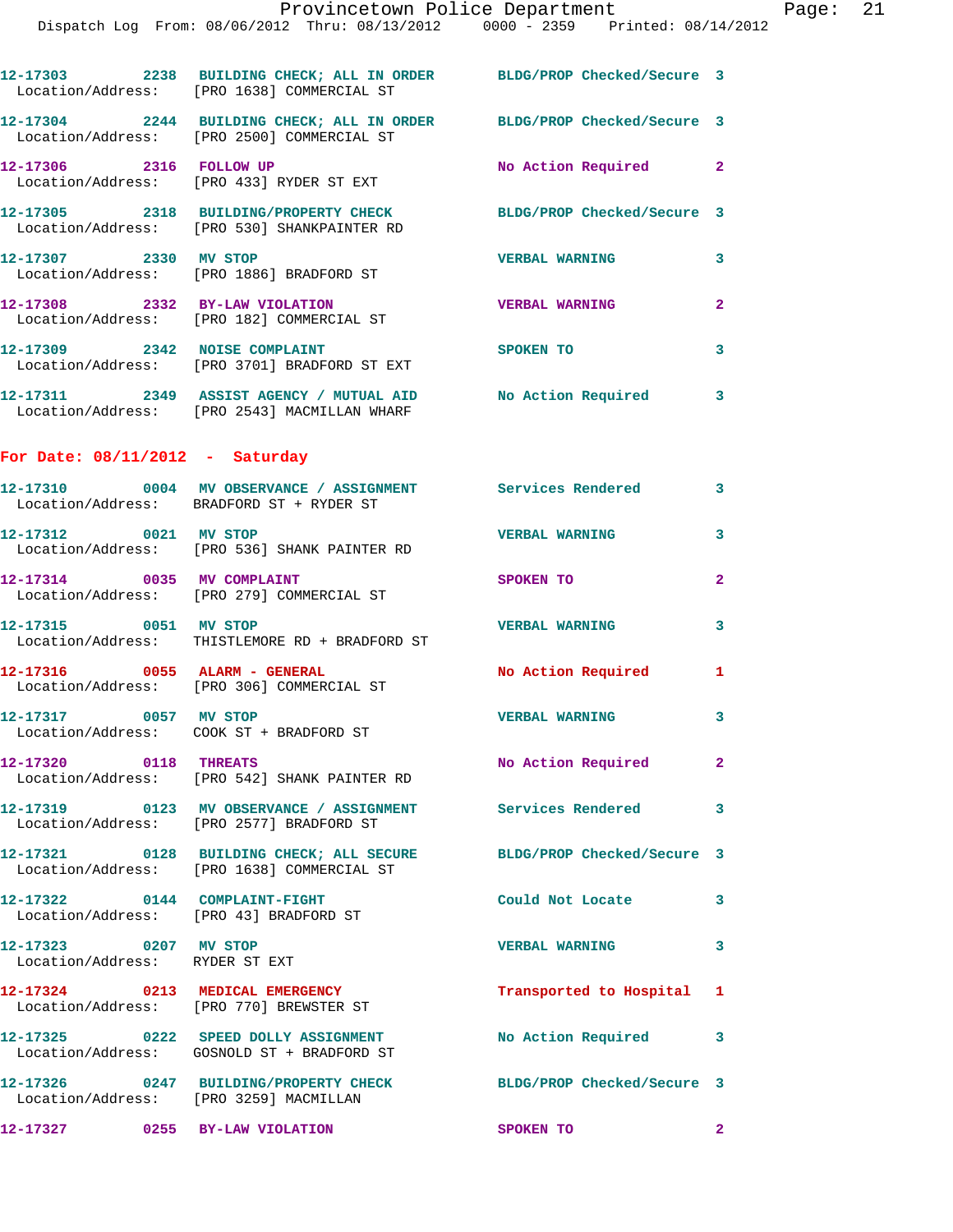|                                                               | Dispatch Log From: 08/06/2012 Thru: 08/13/2012 0000 - 2359 Printed: 08/14/2012                                | Provincetown Police Department |              | Page: 22 |  |
|---------------------------------------------------------------|---------------------------------------------------------------------------------------------------------------|--------------------------------|--------------|----------|--|
|                                                               | Location/Address: [PRO 165] COMMERCIAL ST                                                                     |                                |              |          |  |
|                                                               | 12-17328 0312 DISTURBANCE<br>Location/Address: [PRO 2543] MACMILLAN WHARF<br>Refer To Arrest: 12-243-AR       | Arrest(s) Made 1               |              |          |  |
|                                                               | 12-17329 0438 ASSIST CITIZEN<br>Location/Address: [PRO 662] COMMERCIAL ST                                     | <b>Services Rendered</b>       | 3            |          |  |
|                                                               | 12-17330 0509 GENERAL INFO                                                                                    | No Action Required 3           |              |          |  |
|                                                               | 12-17331 0537 INFO SERVICES - LOBBY<br>Location/Address: [PRO 542] SHANK PAINTER RD                           | Services Rendered 2            |              | 29       |  |
| Location/Address: [PRO 3287] ROUTE 6                          | 12-17332 0615 BUILDING CHECK; ALL IN ORDER BLDG/PROP Checked/Secure 3                                         |                                |              |          |  |
|                                                               | 12-17333 0631 MEDICAL EMERGENCY<br>Location/Address: [PRO 2543] MACMILLAN WHARF                               | Transported to Hospital 1      |              |          |  |
| Location/Address: [PRO 2513] ROUTE 6                          | 12-17334 0714 MV OBSERVANCE / ASSIGNMENT Services Rendered 3                                                  |                                |              |          |  |
| 12-17335 0717 MV STOP<br>Location/Address: [PRO 2519] ROUTE 6 |                                                                                                               | <b>VERBAL WARNING</b>          | 3            |          |  |
|                                                               | 12-17336 0729 MV OBSERVANCE / ASSIGNMENT Citation/Warning Issued 3<br>Location/Address: [PRO 2818] CONWELL ST |                                |              |          |  |
|                                                               | 12-17337 0836 MV OBSERVANCE / ASSIGNMENT Services Rendered<br>Location/Address: HOWLAND ST + BRADFORD ST      |                                | $\mathbf{3}$ |          |  |
| 12-17338 0839 MV STOP                                         | Location/Address: [PRO 350] COMMERCIAL ST                                                                     | <b>VERBAL WARNING</b>          | 3            |          |  |
|                                                               | 12-17339 0846 BOAT/HARBORMASTER<br>Location/Address: [PRO 348] COMMERCIAL ST                                  | Services Rendered              | $\mathbf{2}$ |          |  |
| 12-17340 0851 MV STOP                                         | Location/Address: [PRO 2099] BRADFORD ST                                                                      | <b>VERBAL WARNING</b>          | 3            |          |  |
| 12-17341 0856 MV STOP<br>Location/Address: [PRO 521] ROUTE 6  |                                                                                                               | Citation/Warning Issued 3      |              |          |  |
| 12-17342 0909 MV STOP<br>Location/Address: [PRO 2518] ROUTE 6 |                                                                                                               | Citation/Warning Issued 3      |              |          |  |
| 12-17343 0924 MV STOP<br>Location/Address: [PRO 521] ROUTE 6  |                                                                                                               | <b>VERBAL WARNING</b>          | 3            |          |  |
|                                                               | 12-17344 0931 TRAFFIC CONTROL<br>Location/Address: [PRO 2577] BRADFORD ST                                     | Services Rendered 3            |              |          |  |
|                                                               | $12-17345$ 0944 ALARM - GENERAL<br>Location/Address: [PRO 3296] SHANK PAINTER RD                              | Services Rendered 1            |              |          |  |
| Location/Address: [PRO 571] ALDEN ST                          | 12-17346 0950 BUILDING/PROPERTY CHECK BLDG/PROP Checked/Secure 3                                              |                                |              |          |  |
| Location/Address: BRADFORD ST                                 | 12-17347 0959 MV OBSERVANCE / ASSIGNMENT Services Rendered 3                                                  |                                |              |          |  |
|                                                               | 12-17348 1010 BUILDING/PROPERTY CHECK BLDG/PROP Checked/Secure 3<br>Location/Address: [PRO 3318] CEMETERY RD  |                                |              |          |  |
|                                                               | 12-17349 1010 BUILDING/PROPERTY CHECK<br>Location/Address: [PRO 3317] CEMETERY RD                             | BLDG/PROP Checked/Secure 3     |              |          |  |
|                                                               | 12-17350 1015 FIRE, OTHER<br>Location/Address: [PRO 18] BRADFORD ST                                           | SPOKEN TO                      | 1            |          |  |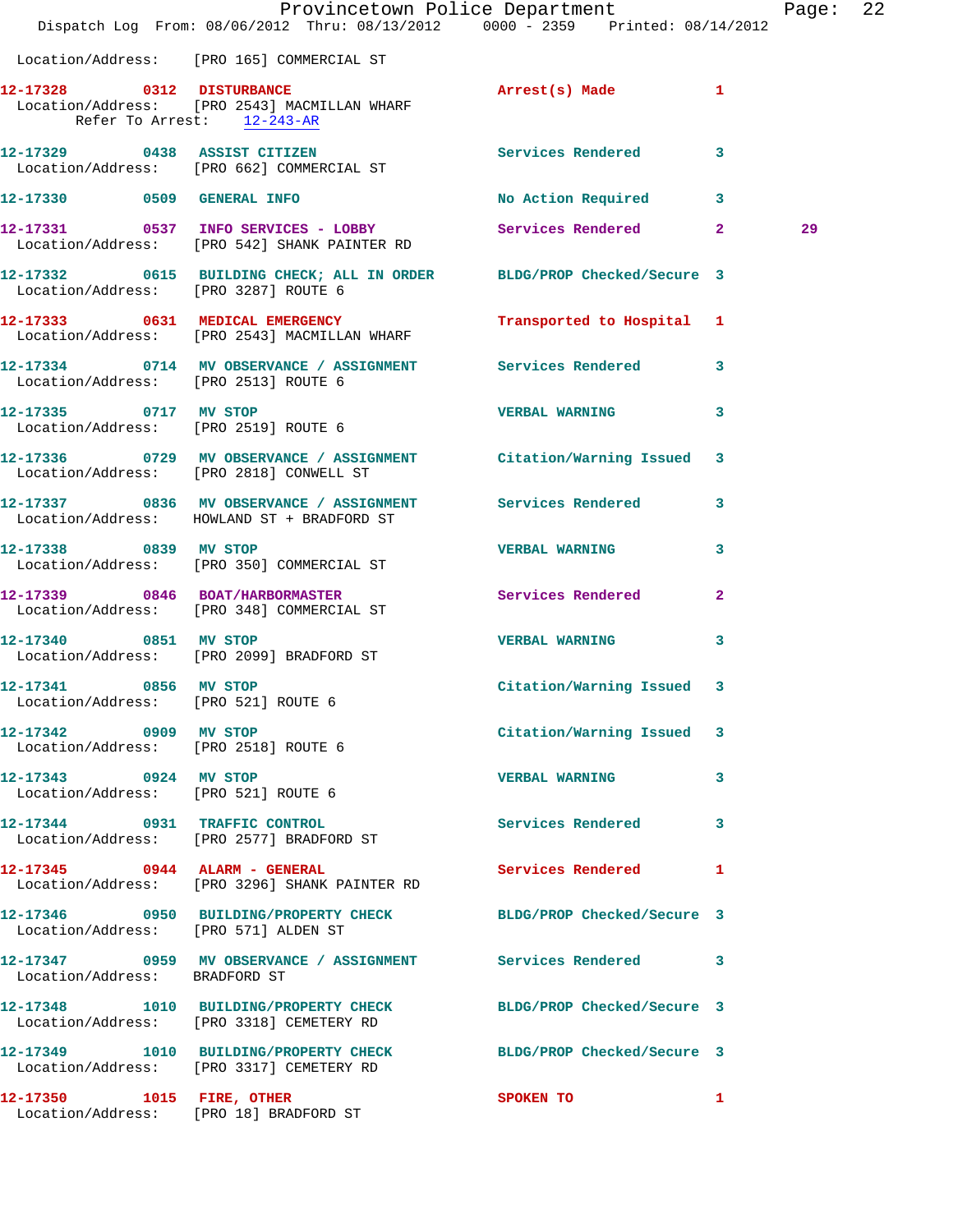|                                                      | Provincetown Police Department The Rage: 23<br>Dispatch Log From: 08/06/2012 Thru: 08/13/2012 0000 - 2359 Printed: 08/14/2012                                           |                                           |              |  |
|------------------------------------------------------|-------------------------------------------------------------------------------------------------------------------------------------------------------------------------|-------------------------------------------|--------------|--|
|                                                      |                                                                                                                                                                         |                                           |              |  |
|                                                      | 12-17351 1020 BUILDING/PROPERTY CHECK BLDG/PROP Checked/Secure 3<br>Location/Address: [PRO 488] MAYFLOWER ST                                                            |                                           |              |  |
|                                                      | 12-17352 1022 TRAFFIC CONTROL GONE ON ARRIVAL 3<br>Location/Address: [PRO 3552] COMMERCIAL ST                                                                           |                                           |              |  |
|                                                      | 12-17353 1025 TRAFFIC CONTROL<br>Location/Address: BRADFORD ST + WINSLOW ST                                                                                             | GONE ON ARRIVAL 3                         |              |  |
|                                                      | 12-17354 1035 MEDICAL EMERGENCY Services Rendered 1<br>Location/Address: [PRO 2542] COMMERCIAL ST                                                                       |                                           |              |  |
|                                                      | 12-17355 1059 BUILDING/PROPERTY CHECK BLDG/PROP Checked/Secure 3<br>Location/Address: [PRO 519] RACE POINT RD                                                           |                                           |              |  |
| Location/Address: [PRO 3287] ROUTE 6                 | 12-17356 1142 BUILDING/PROPERTY CHECK BLDG/PROP Checked/Secure 3                                                                                                        |                                           |              |  |
|                                                      | 12-17357 1218 MV OBSERVANCE / ASSIGNMENT Services Rendered 3<br>Location/Address: [PRO 3257] SHANKPAINTER RD                                                            |                                           |              |  |
|                                                      | 12-17359 1228 MV STOP 120 2008 2009 2014 2020 2031 2040 2051 2052 2053 2054 2055 2056 2057 2058 2059 2059 205<br>Location/Address: CAPTAIN BERTIE RD + SHANK PAINTER RD |                                           | 3            |  |
|                                                      | 12-17360 1241 PARK, WALK & TALK (Services Rendered 2)<br>Location/Address: [PRO 2559] COMMERCIAL ST                                                                     |                                           |              |  |
| 12-17361 1249 MV STOP<br>Location/Address: BROWNE ST |                                                                                                                                                                         | <b>VERBAL WARNING</b>                     | $\mathbf{3}$ |  |
|                                                      | 12-17362 1314 BUILDING/PROPERTY CHECK BLDG/PROP Checked/Secure 3<br>Location/Address: [PRO 2500] COMMERCIAL ST                                                          |                                           |              |  |
|                                                      | 12-17363 1324 BY-LAW VIOLATION<br>Location/Address: [PRO 802] COMMERCIAL ST                                                                                             | SPOKEN TO THE STRIKE STRIKE STRIKE STRIKE | $\mathbf{2}$ |  |
| 12-17364 1333 MV STOP                                | Location/Address: ATLANTIC AVE + COMMERCIAL ST                                                                                                                          | <b>VERBAL WARNING</b>                     | 3            |  |
|                                                      | 12-17365   1335   ALARM - FIRE<br>Location/Address: [PRO 146] COMMERCIAL ST                                                                                             | Services Rendered 1                       |              |  |
|                                                      | 12-17366 1344 BUILDING/PROPERTY CHECK BLDG/PROP Checked/Secure 3<br>Location/Address: [PRO 2483] COMMERCIAL ST                                                          |                                           |              |  |
|                                                      | 12-17367 1400 BUILDING/PROPERTY CHECK BLDG/PROP Checked/Secure 3<br>Location/Address: [PRO 2206] COMMERCIAL ST                                                          |                                           |              |  |
| 12-17369 1415 MV DISABLED                            | Location/Address: SNAIL RD + ROUTE 6                                                                                                                                    | Services Rendered 2                       |              |  |
|                                                      | 12-17370 1444 DISTURBANCE<br>Location: [PRO 3431] LOPES SQUARE                                                                                                          | Services Rendered                         | 1            |  |
|                                                      | 12-17371 1444 BOAT/HARBORMASTER<br>Location/Address: [PRO 2543] MACMILLAN WHARF                                                                                         | No Action Required 2                      |              |  |
| Location/Address: [PRO 2479] ROUTE 6                 | 12-17372 1508 ASSIST CITIZEN                                                                                                                                            | <b>GONE ON ARRIVAL</b>                    | 3            |  |
|                                                      | 12-17373 1534 PARK, WALK & TALK<br>Location: [PRO 3431] LOPES SQUARE                                                                                                    | No Action Required                        | $\mathbf{2}$ |  |
|                                                      | 12-17374 1550 MV COMPLAINT/CAR EGGED SPOKEN TO<br>Location/Address: [PRO 1219] WILLOW DR                                                                                |                                           | $\mathbf{2}$ |  |
|                                                      | 12-17375 1621 FOUND TOOLS<br>Location/Address: [PRO 1952] COMMERCIAL ST                                                                                                 | Services Rendered                         | 3            |  |
|                                                      | 12-17376 1634 MISSING TOOL BOX<br>Location/Address: [PRO 2543] MACMILLAN WHARF                                                                                          | Services Rendered 3                       |              |  |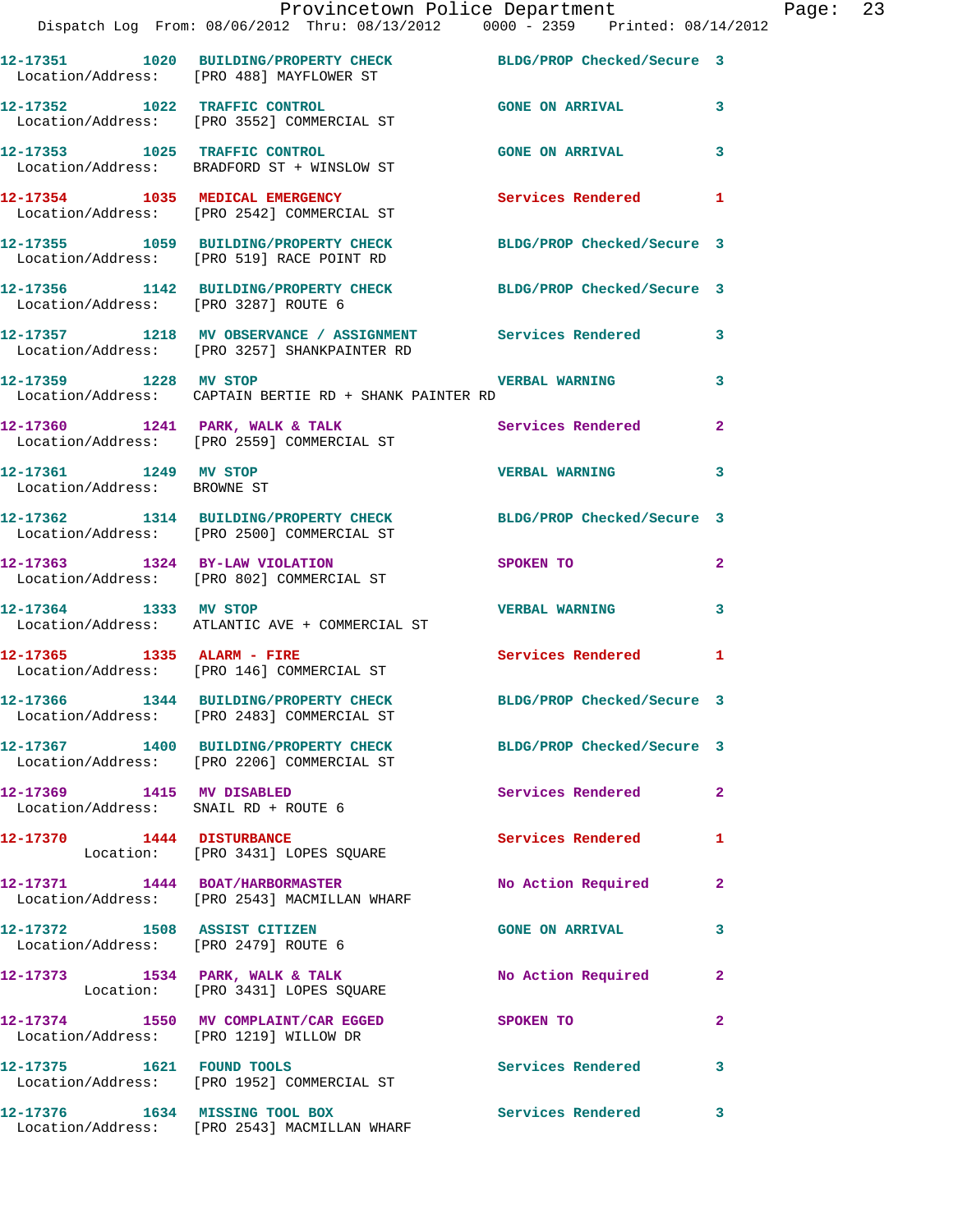|                                                                   | 12-17377 1659 BOAT/HARBORMASTER<br>Location/Address: [PRO 2543] MACMILLAN WHARF         | Services Rendered 2        |              |
|-------------------------------------------------------------------|-----------------------------------------------------------------------------------------|----------------------------|--------------|
|                                                                   | 12-17378 1703 BUILDING/PROPERTY CHECK<br>Location/Address: [PRO 2898] JEROME SMITH RD   | BLDG/PROP Checked/Secure 3 |              |
| 12-17379 1721 911 GENERAL<br>Location/Address: [PRO 897] COURT ST |                                                                                         | SPOKEN TO                  | 1            |
|                                                                   | 12-17380 1742 FOUND BLK WALLET/RETURNED<br>Location/Address: [PRO 542] SHANK PAINTER RD | No Action Required 3       |              |
| Location/Address: COMMERCIAL ST                                   | 12-17381 1758 BUILDING/PROPERTY CHECK                                                   | BLDG/PROP Checked/Secure 3 |              |
|                                                                   | 12-17382 1832 RETRIEVE LOOSE DOCK<br>Location/Address: [PRO 2543] MACMILLAN WHARF       | Services Rendered          | $\mathbf{2}$ |
|                                                                   | 12-17384 1835 MEDICAL EMERGENCY<br>Location/Address: [PRO 2539] RYDER ST EXT            | <b>PATIENT REFUSAL</b>     | 3            |
| 12-17383 1836 LOOSE DOG                                           | Location/Address: [PRO 375] COMMERCIAL ST                                               | Services Rendered          | $\mathbf{2}$ |
|                                                                   | 12-17385 1904 MEDICAL EMERGENCY<br>Location/Address: [PRO 1892] SHANK PAINTER RD        | Services Rendered          | 1            |
| 12-17386 1915 COMPLAINT                                           | Location/Address: [PRO 1656] SHANK PAINTER RD                                           | <b>Services Rendered</b>   | 3            |
|                                                                   | 12-17387 1939 BUILDING/PROPERTY CHECK<br>Location/Address: [PRO 182] COMMERCIAL ST      | BLDG/PROP Checked/Secure 3 |              |
| 12-17389 1958 COMPLAINT<br>Location/Address: [PRO 94] BRADFORD ST |                                                                                         | Services Rendered          | 3            |
| 12-17390 2000 MV ACCIDENT                                         | Location/Address: [PRO 526] RYDER ST EXT                                                | Services Rendered          | 1            |
|                                                                   | 12-17391 2014 BUILDING/PROPERTY CHECK<br>Location/Address: [PRO 306] COMMERCIAL ST      | BLDG/PROP Checked/Secure 3 |              |
| 12-17392 2017 ILLEGALLY PARKED                                    | Location/Address: CONWELL ST + BRADFORD ST                                              | <b>Vehicle Towed</b>       | 3            |
|                                                                   | 12-17393 2023 BUILDING/PROPERTY CHECK<br>Location/Address: [PRO 2206] COMMERCIAL ST     | BLDG/PROP Checked/Secure 3 |              |
| 12-17394 2033 ALARM - FIRE                                        | Location/Address: [PRO 3304] COMMERCIAL ST                                              | False Alarm                | $\mathbf{1}$ |
| Location/Address: [PRO 444] HIGH POLE                             | 12-17395 2043 BUILDING/PROPERTY CHECK                                                   | BLDG/PROP Checked/Secure 3 |              |
| 12-17396 2045 MV DISABLED                                         | Location/Address: [PRO 3004] BRADFORD ST                                                | Services Rendered          | $\mathbf{2}$ |
|                                                                   | 12-17397 2056 MEDICAL EMERGENCY<br>Location/Address: [PRO 105] COMMERCIAL ST            | Transported to Hospital 1  |              |
| 12-17398 2107 GENERAL INFO                                        |                                                                                         | Services Rendered          | 3            |
| 12-17399 2123 MV STOP<br>Location/Address: [PRO 2513] ROUTE 6     |                                                                                         | <b>VERBAL WARNING</b>      | 3            |
| 12-17401 2142 MV STOP<br>Location/Address: RYDER ST               |                                                                                         | <b>VERBAL WARNING</b>      | 3            |
| 12-17402 2206 MV STOP                                             | Location: [PRO 3431] LOPES SQUARE                                                       | <b>VERBAL WARNING</b>      | 3            |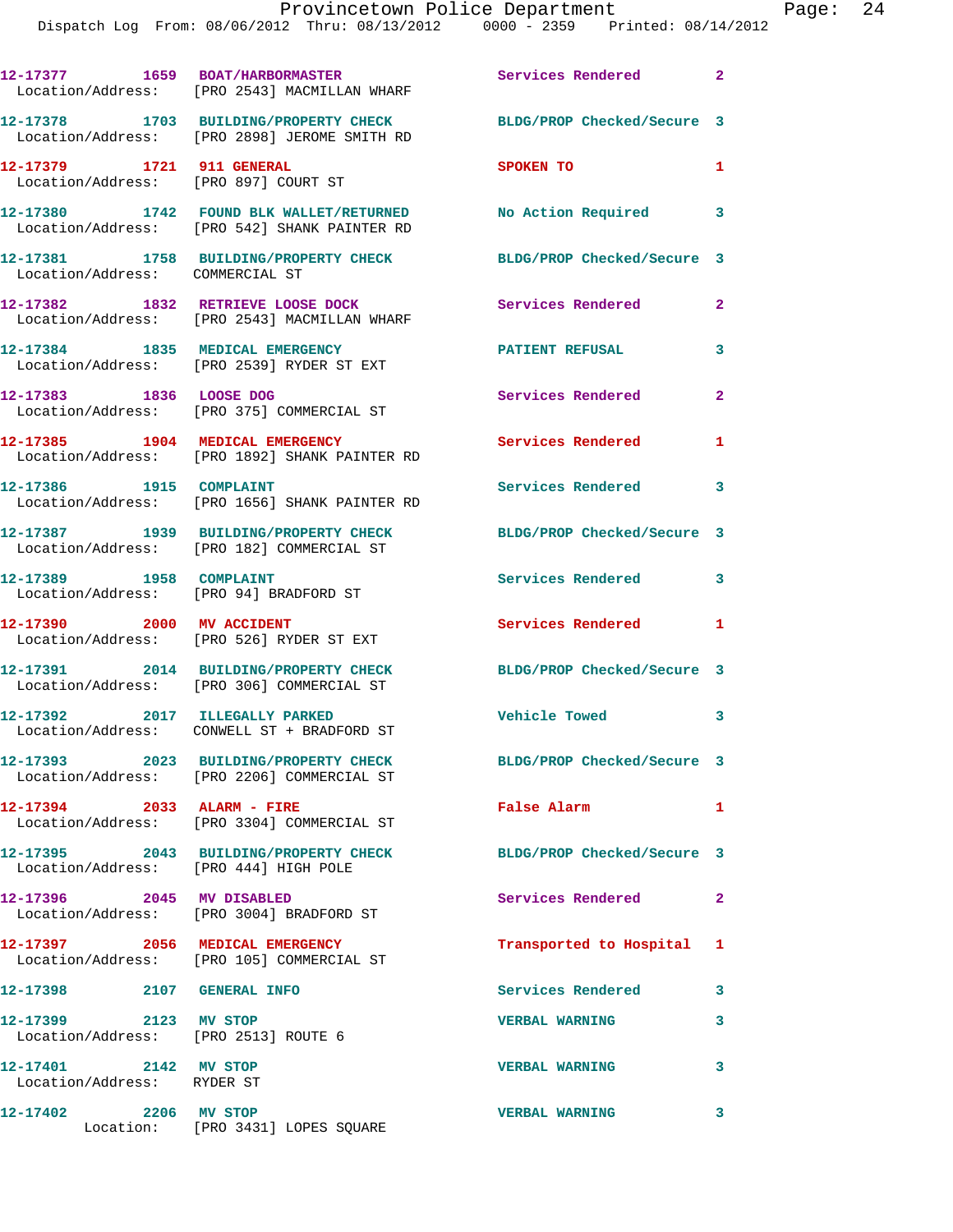Dispatch Log From: 08/06/2012 Thru: 08/13/2012 0000 - 2359 Printed: 08/14/2012

|                                                                  | 12-17403 2210 BUILDING/PROPERTY CHECK BLDG/PROP Checked/Secure 3<br>Location/Address: [PRO 2500] COMMERCIAL ST                                                |                            |                            |
|------------------------------------------------------------------|---------------------------------------------------------------------------------------------------------------------------------------------------------------|----------------------------|----------------------------|
| Location/Address: [PRO 569] WINSLOW ST                           | 12-17404 2232 BUILDING/PROPERTY CHECK BLDG/PROP Checked/Secure 3                                                                                              |                            |                            |
|                                                                  | 12-17405 2236 BUILDING/PROPERTY CHECK BLDG/PROP Checked/Secure 3<br>Location/Address: [PRO 175] COMMERCIAL ST                                                 |                            |                            |
|                                                                  | 12-17406 2239 BUILDING/PROPERTY CHECK<br>Location/Address: [PRO 3256] COMMERCIAL ST                                                                           | BLDG/PROP Checked/Secure 3 |                            |
|                                                                  | 12-17407 2241 BY-LAW VIOLATION<br>Location/Address: [PRO 182] COMMERCIAL ST                                                                                   | No Action Required 2       |                            |
| 12-17409 2256 BY-LAW VIOLATION                                   | Location/Address: [PRO 507] PEARL ST                                                                                                                          | No Action Required 2       |                            |
| 12-17408 2258 DISTURBANCE                                        | Location/Address: [PRO 3633] COMMERCIAL ST<br>Refer To $P/C$ : $\frac{12-244-AR}{1}$<br>Refer To Arrest: 12-245-AR<br>Refer To $P/C$ : $\overline{12-246-AR}$ | Arrest(s) Made             | $\mathbf{1}$               |
|                                                                  | 12-17414 2258 FOUND DEBIT CARD<br>Location/Address: [PRO 175] COMMERCIAL ST                                                                                   | No Action Required 3       |                            |
|                                                                  | 12-17411 2337 LOST CA LIC<br>Location/Address: [PRO 542] SHANK PAINTER RD                                                                                     | No Action Required         | 3                          |
| Location/Address: [PRO 3259] MACMILLAN                           | 12-17410 2341 BUILDING/PROPERTY CHECK                                                                                                                         | Services Rendered          | $\overline{\phantom{a}}$ 3 |
| 12-17412 2350 NOISE COMPLAINT<br>Location/Address: COMMERCIAL ST |                                                                                                                                                               | SPOKEN TO                  | 3                          |
| For Date: $08/12/2012 -$ Sunday                                  |                                                                                                                                                               |                            |                            |
|                                                                  | 12-17413 0011 ALARM - GENERAL<br>Location/Address: [PRO 2558] BRADFORD ST                                                                                     | False Alarm                | $\mathbf{1}$               |
|                                                                  | 12-17415 0041 BY-LAW VIOLATION<br>Location/Address: [PRO 3406] COMMERCIAL ST                                                                                  | Investigated               | $\overline{\mathbf{2}}$    |
| Location/Address: [PRO 2818] CONWELL ST                          | 12-17416 0042 NOISE COMPLAINT                                                                                                                                 | No Action Required         | $\mathbf{3}$               |
| Location/Address: [PRO 595] BRADFORD ST                          | 12-17417 0047 MV OBSERVANCE / ASSIGNMENT Services Rendered                                                                                                    |                            | $\mathbf{3}$               |
| 12-17418 0110 COMPLAINT                                          | Location/Address: [PRO 433] RYDER ST EXT                                                                                                                      | No Action Required         | 3                          |
| 12-17419 0113 MV STOP                                            | Location/Address: [PRO 2818] CONWELL ST                                                                                                                       | <b>VERBAL WARNING</b>      | 3                          |
|                                                                  | 12-17420 0139 FOUND BROWN WALLET<br>Location/Address: [PRO 542] SHANK PAINTER RD                                                                              | No Action Required         | 3                          |
| 12-17421 0139 COMPLAINT-FLIGHT                                   | Location/Address: [PRO 221] COMMERCIAL ST                                                                                                                     | Unfounded                  | 3                          |
|                                                                  | 12-17423 0158 MEDICAL EMERGENCY<br>Location/Address: [PRO 208] COMMERCIAL ST                                                                                  | No Action Required         | 1                          |
| 12-17424 0203 MEDICAL EMERGENCY                                  | Location/Address: [PRO 208] COMMERCIAL ST                                                                                                                     | <b>PATIENT REFUSAL</b>     | 1                          |

**12-17425 0207 MV COMPLAINT No Action Required 2**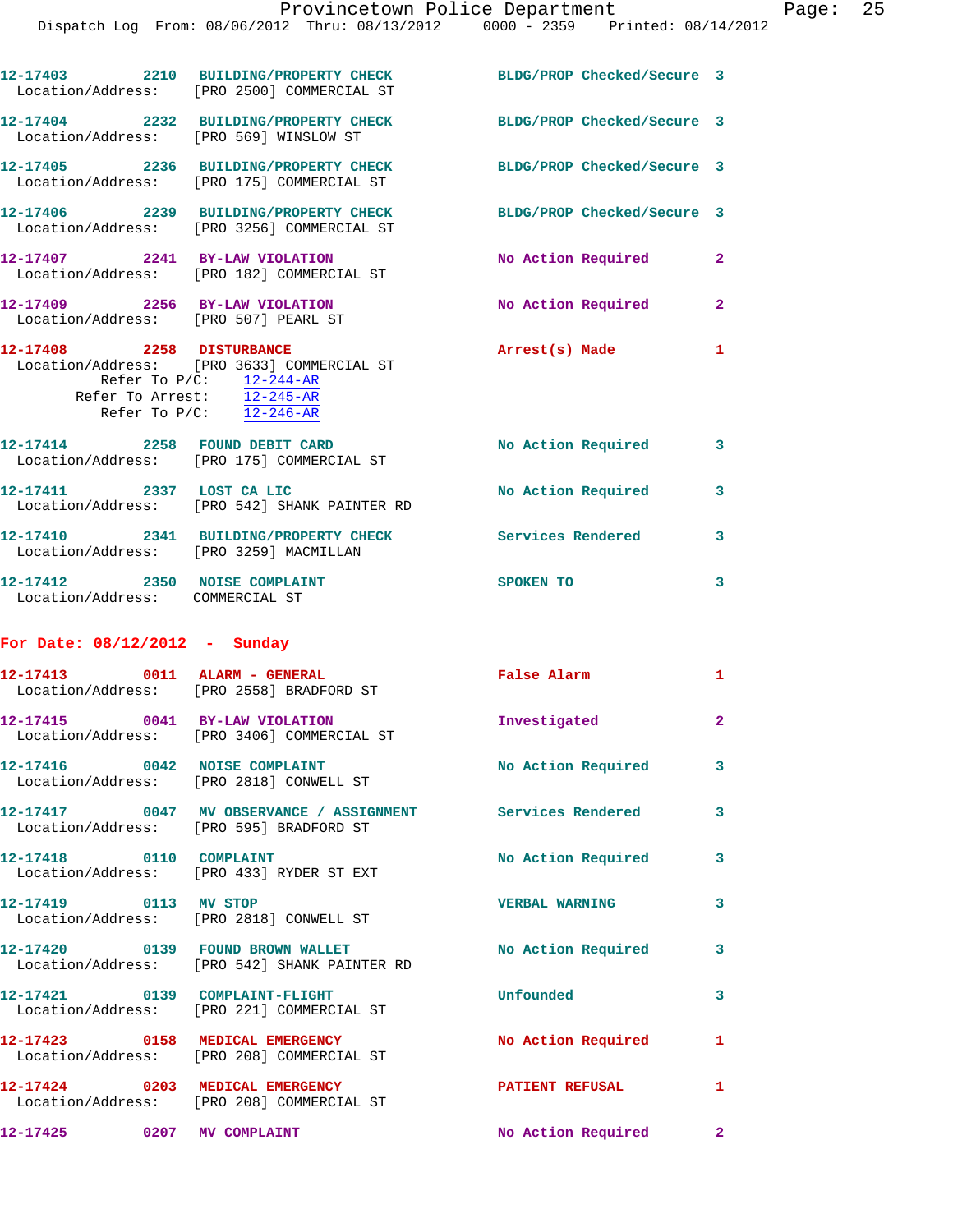|                                      | Dispatch Log From: 08/06/2012 Thru: 08/13/2012 0000 - 2359 Printed: 08/14/2012                                      | Provincetown Police Department |              | Page: 26 |  |
|--------------------------------------|---------------------------------------------------------------------------------------------------------------------|--------------------------------|--------------|----------|--|
|                                      | Location/Address: [PRO 3430] COMMERCIAL ST                                                                          |                                |              |          |  |
|                                      | 12-17426 0235 NOISE COMPLAINT<br>Location/Address: [PRO 1661] FRANKLIN ST                                           | SPOKEN TO 3                    |              |          |  |
|                                      | 12-17428 0401 BUILDING/PROPERTY CHECK BLDG/PROP Checked/Secure 3<br>Location/Address: [PRO 519] RACE POINT RD       |                                |              |          |  |
|                                      | 12-17429 0409 BUILDING/PROPERTY CHECK BLDG/PROP Checked/Secure 3<br>Location/Address: [PRO 3296] SHANKPAINTER RD    |                                |              |          |  |
|                                      | 12-17430 0421 ASSIST CITIZEN<br>Location/Address: [PRO 662] COMMERCIAL ST                                           | No Action Required 3           |              |          |  |
|                                      | 12-17431 0442 BUILDING CHECK; ALL SECURE BLDG/PROP Checked/Secure 3<br>Location/Address: [PRO 545] SHANK PAINTER RD |                                |              |          |  |
|                                      | 12-17432 0500 LOST IPHONE 4 W/BLACK CASE No Action Required 3<br>Location/Address: [PRO 208] COMMERCIAL ST          |                                |              |          |  |
|                                      | 12-17433 0500 LOBBY TRAFFIC Services Rendered 2<br>Location/Address: [PRO 542] SHANK PAINTER RD                     |                                |              | 19       |  |
|                                      | 12-17434 0633 ALARM - GENERAL<br>Location/Address: [PRO 437] FREEMAN ST                                             | False Alarm                    | $\mathbf{1}$ |          |  |
|                                      | 12-17435 0716 ALARM - GENERAL<br>Location/Address: [PRO 88] CENTRAL ST                                              | No Action Required 1           |              |          |  |
|                                      | 12-17436 0833 MV OBSERVANCE / ASSIGNMENT Services Rendered 3<br>Location/Address: [PRO 2577] BRADFORD ST            |                                |              |          |  |
| 12-17437 0837 MV STOP                | Location/Address: [PRO 2577] BRADFORD ST                                                                            | <b>VERBAL WARNING</b>          | 3            |          |  |
|                                      | 12-17438 0851 PARKING COMPLAINT / GENERAL Services Rendered<br>Location/Address: [PRO 1894] WINSLOW ST              |                                | 3            |          |  |
|                                      | 12-17439 0910 MV OBSERVANCE / ASSIGNMENT Services Rendered 3<br>Location/Address: [PRO 2784] SHANKPAINTER RD        |                                |              |          |  |
| 12-17441 1045 PAY STATION            | Location/Address: [PRO 1892] SHANK PAINTER RD                                                                       | Services Rendered              | 3            |          |  |
| Location/Address: [PRO 2] ALDEN ST   | 12-17442 1058 BUILDING/PROPERTY CHECK BLDG/PROP Checked/Secure 3                                                    |                                |              |          |  |
|                                      | 12-17443 1103 LOST KEYS/GOLD KEY CHAIN Services Rendered<br>Location/Address: [PRO 542] SHANK PAINTER RD            |                                | 3            |          |  |
| Location/Address: [PRO 2513] ROUTE 6 | 12-17444 1115 MV OBSERVANCE / ASSIGNMENT Services Rendered 3                                                        |                                |              |          |  |
|                                      | 12-17446 1127 BUILDING/PROPERTY CHECK BLDG/PROP Checked/Secure 3<br>Location/Address: [PRO 488] MAYFLOWER ST        |                                |              |          |  |
| Location/Address: SHANKPAINTER RD    | 12-17447 1155 ENG 195 OUT OF SERVICE Services Rendered 1                                                            |                                |              |          |  |
|                                      | 12-17448 1156 PARKING COMPLAINT / GENERAL Services Rendered<br>Location/Address: [PRO 2804] COMMERCIAL ST           |                                | 3            |          |  |
|                                      | 12-17449 1242 BUILDING/PROPERTY CHECK BLDG/PROP Checked/Secure 3<br>Location/Address: [PRO 519] RACE POINT RD       |                                |              |          |  |
|                                      | 12-17450 1259 COMPLAINT<br>Location/Address: [PRO 2577] BRADFORD ST                                                 | Services Rendered              | 3            |          |  |
|                                      | 12-17451 1333 BUILDING/PROPERTY CHECK No Action Required 3<br>Location/Address: [PRO 512] PRINCE ST                 |                                |              |          |  |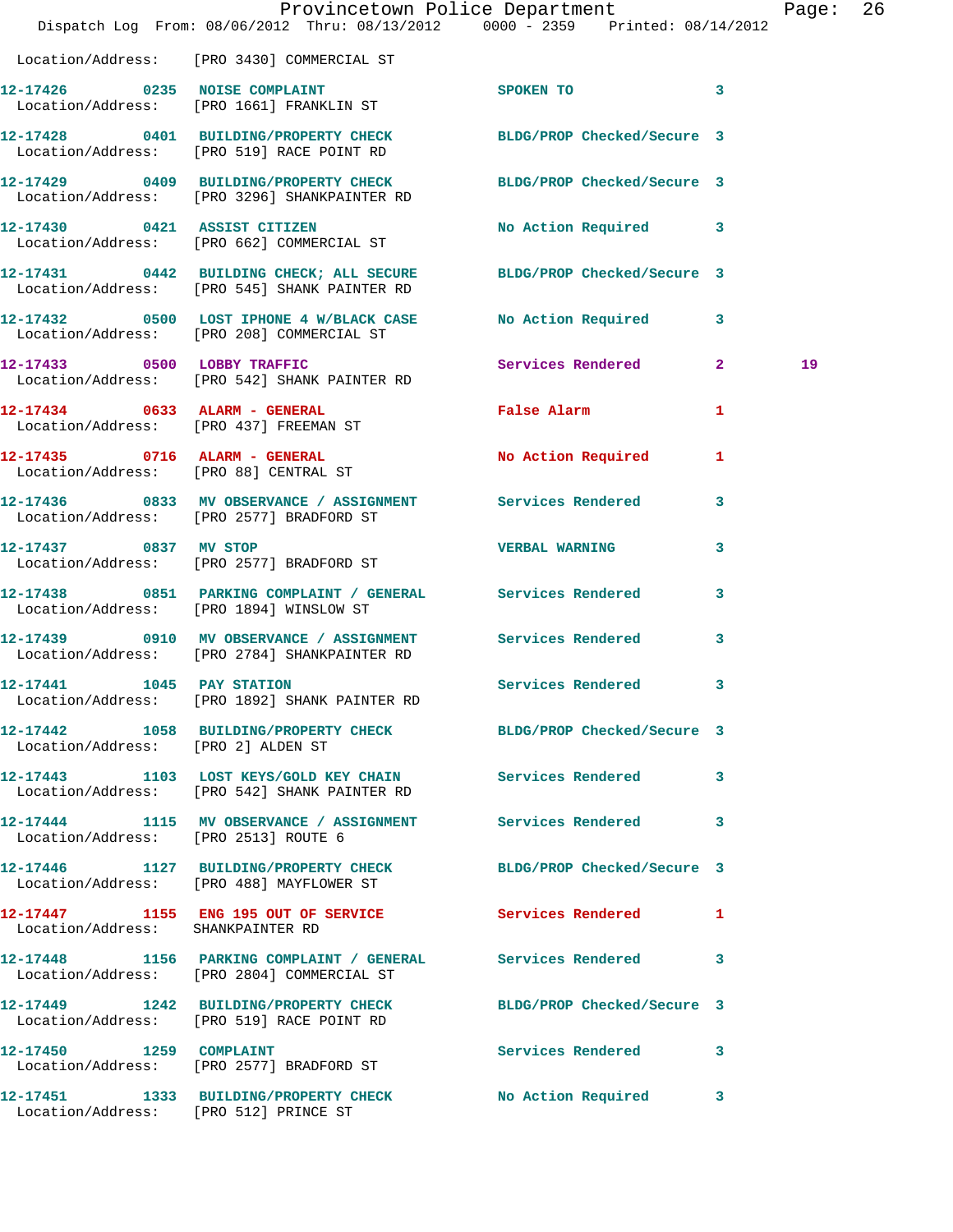|                               | Provincetown Police Department The Page: 27<br>Dispatch Log From: 08/06/2012 Thru: 08/13/2012   0000 - 2359   Printed: 08/14/2012 |                          |                |
|-------------------------------|-----------------------------------------------------------------------------------------------------------------------------------|--------------------------|----------------|
|                               | 12-17452 1341 PARK, WALK & TALK Services Rendered 2<br>Location: [PRO 3431] LOPES SQUARE                                          |                          |                |
|                               | 12-17453 1347 COMPLAINT<br>Location/Address: [PRO 1194] COMMERCIAL ST                                                             | No Action Required 3     |                |
|                               | 12-17454 1441 BOAT/HARBORMASTER SPOKEN TO<br>Location/Address: [PRO 2543] MACMILLAN WHARF                                         |                          | $\mathbf{2}$   |
|                               |                                                                                                                                   |                          |                |
|                               | 12-17456 1619 BUILDING/PROPERTY CHECK BLDG/PROP Checked/Secure 3<br>Location/Address: [PRO 3317] CEMETERY RD                      |                          |                |
|                               | 12-17457 1625 MV COMPLAINT<br>Location/Address: [PRO 1265] COMMERCIAL ST                                                          | SPOKEN TO                | $\overline{2}$ |
|                               | 12-17458 1651 HARASSMENT<br>Location/Address: [PRO 2543] MACMILLAN WHARF                                                          | SPOKEN TO                | $\mathbf{2}$   |
|                               | 12-17459 1702 MV VS PERSON Services Rendered<br>Location/Address: RYDER ST + COMMERCIAL ST                                        |                          | $\mathbf{1}$   |
|                               | 12-17460 1811 BUILDING/PROPERTY CHECK BLD/PROP CHECKED UNSECUR 3<br>Location/Address: [PRO 2898] JEROME SMITH RD                  |                          |                |
|                               | 12-17461 1825 BUILDING CHECK; ALL IN ORDER BLDG/PROP Checked/Secure 3<br>Location/Address: [PRO 526] RYDER ST EXT                 |                          |                |
|                               | 12-17462 1848 KITE ON POWER LINES Taken/Referred to Other 2<br>Location/Address: [PRO 2316] COMMERCIAL ST                         |                          |                |
| Location: WEST ROAM           | 12-17463 1852 PARK, WALK & TALK 1999 Services Rendered 2                                                                          |                          |                |
|                               | 12-17465 1917 MV OBSERVANCE / ASSIGNMENT BLDG/PROP Checked/Secure 3<br>Location/Address: [PRO 2784] SHANKPAINTER RD               |                          |                |
|                               | 12-17464 1918 BUILDING/PROPERTY CHECK BLDG/PROP Checked/Secure 3<br>Location/Address: [PRO 2500] COMMERCIAL ST                    |                          |                |
| 12-17466 1928 TRAFFIC CONTROL | Location/Address: SHANK PAINTER RD + BRADFORD ST                                                                                  | <b>Services Rendered</b> |                |
| 12-17467 1932 MV COMPLAINT    | Location/Address: CONWELL ST + ROUTE 6                                                                                            | Services Rendered        | $\mathbf{2}$   |
|                               | 12-17468 1944 BUILDING/PROPERTY CHECK BLDG/PROP Checked/Secure 3<br>Location/Address: [PRO 3442] COMMERCIAL ST                    |                          |                |
|                               | 12-17469 1949 BUILDING/PROPERTY CHECK BLDG/PROP Checked/Secure 3<br>Location/Address: [PRO 182] COMMERCIAL ST                     |                          |                |
|                               | 12-17470 1952 BUILDING/PROPERTY CHECK BLDG/PROP Checked/Secure 3<br>Location/Address: [PRO 105] COMMERCIAL ST                     |                          |                |
|                               | 12-17471 2001 BUILDING CHECK; ALL IN ORDER BLDG/PROP Checked/Secure 3<br>Location/Address: [PRO 3292] COMMERCIAL ST               |                          |                |
| 12-17472 2008 MV STOP         | Location/Address: [PRO 526] RYDER ST EXT                                                                                          | VERBAL WARNING 3         |                |
| Location/Address: STANDISH ST | 12-17473 2013 MISSING PERSON                                                                                                      | <b>Services Rendered</b> | 1              |
|                               | 12-17474 2015 BUILDING CHECK; ALL IN ORDER BLDG/PROP Checked/Secure 3<br>Location/Address: [PRO 526] RYDER ST EXT                 |                          |                |
|                               | 12-17475  2017  COMPLAINT - STREET PERFORMERS  SPOKEN TO                                                                          |                          | - 3            |

Location/Address: [PRO 2638] COMMERCIAL ST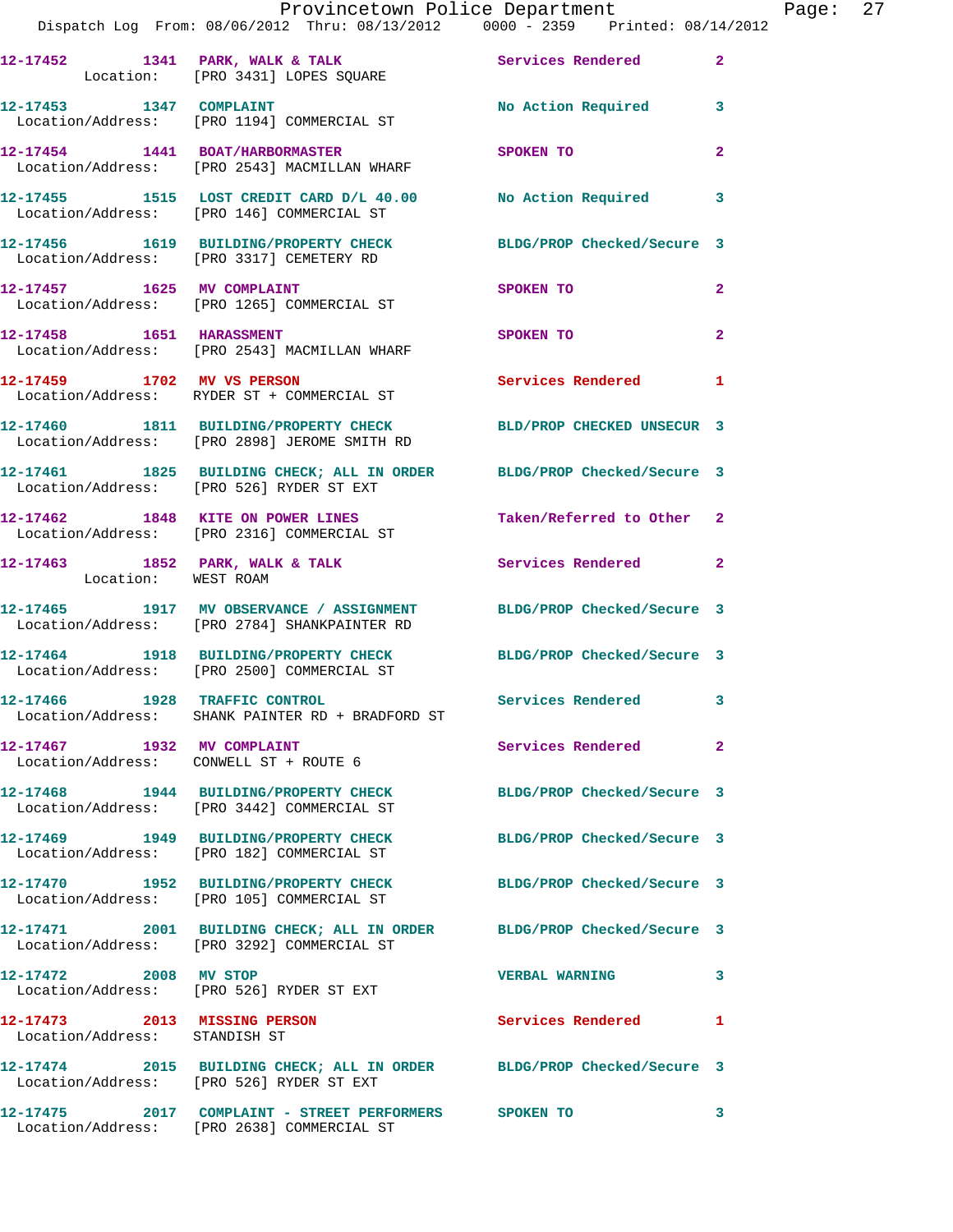Dispatch Log From: 08/06/2012 Thru: 08/13/2012 0000 - 2359 Printed: 08/14/2012

| Location/Address: [PRO 3287] ROUTE 6   | 12-17476 2030 BUILDING CHECK; SECURE BLDG/PROP Checked/Secure 3                                                    |                       |              |    |
|----------------------------------------|--------------------------------------------------------------------------------------------------------------------|-----------------------|--------------|----|
| Location/Address: [PRO 16] BRADFORD ST | 12-17477 2050 BUILDING/PROPERTY CHECK BLD/PROP CHECKED UNSECUR 3                                                   |                       |              |    |
|                                        | 12-17479 2107 BUILDING CHECK; ALL IN ORDER BLDG/PROP Checked/Secure 3<br>Location/Address: [PRO 306] COMMERCIAL ST |                       |              |    |
|                                        | 12-17482 2113 LOST DVD CAMERA W/TRIPOD No Action Required 3<br>Location/Address: [PRO 2865] COMMERCIAL ST          |                       |              |    |
|                                        | 12-17480 2114 COMPLAINT - STREET PERFORMERS SPOKEN TO<br>Location/Address: [PRO 182] COMMERCIAL ST                 |                       | 3            |    |
| Refer To $P/C$ : 12-250-AR             | 12-17483 2223 DOMESTIC DISTURBANCE/ASSAULT Arrest(s) Made<br>Location/Address: [PRO 2114] WASHINGTON AVE           |                       | $\mathbf{1}$ |    |
| Location/Address: [PRO 512] PRINCE ST  | 12-17484 2229 BUILDING CHECK; ALL IN ORDER BLDG/PROP Checked/Secure 3                                              |                       |              |    |
| Location/Address: [PRO 569] WINSLOW ST | 12-17485 2229 BUILDING CHECK; ALL IN ORDER BLDG/PROP Checked/Secure 3                                              |                       |              |    |
| 12-17486 2234 MV ACCIDENT              | Location/Address: [PRO 94] BRADFORD ST                                                                             | Services Rendered     | 1            |    |
|                                        | 12-17521 2245 BOAT/HARBORMASTER<br>Location/Address: [PRO 2543] MACMILLAN WHARF                                    | No Action Required    | $\mathbf{2}$ |    |
|                                        | 12-17487 2254 COMPLAINT<br>Location/Address: [PRO 527] RYDER ST EXT                                                | GONE ON ARRIVAL 3     |              |    |
| Location/Address: [PRO 444] HIGH POLE  | 12-17488 2336 BUILDING/PROPERTY CHECK BLDG/PROP Checked/Secure 3                                                   |                       |              |    |
| Location/Address: [PRO 571] ALDEN ST   | 12-17489 2340 BUILDING/PROPERTY CHECK BLDG/PROP Checked/Secure 3                                                   |                       |              |    |
|                                        | 12-17490 2349 MV STOP<br>Location/Address: [PRO 43] BRADFORD ST                                                    | <b>VERBAL WARNING</b> | 3            |    |
|                                        | 12-17491 2349 BUILDING/PROPERTY CHECK BLDG/PROP Checked/Secure 3<br>Location/Address: [PRO 440] HARRY KEMP WAY     |                       |              |    |
|                                        | 12-17492 2355 MEDICAL EMERGENCY Transported to Hospital 1<br>Location/Address: [PRO 3670] SHANK PAINTER RD         |                       |              |    |
| For Date: $08/13/2012$ - Monday        |                                                                                                                    |                       |              |    |
| 12-17493 0001 MV STOP                  | Location/Address: [PRO 80] CARVER ST + BRADFORD ST                                                                 | <b>VERBAL WARNING</b> | 3            |    |
|                                        | 12-17494 0005 MV OBSERVANCE / ASSIGNMENT Services Rendered<br>Location/Address: RYDER ST + BRADFORD ST             |                       | 3            |    |
| 12-17495 0008 MV STOP                  | Location/Address: [PRO 2489] BRADFORD ST                                                                           | <b>VERBAL WARNING</b> | 3            |    |
|                                        | 12-17496 0017 LOBBY TRAFFIC<br>Location/Address: [PRO 542] SHANK PAINTER RD                                        | Services Rendered     | $\mathbf{2}$ | 31 |
| 12-17497 0030 MV STOP                  | Location/Address: [PRO 3523] BRADFORD ST                                                                           | <b>VERBAL WARNING</b> | 3            |    |
|                                        | 12-17498 0031 MV OBSERVANCE / ASSIGNMENT NO Action Required 3<br>Location/Address: HOWLAND ST + BRADFORD ST        |                       |              |    |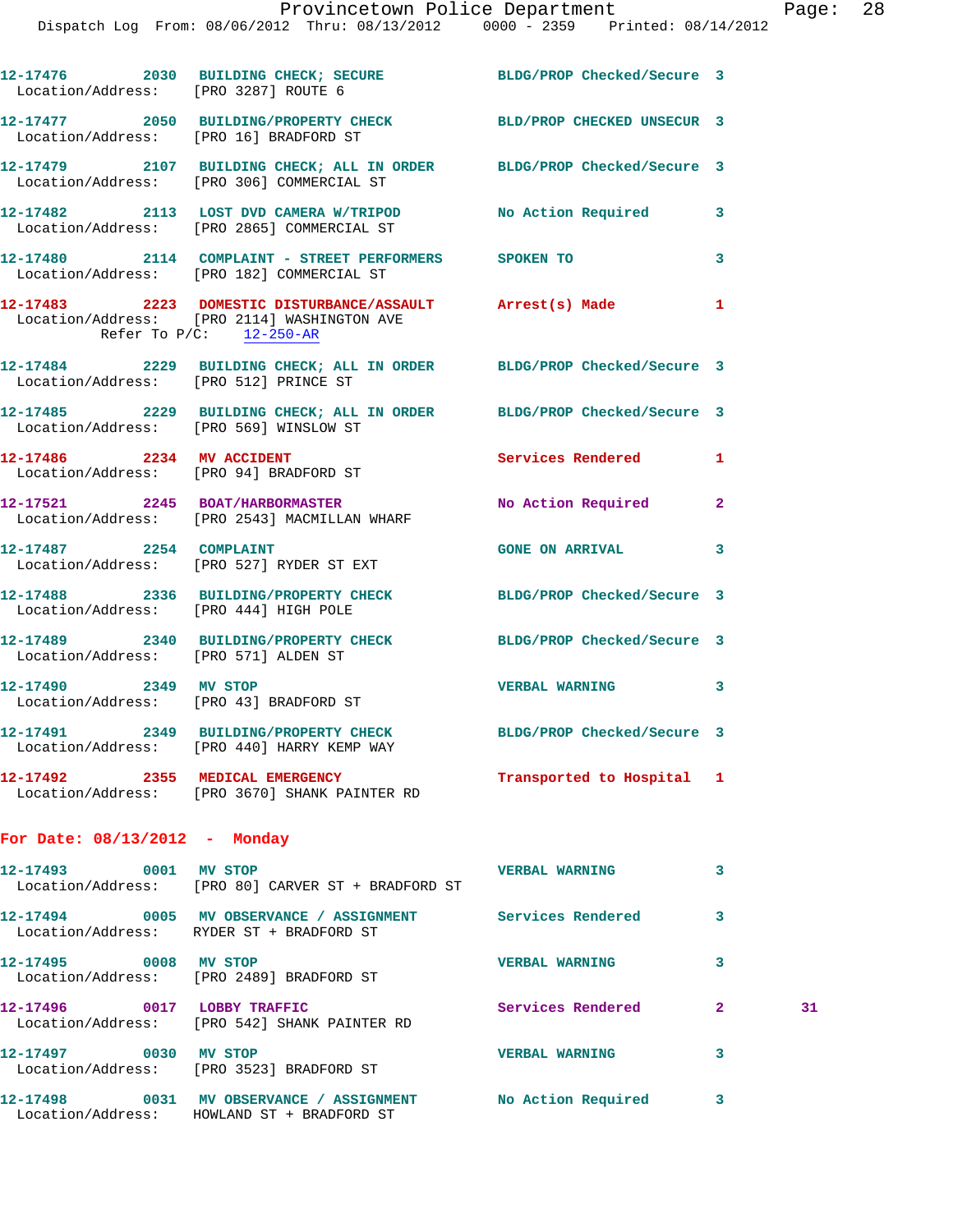|                                                        | Provincetown Police Department<br>Dispatch Log From: 08/06/2012 Thru: 08/13/2012 0000 - 2359 Printed: 08/14/2012  |                            | Page: 29                |
|--------------------------------------------------------|-------------------------------------------------------------------------------------------------------------------|----------------------------|-------------------------|
| Location/Address: ANTHONY ST                           | 12-17499 0033 MV STOP VERBAL WARNING                                                                              |                            | 3                       |
| Refer To $P/C$ : 12-251-AR                             | 12-17500 0036 ASSAULT 2000 Arrest(s) Made<br>Location/Address: [PRO 75] CAPTAIN BERTIE RD                         |                            | 1                       |
|                                                        | 12-17501 0102 PARK, WALK & TALK 2003 Services Rendered Location: [PRO 3431] LOPES SQUARE                          |                            | $\overline{2}$          |
| 12-17502 0108 MV STOP<br>Location/Address: STANDISH ST |                                                                                                                   | <b>VERBAL WARNING</b>      | 3                       |
|                                                        | 12-17505 0121 FOUND MA LICENSE<br>Location/Address: [PRO 2704] COMMERCIAL ST                                      | Services Rendered          | 3                       |
|                                                        | 12-17506 0122 MEDICAL EMERGENCY<br>Location/Address: FRANKLIN ST + BRADFORD ST                                    | Transported to Hospital 1  |                         |
| 12-17507 0151 MV STOP                                  | Location/Address: COURT ST + BRADFORD ST                                                                          | <b>VERBAL WARNING</b>      | $\overline{\mathbf{3}}$ |
|                                                        | 12-17508 0152 BUILDING/PROPERTY CHECK BLDG/PROP Checked/Secure 3<br>Location/Address: [PRO 2543] MACMILLAN        |                            |                         |
| 12-17510 0156 MV STOP                                  | Location/Address: ALDEN ST + BRADFORD ST                                                                          | <b>VERBAL WARNING</b>      | $\overline{\mathbf{3}}$ |
|                                                        | 12-17511 0200 FOUND I PHONE/RETURNED Services Rendered 3<br>Location/Address: FREEMAN ST + COMMERCIAL ST          |                            |                         |
|                                                        | 12-17512 0211 BUILDING/PROPERTY CHECK BLDG/PROP Checked/Secure 3<br>Location/Address: [PRO 99] COMMERCIAL ST      |                            |                         |
|                                                        | 12-17514 0219 SPEED DOLLY ASSIGNMENT Services Rendered<br>Location/Address: [PRO 440] HARRY KEMP WAY              |                            | $\mathbf{3}$            |
| 12-17513 0224 MV STOP                                  | Location/Address: [PRO 3296] SHANK PAINTER RD                                                                     | BY LAW VIOLATION           | 3                       |
|                                                        | 12-17515 0236 BUILDING/PROPERTY CHECK BLDG/PROP Checked/Secure 3<br>Location/Address: [PRO 569] WINSLOW ST        |                            |                         |
| Location/Address: [PRO 16] BRADFORD ST                 | 12-17516 0237 BUILDING/PROPERTY CHECK BLDG/PROP Checked/Secure 3                                                  |                            |                         |
|                                                        | 12-17517 0238 BUILDING/PROPERTY CHECK BLDG/PROP Checked/Secure 3<br>Location/Address: [PRO 516] RACE POINT RD     |                            |                         |
|                                                        | 12-17518 0239 BUILDING/PROPERTY CHECK BLDG/PROP Checked/Secure 3<br>Location/Address: [PRO 488] MAYFLOWER AVE     |                            |                         |
|                                                        | 12-17519 0240 BUILDING/PROPERTY CHECK<br>Location/Address: [PRO 440] HARRY KEMP WAY                               | BLDG/PROP Checked/Secure 3 |                         |
|                                                        | 12-17520 0314 BUILDING/PROPERTY CHECK BLDG/PROP Checked/Secure 3<br>Location/Address: [PRO 1638] COMMERCIAL ST    |                            |                         |
|                                                        | 12-17522 0414 BUILDING/PROPERTY CHECK BLDG/PROP Checked/Secure 3<br>Location/Address: [PRO 3030] TIN PAN ALLEY RD |                            |                         |
| Location/Address: [PRO 564] BAYBERRY                   | 12-17523 0522 BUILDING/PROPERTY CHECK BLDG/PROP Checked/Secure 3                                                  |                            |                         |
|                                                        | 12-17524 0531 BUILDING/PROPERTY CHECK BLDG/PROP Checked/Secure 3<br>Location/Address: [PRO 2206] COMMERCIAL ST    |                            |                         |
|                                                        | 12-17525 0616 BUILDING/PROPERTY CHECK<br>Location/Address: [PRO 3163] WINTHROP ST                                 | BLDG/PROP Checked/Secure 3 |                         |
|                                                        | 12-17526      0617  BUILDING/PROPERTY CHECK        BLDG/PROP Checked/Secure 3                                     |                            |                         |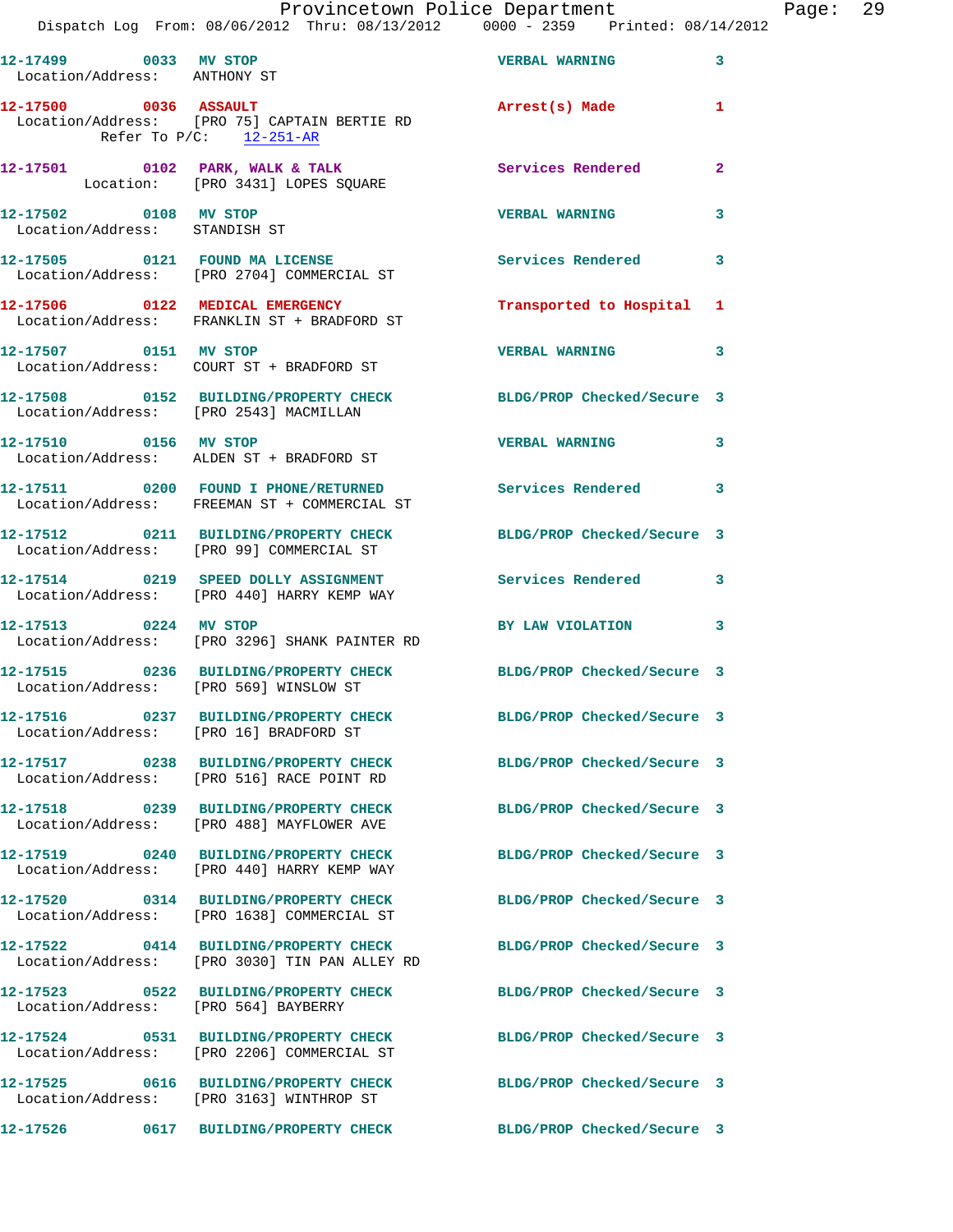|                                                            | Provincetown Police Department The Rage: 30<br>Dispatch Log From: 08/06/2012 Thru: 08/13/2012 0000 - 2359 Printed: 08/14/2012 |                           |              |  |
|------------------------------------------------------------|-------------------------------------------------------------------------------------------------------------------------------|---------------------------|--------------|--|
|                                                            | Location/Address: [PRO 3259] MACMILLAN WHARF                                                                                  |                           |              |  |
|                                                            | 12-17527 0705 MV DISABLED<br>Location/Address: [PRO 3004] BRADFORD ST                                                         | GONE ON ARRIVAL 2         |              |  |
| Refer To Accident: 12-60-AC                                | 12-17528 0719 MV ACCIDENT<br>Location/Address: [PRO 738] BRADFORD ST                                                          | <b>Services Rendered</b>  | 1            |  |
| Location/Address: CREEK RD                                 | 12-17529 0758 ABANDONED BIKE Services Rendered                                                                                |                           | $\mathbf{2}$ |  |
|                                                            | 12-17530 0819 BUILDING/PROPERTY CHECK BLDG/PROP Checked/Secure 3<br>Location/Address: [PRO 2206] COMMERCIAL ST                |                           |              |  |
|                                                            | 12-17531 0824 MV STOP<br>Location/Address: [PRO 2479] ROUTE 6                                                                 | No Action Required 3      |              |  |
|                                                            | 12-17532 0833 H/M ON/OFF DUTY<br>Location/Address: [PRO 3259] MACMILLAN WHARF                                                 | No Action Required 2      |              |  |
|                                                            | 12-17533 0920 MV ACCIDENT<br>Location/Address: BRADFORD ST EXT + COTTAGE ST                                                   | <b>Services Rendered</b>  | 1            |  |
|                                                            | 12-17534 0943 STREET SWEEP TOW<br>Location/Address: [PRO 830] COMMERCIAL ST                                                   | Vehicle Towed 3           |              |  |
|                                                            | 12-17535 1011 MV OBSERVANCE / ASSIGNMENT No Action Required<br>Location/Address: SHANK PAINTER RD + ROUTE 6                   |                           | 3            |  |
| 12-17536 1016 MV STOP                                      | Location/Address: [PRO 1916] COURT ST                                                                                         | <b>VERBAL WARNING</b>     | 3            |  |
|                                                            | 12-17537 1027 MV STOP 12-17537<br>Location/Address: [PRO 3670] SHANK PAINTER RD                                               |                           | 3            |  |
| Location/Address: [PRO 2521] ROUTE 6                       | 12-17538 1036 MV OBSERVANCE / ASSIGNMENT Services Rendered 3                                                                  |                           |              |  |
| 12-17539 1040 MV STOP<br>Location/Address: SHANKPAINTER RD |                                                                                                                               | <b>VERBAL WARNING</b>     | 3            |  |
|                                                            | 12-17540 1047 PARKING COMPLAINT / GENERAL<br>Location/Address: [PRO 106] COMMERCIAL ST                                        | <b>SPOKEN TO</b>          |              |  |
| 12-17541 1048 MV STOP<br>Location/Address: ROUTE 6         |                                                                                                                               | <b>VERBAL WARNING</b>     | 3            |  |
| 12-17542 1052 MV STOP<br>Location/Address: ROUTE 6         |                                                                                                                               | <b>VERBAL WARNING</b>     | 3            |  |
|                                                            | 12-17543 1058 MEDICAL EMERGENCY Services Rendered<br>Location/Address: [PRO 3259] MACMILLAN WHARF                             |                           | 1            |  |
|                                                            | 12-17544 1114 MEDICAL EMERGENCY<br>Location/Address: [PRO 1367] COOK ST                                                       | Transported to Hospital 1 |              |  |
|                                                            | 12-17545 1119 PARKING COMPLAINT / GENERAL SPOKEN TO<br>Location/Address: [PRO 1909] COMMERCIAL ST                             |                           | 3            |  |
| 12-17546 1120 MV STOP                                      | Location/Address: [PRO 3670] SHANK PAINTER RD                                                                                 | Citation/Warning Issued 3 |              |  |
| Location/Address: [PRO 2513] ROUTE 6                       | 12-17547 1140 MV OBSERVANCE / ASSIGNMENT Services Rendered                                                                    |                           | 3            |  |
| 12-17548 1142 MV STOP<br>Location/Address: ROUTE 6         |                                                                                                                               | <b>VERBAL WARNING</b>     | 3            |  |
| Location/Address: [PRO 564] BAYBERRY                       | 12-17549 1148 BUILDING/PROPERTY CHECK Services Rendered                                                                       |                           | 3            |  |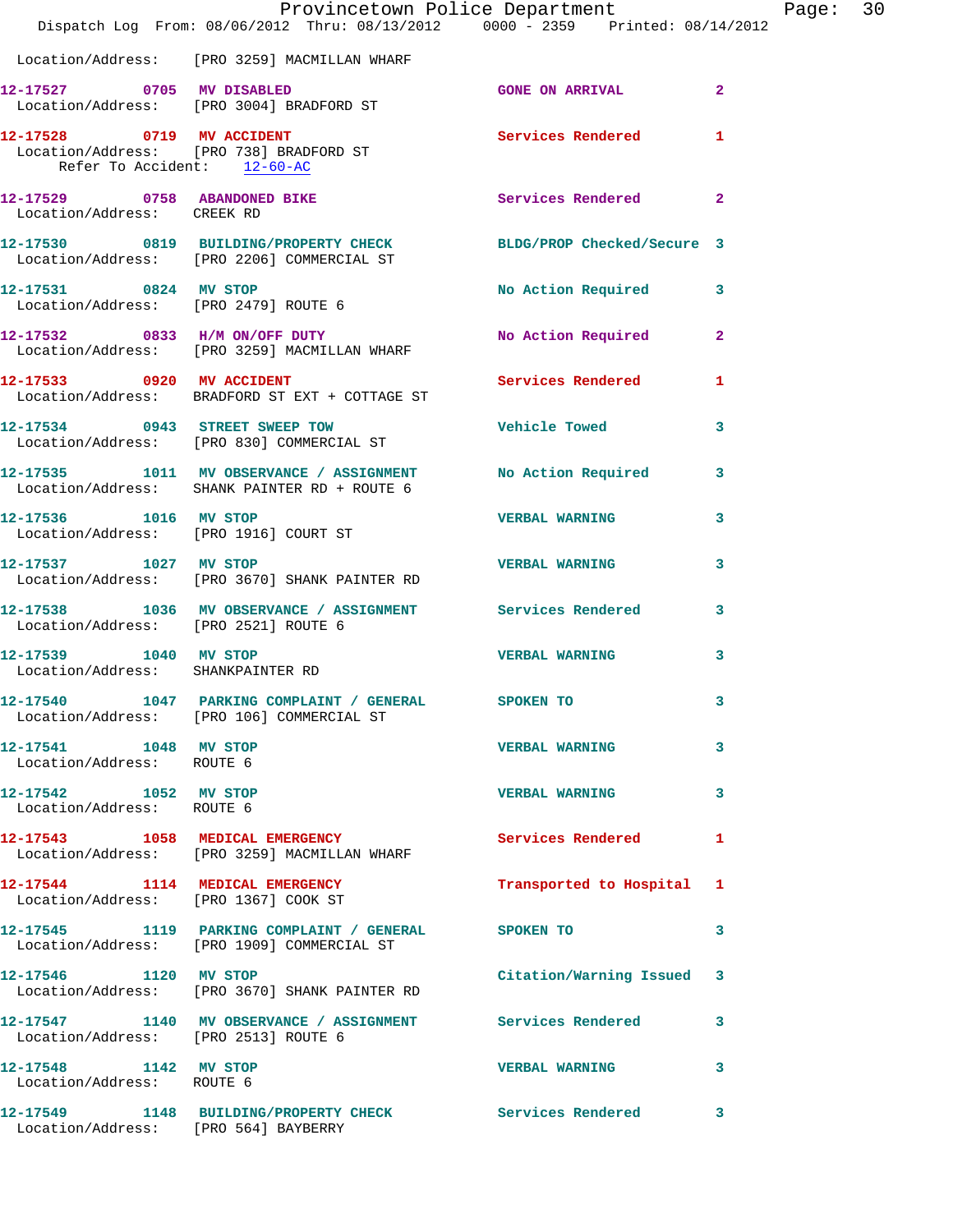Dispatch Log From: 08/06/2012 Thru: 08/13/2012 0000 - 2359 Printed: 08/14/2012

| 12-17550 1148 LOST IPHONE                                     | Location/Address: [PRO 542] SHANK PAINTER RD                                                                 | Services Rendered 3        |                          |
|---------------------------------------------------------------|--------------------------------------------------------------------------------------------------------------|----------------------------|--------------------------|
| 12-17551 1157 MV STOP<br>Location/Address: RACE POINT RD      |                                                                                                              | No Action Required 3       |                          |
| 12-17552 1158 DISTURBANCE                                     | Location/Address: [PRO 3259] MACMILLAN WHARF                                                                 | <b>SPOKEN TO</b>           | 1                        |
|                                                               | 12-17553 1212 PARK, WALK & TALK<br>Location/Address: [PRO 2490] PROVINCELANDS RD                             | <b>SPOKEN TO</b>           | $\overline{2}$           |
|                                                               | 12-17554 1213 PARK, WALK & TALK<br>Location: [PRO 3431] LOPES SQUARE                                         | <b>Services Rendered</b>   | $\overline{2}$           |
| Location/Address: [PRO 1645] HARRY KEMP                       | 12-17555 1216 MV OBSERVANCE / ASSIGNMENT Services Rendered 3                                                 |                            |                          |
| 12-17556 1219 MV STOP                                         | Location/Address: [PRO 2891] HARRY KEMP WAY + HOWLAND ST                                                     | <b>VERBAL WARNING</b>      | $\overline{\phantom{a}}$ |
|                                                               | 12-17557 1221 PARKING COMPLAINT / GENERAL Services Rendered 3<br>Location/Address: [PRO 3084] HARRY KEMP WAY |                            |                          |
|                                                               | 12-17558 1230 BUILDING/PROPERTY CHECK BLDG/PROP Checked/Secure 3<br>Location/Address: [PRO 3317] CEMETERY RD |                            |                          |
| Location/Address: [PRO 2521] ROUTE 6                          | 12-17559 1301 MV OBSERVANCE / ASSIGNMENT No Action Required                                                  |                            | $\mathbf{3}$             |
| 12-17560 1306 MV STOP<br>Location/Address: [PRO 2521] ROUTE 6 |                                                                                                              | <b>VERBAL WARNING</b>      | $\overline{\mathbf{3}}$  |
| Location/Address: SHANKPAINTER RD                             | 12-17561 1315 AMB 196 OUT OF SERVICE Services Rendered                                                       |                            | 1                        |
| Location/Address: SHANKPAINTER RD                             | 12-17562 1321 ASSIST AGENCY / MUTUAL AID Services Rendered                                                   |                            | 3                        |
|                                                               | 12-17563 1326 SPRINKLER SYSTEM TESTING<br>Location/Address: [PRO 284] COMMERCIAL ST                          | Services Rendered          | 1                        |
|                                                               | 12-17564 1341 AIRCRAFT FLIGHT COVERAGE<br>Location/Address: [PRO 516] RACE POINT RD                          | <b>Services Rendered</b> 2 |                          |
|                                                               | 12-17566 1458 MEDICAL EMERGENCY<br>Location/Address: [PRO 517] RACE POINT RD                                 | Transported to Hospital 1  |                          |
| 12-17567 1519 SERVE WARRANT                                   | Location/Address: [PRO 542] SHANK PAINTER RD<br>Refer To Arrest: 12-253-AR                                   | Arrest(s) Made             | $\overline{\mathbf{3}}$  |
|                                                               | 12-17569 1538 FOUND MASTER CARD<br>Location/Address: [PRO 542] SHANK PAINTER RD                              | No Action Required         | 3                        |
|                                                               | 12-17568 1608 ASSIST AGENCY / MUTUAL AID<br>Location: [EAS] COAST GUARD BEACH                                | Taken/Referred to Other 3  |                          |
|                                                               | 12-17570  1626  COMPLAINT - STREET PERFORMERS  SPOKEN TO<br>Location/Address: [PRO 214] COMMERCIAL ST        |                            | 3                        |
| 12-17571 1713 FOUND MASTER CARD                               | Location/Address: [PRO 542] SHANK PAINTER RD                                                                 | <b>No Action Required</b>  | 3                        |
|                                                               | 12-17572 1726 MEDICAL EMERGENCY<br>Location/Address: [PRO 2499] RACE POINT RD                                | <b>PATIENT REFUSAL</b>     | 1                        |
| 12-17573 1743 MV DISABLED                                     | Location/Address: COMMERCIAL ST + FRANKLIN ST                                                                | No Action Required 2       |                          |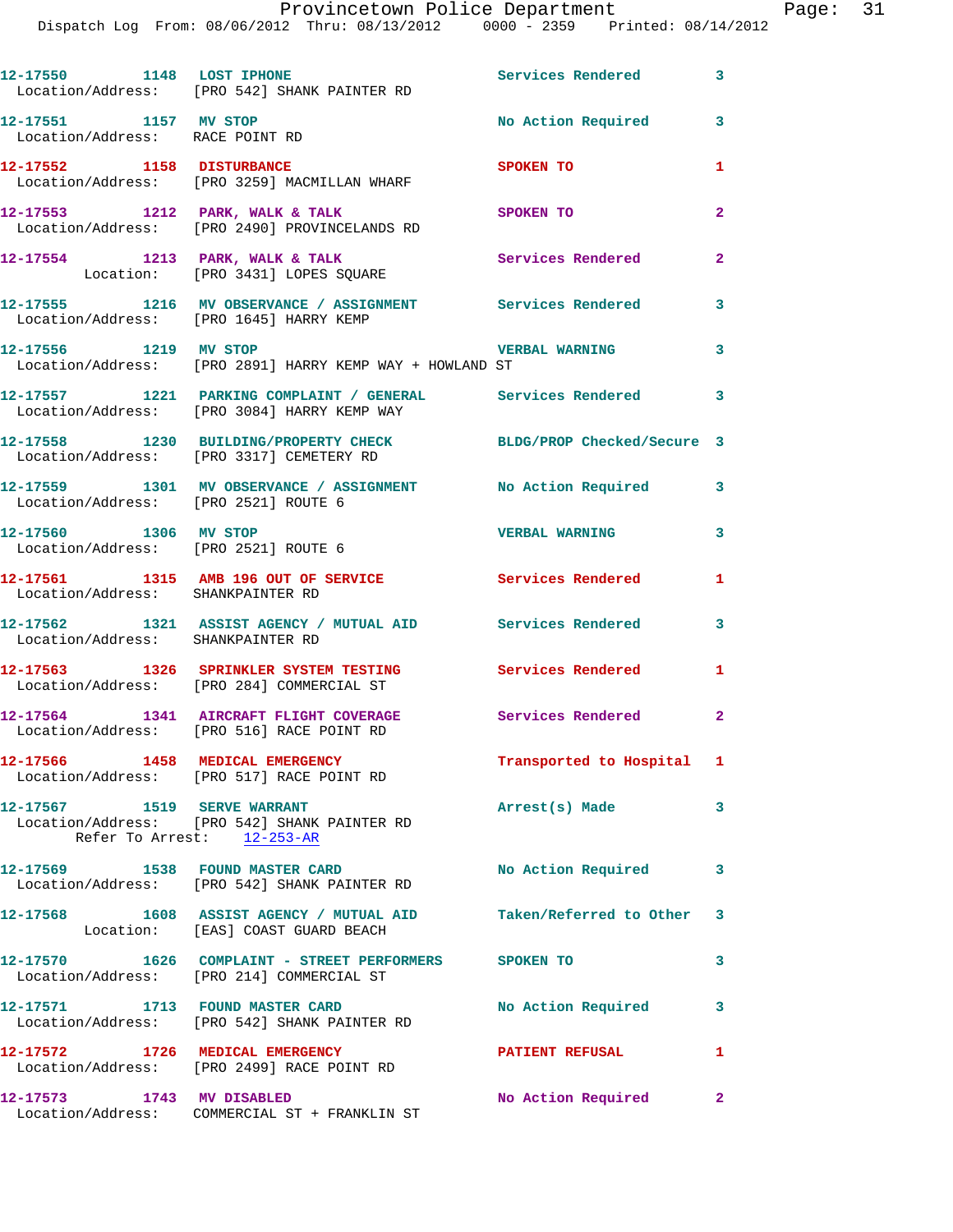|                                        | Dispatch Log From: 08/06/2012 Thru: 08/13/2012 0000 - 2359 Printed: 08/14/2012                                      | Provincetown Police Department |                | Page: 32 |  |
|----------------------------------------|---------------------------------------------------------------------------------------------------------------------|--------------------------------|----------------|----------|--|
|                                        | 12-17574 1758 FOLLOW UP<br>Location/Address: [PRO 542] SHANK PAINTER RD                                             | No Action Required 2           |                |          |  |
| Location/Address: ROUTE 6              | 12-17575 1759 MV DISABLED Services Rendered 2                                                                       |                                |                | 15       |  |
|                                        | 12-17576 1830 SUSPICIOUS ACTIVITY<br>Location/Address: [PRO 3259] MACMILLAN WHARF                                   | Unfounded                      | $\overline{2}$ |          |  |
|                                        | 12-17577 1844 HARASSMENT<br>Location/Address: [PRO 542] SHANK PAINTER RD                                            | <b>SPOKEN TO</b>               | $\mathbf{2}$   |          |  |
|                                        | 12-17578 1910 BUILDING/PROPERTY CHECK BLDG/PROP Checked/Secure 3<br>Location/Address: [PRO 2898] JEROME SMITH RD    |                                |                |          |  |
|                                        | 12-17579 1910 COMPLAINT<br>Location/Address: [PRO 3408] COMMERCIAL ST                                               | Could Not Locate 3             |                |          |  |
|                                        | 12-17580 1925 SPEED DOLLY ASSIGNMENT No Action Required 3<br>Location/Address: [PRO 542] SHANK PAINTER RD           |                                |                |          |  |
|                                        | 12-17581 1937 PARKING COMPLAINT / GENERAL<br>Location/Address: [PRO 1892] SHANK PAINTER RD                          | No Action Required 3           |                |          |  |
|                                        | 12-17582 1949 MEDICAL EMERGENCY<br>Location/Address: [PRO 1373] CUDWORTH ST                                         | Transported to Hospital 1      |                |          |  |
|                                        | 12-17583 2002 BUILDING CHECK; ALL IN ORDER BLDG/PROP Checked/Secure 3<br>Location/Address: [PRO 3292] COMMERCIAL ST |                                |                |          |  |
| 12-17584 2010 MV STOP                  | Location: [PRO 3431] LOPES SQUARE                                                                                   | <b>VERBAL WARNING 3</b>        |                |          |  |
|                                        | 12-17586 2018 BUILDING CHECK; ALL IN ORDER BLDG/PROP Checked/Secure 3<br>Location/Address: [PRO 182] COMMERCIAL ST  |                                |                |          |  |
|                                        | 12-17585 2020 BUILDING/PROPERTY CHECK No Action Required 3<br>Location/Address: [PRO 444] HIGH POLE                 |                                |                |          |  |
|                                        | 12-17587 2024 BUILDING CHECK; ALL IN ORDER BLDG/PROP Checked/Secure 3<br>Location/Address: [PRO 2500] COMMERCIAL ST |                                |                |          |  |
| 12-17588 2030 MV STOP                  | Location/Address: [PRO 208] COMMERCIAL ST                                                                           | <b>VERBAL WARNING</b>          |                |          |  |
| 12-17589 2041 MV STOP                  | Location: [PRO 3431] LOPES SQUARE                                                                                   | <b>VERBAL WARNING</b>          | $\mathbf{3}$   |          |  |
|                                        | 12-17590 2044 MISSING PERSON<br>Location: [PRO 3431] LOPES SQUARE                                                   | No Action Required 1           |                |          |  |
| Location/Address: BAYBERRY AVE         | 12-17592 2054 NOISE COMPLAINT                                                                                       | SPOKEN TO                      | 3              |          |  |
|                                        | 12-17593 2100 BUILDING CHECK; ALL IN ORDER BLDG/PROP Checked/Secure 3<br>Location/Address: [PRO 1638] COMMERCIAL ST |                                |                |          |  |
|                                        | 12-17594 2112 BY-LAW VIOLATION<br>Location/Address: [PRO 175] COMMERCIAL ST                                         | SPOKEN TO                      | $\mathbf{2}$   |          |  |
| Location/Address: [PRO 16] BRADFORD ST | 12-17595 2127 BUILDING/PROPERTY CHECK BLDG/PROP Checked/Secure 3                                                    |                                |                |          |  |
|                                        | 12-17596 2131 BUILDING CHECK; ALL IN ORDER BLDG/PROP Checked/Secure 3<br>Location/Address: [PRO 175] COMMERCIAL ST  |                                |                |          |  |
|                                        | 12-17597 2131 MEDICAL EMERGENCY<br>Location/Address: [PRO 269] COMMERCIAL ST                                        | Transported to Hospital 1      |                |          |  |
|                                        | 12-17598 2141 MV STOP<br>Location/Address: SHANK PAINTER RD + ROUTE 6                                               | <b>VERBAL WARNING</b>          | 3              |          |  |